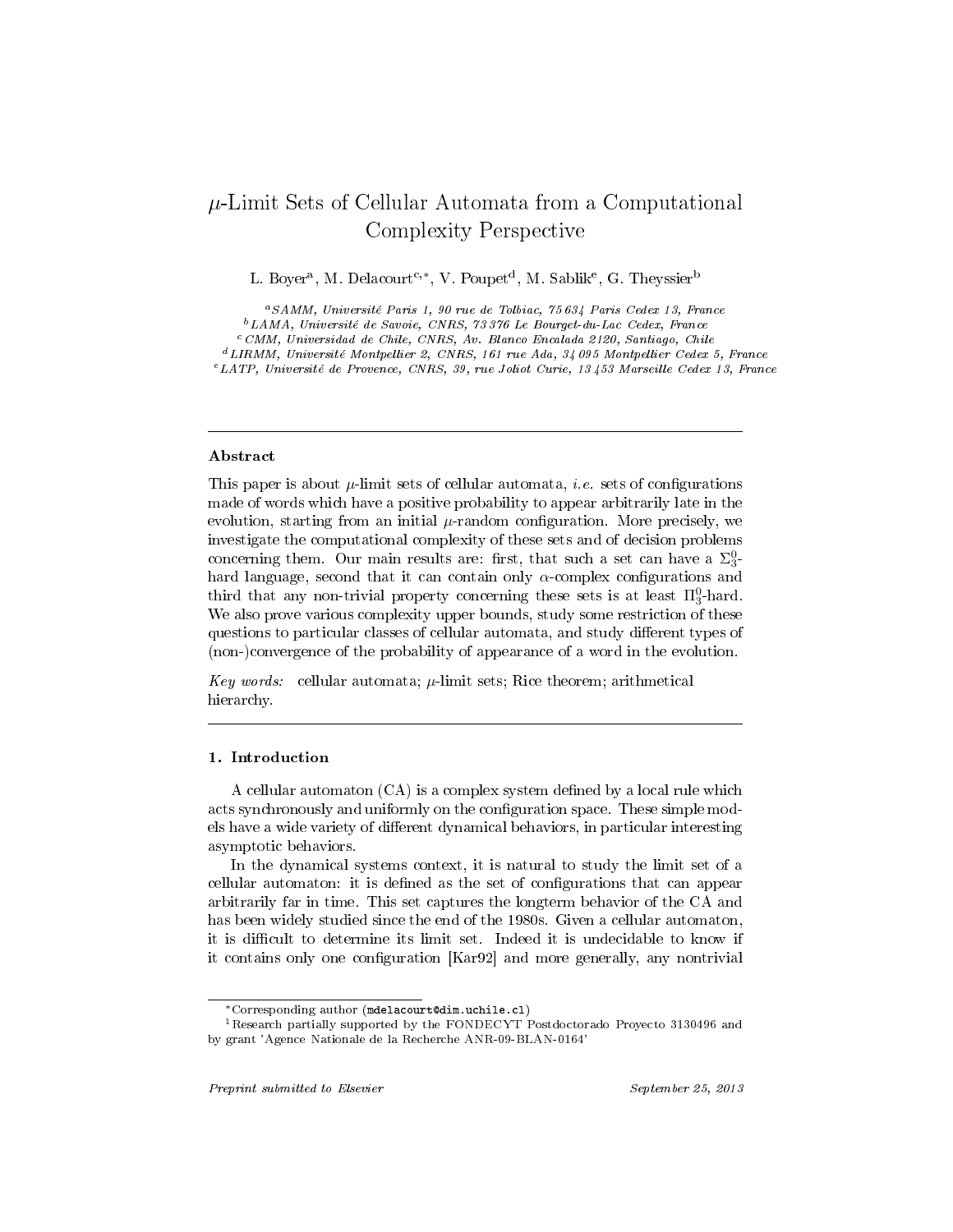property of limit sets is undecidable [Kar94]. Another problem is to characterize which subshift can be obtained as limit set of a cellular automaton. This was first studied in detail by Lyman Hurd [Hur87], and significant progress have been made since [Maa95, FK07] but there is still no characterization. The notion of limit set can be refined if we consider the notion of attractor  $[Hur90a, K\r{u}r03]$ .

However, these topological notions do not correspond to the empirical point of view where the initial configuration is chosen randomly, that is to say chosen according a measure  $\mu$ . That's why the notion of  $\mu$ -attractor is introduced by [Hur90b]. Like it is discussed in [KM00] with a lot of examples, this notion is not satisfactory empirically and the authors introduce the notion of  $\mu$ -limit set. A  $\mu$ -limit set is a subshift whose forbidden patterns are exactly those, whose probabilities tend to zero as time tends to infinity. This set corresponds to the configurations which are observed when a random configuration is iterated.

As for limit sets, it is difficult to determine the  $\mu$ -limit set of a given cellular automaton, indeed it is already undecidable to know if it contains only one configuration [BPT06], and as for limit sets, every nontrivial property of  $\mu$ limit sets is undecidable [Del11]. In [BDS10], it was shown that large classes of subshifts such as transitive sofic subshifts can be realized as  $\mu$ -limit sets.

This paper aims at pushing techniques already used in [BDS10, Del11] to their limits in order to characterize the complexity of  $\mu$ -limit sets and associated decision problems. The main contribution is to show that the complexity of  $\mu$ -limit sets can be much higher than that of limit sets. This fact may seem counter-intuitive given that limit sets take into acount worst-case initial conditions whereas  $\mu$ -limit sets restrict to  $\mu$ -typical initial configurations, thus excluding possibly complex behaviors. However our proofs show that: first, some self-organization can be achieved from random initial configurations in order to initiate more or less arbitrarily chosen computations; second, the probabilistic conditions involved in the definition of  $\mu$ -limit sets allow in fact to encode more complexity in the decision problem of whether a word is accepted in the  $\mu$ -limit language or not.

This article, after a section dedicated to definitions, is organized as follows :

- in Section 3 we give the detail of a generic construction we will use many times. It is similar to the ones in [BDS10, Del11] but presented as a ready-to-use tool (see Lemma 3.7).
- in Section 4 we give bounds on the complexity of the language of the  $\mu$ limit set, which in general case is  $\Sigma_3$ -hard, then we show that this bound can be reached. We also give a cellular automaton whose  $\mu$ -limit contain only  $\alpha$ -complex configurations.
- in Section 5, we deal with properties of  $\mu$ -limit sets. First we show that every nontrivial property is at least  $\Pi_3$ -hard. Then we investigate the complexity of  $\mu$ -nilpotency for different classes of CA.
- in Section 6 we discuss convergence issues. In particular the type of convergence: general limsup, Cesaro mean limit, simple convergence. We also show evidence of some late (non-recursive) convergence phenomena.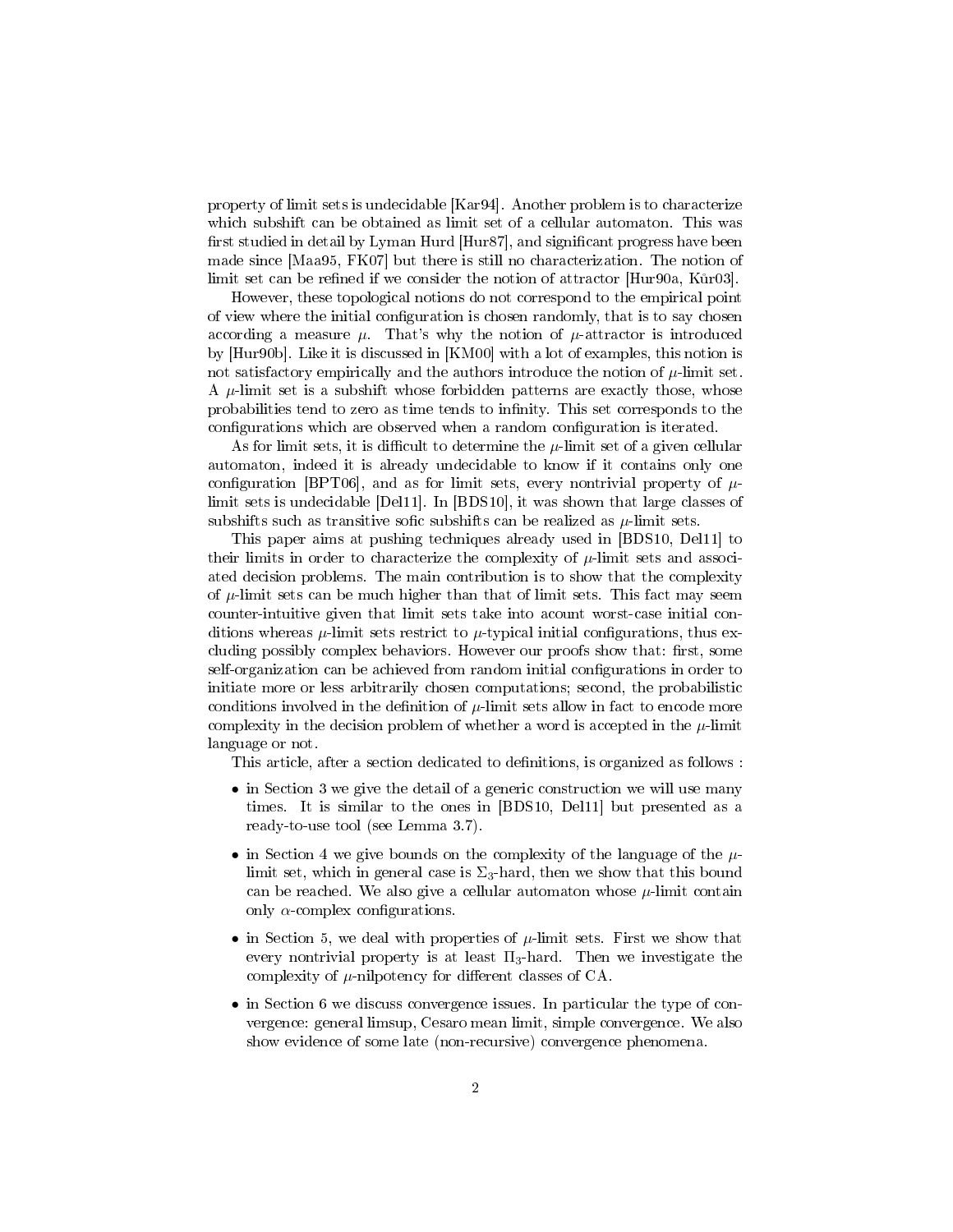In the recent work [dMS13], similar constructions (with fairly different implementation details) are used, mainly to prove reachability results concerning limit probability measures obtained by iterating a CA from simple initial measures. Among other results, the set of measures that can be obtained as a simple limit is completely caracterized, and moreover, it is proven that any set of measures following a necessary computability condition and a natural "topological" condition can be achieved as a set of limit points of a sequence of measures obtained by iteration of a CA from a simple initial measure. This gives an interesting complementary point of view to the one adopted in the present paper, the link being that the  $\mu$ -limit set is the closure of the union of supports of limits points of the sequence of measures obtained by iterations. However, the translation of these results into the setting of  $\mu$ -limit sets is somewhat artificial, and, in any case, it does not give the complexity lower bounds established in this paper.

### 2. Definitions

#### 2.1. Words and Density

For a finite set Q called an *alphabet*, denote  $Q^* = \bigcup_{n \in \mathbb{N}} Q^n$  the set of all finite words over Q. The length of  $u = u_0u_1 \ldots u_{n-1}$  is  $|\bar{u}| = n$ . We denote  $Q^{\mathbb{Z}}$  the set of *configurations* over Q, which are mappings from  $\mathbb{Z}$  to Q, and for  $c \in Q^{\mathbb{Z}}$ , we denote  $c_z$  the image of  $z \in \mathbb{Z}$  by c. Denote  $\sigma$  the translation over the space of configurations :  $\forall c \in Q^{\mathbb{Z}}, \forall z \in \mathbb{Z}, \sigma(c)_z = c_{z+1}$ . For  $u \in Q^*$  and  $0 \leq i \leq j < |u|$ , define the *subword*  $u_{[i,j]} = u_i u_{i+1} \dots u_j$ ; this definition can be extended to a configuration  $c \in Q^{\mathbb{Z}}$  as  $c_{[i,j]} = c_i c_{i+1} \dots c_j$  for  $i, j \in \mathbb{Z}$  with  $i \leq j$ . The *language* of a configuration  $c \in Q^{\mathbb{Z}}$  is defined by

$$
L(c) = \{ u \in Q^* : \exists i \in \mathbb{Z} \text{ such that } u = c_{[i,i+|u|-1]}\}.
$$

This notion extends naturally to any set of configuration  $S \subseteq Q^{\mathbb{Z}}$  by taking the union. An important category of sets of configurations is that of *subshift*. A subshift is a set of configuration which is translation invariant and closed for the product topology on  $Q^{\mathbb{Z}}$ . Equivalently, they are sets defined by languages; a set  $S \subseteq Q^{\mathbb{Z}}$  is a subshift if there is a language L of forbidden words defining  $S, i.e.$ 

$$
S = \{c : L(c) \cap L = \emptyset\}.
$$

Subshifts are the core objects of symbolic dynamics [LM95]. Among the different kinds of subshifts, we will consider *effective subshifts*, *i.e.* those such that the forbidden language can be chosen recursively enumerable.

For every  $u \in Q^*$  and  $i \in \mathbb{Z}$ , define the *cylinder*  $[u]_i$  as the set of configurations containing the word u in position i that is to say  $[u]_i = \{c \in Q^{\mathbb{Z}}:$  $c_{[i,i+|u|-1]} = u$ . If the cylinder is at the position 0, we just denote it by [u].

For all  $u, v \in Q^*$  define  $|v|_u$  the number of occurences of u in v as:

$$
|v|_u = \text{card}\{i \in [0, |v| - |u|] : v_{[i,i+|u|-1]} = u\}
$$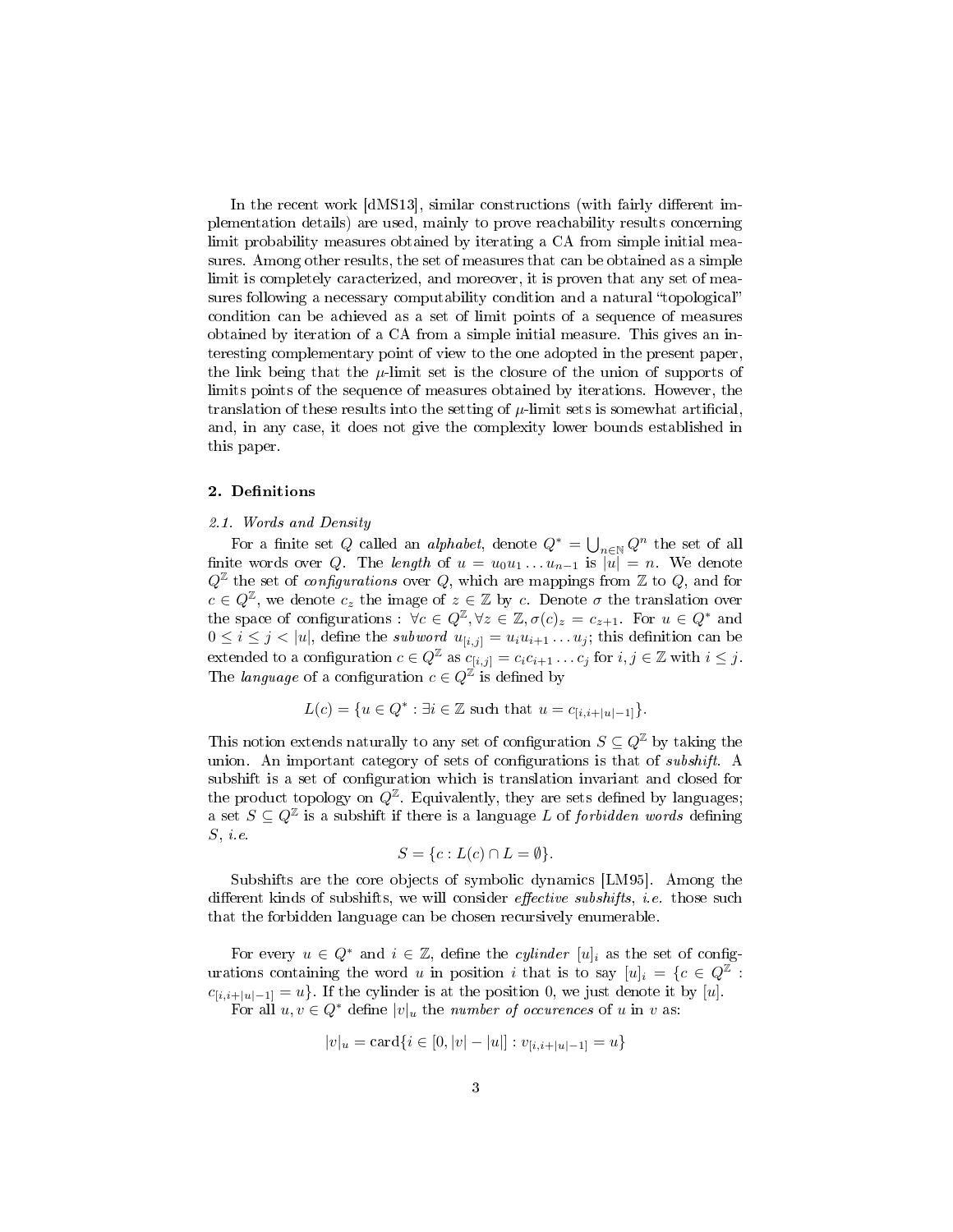For finite words  $u, v \in Q^*$ , if  $|u| < |v|$ , the density of u in v is defined as  $d_v(u) = \frac{|v|_u}{|v| - |u|}$ . For a configuration  $c \in Q^{\mathbb{Z}}$ , the *density*  $d_c(v)$  of a finite word v is:

$$
d_c(v) = \limsup_{n \to +\infty} \frac{|c_{[-n,n]}|_v}{2n+1-|v|}.
$$

These definitions can be generalized for a set of words  $W \subset Q^*$ , we note  $|u|_W$ and  $d_c(W)$ . We can give similar definitions for semi-configurations (indexed by N) too.

## 2.2. Cellular Automata

**Definition 2.1** (Cellular automaton). A cellular automaton  $(CA)$  is a triple  $\mathcal{A} = (Q_{\mathcal{A}}, r_{\mathcal{A}}, \delta_{\mathcal{A}})$  where  $Q_{\mathcal{A}}$  is a finite set called set of states or alphabet,  $r_{\mathcal{A}} \in \mathbb{N}$ is the *radius* of the automaton, and  $\delta_A: Q_A^{2r_A+1} \to Q_A$  is the *local rule*.

The configurations of a cellular automaton are the configurations over  $Q_{\mathcal{A}}$ . A global behavior is induced and we will note  $A(c)$  the image of a configuration c given by:  $\forall z \in \mathbb{Z}, \mathcal{A}(c)_z = \delta_{\mathcal{A}}(c_{z-r}, \ldots, c_z, \ldots, c_{z+r})$ . Studying the dynamic of  $\mathcal A$  is studying the iterations of a configuration by the map  $\mathcal A: Q^{\mathbb Z}_{\mathcal A}\to Q^{\mathbb Z}_{\mathcal A}.$ 

When there is no ambiguity, we will note  $Q$ ,  $r$  and  $\delta$  for  $Q_{\mathcal{A}}$ ,  $r_{\mathcal{A}}$ ,  $\delta_{\mathcal{A}}$ .

A state  $a \in Q_{\mathcal{A}}$  is said to be *permanent* for a CA  $\mathcal{A}$  if for any  $u, v \in Q_{\mathcal{A}}^r$ ,  $\delta(uav) = a$ .

#### 2.3. Measures

We denote by  $\mathcal{M}(Q^{\mathbb{Z}})$  the set of Borel probability measures on  $Q^{\mathbb{Z}}$ . By Carathéodory extension theorem, Borel probability measures are characterized by their value on cylinders. A measure is given by a function  $\mu$  from cylinders to the real interval [0, 1] such that  $\mu(Q^{\mathbb{Z}}) = 1$  and

$$
\forall u \in Q^*, \forall z \in \mathbb{Z}, \quad \mu([u]_z) = \sum_{q \in Q} \mu([uq]_z) = \sum_{q \in Q} \mu([qu]_{z-1})
$$

A measure  $\mu$  is *computable* if there exists some computable  $f: Q^* \times \mathbb{Q} \to \mathbb{Q}$ (where  $Q$  is the set of states) with

$$
\forall \varepsilon > 0, \forall u \in Q^*, \ \big| \mu([u]) - f(u, \varepsilon) \big| \le \varepsilon
$$

A measure  $\mu$  is said to be *translation invariant* or  $\sigma$ -*invariant* if for any measurable set E we have  $\mu(E) = \mu(\sigma(E))$ .

Besides,  $\mu$  is  $\sigma$ -ergodic if for any  $\sigma$ -invariant measurable set E we have  $\mu(E) = 0$  or  $\mu(E) = 1$ . Finally, we say  $\mu$  has full support if  $\mu([u]) > 0$  for any word u.

**Definition 2.2** (Uniform Bernoulli measure). For an alphabet  $Q$ , the uniform Bernoulli measure  $\mu$  on configurations over Q is defined by:

$$
\forall u \in Q^*, i \in \mathbb{Z}, \mu([u]_i) = \frac{1}{|Q|^{|u|}}
$$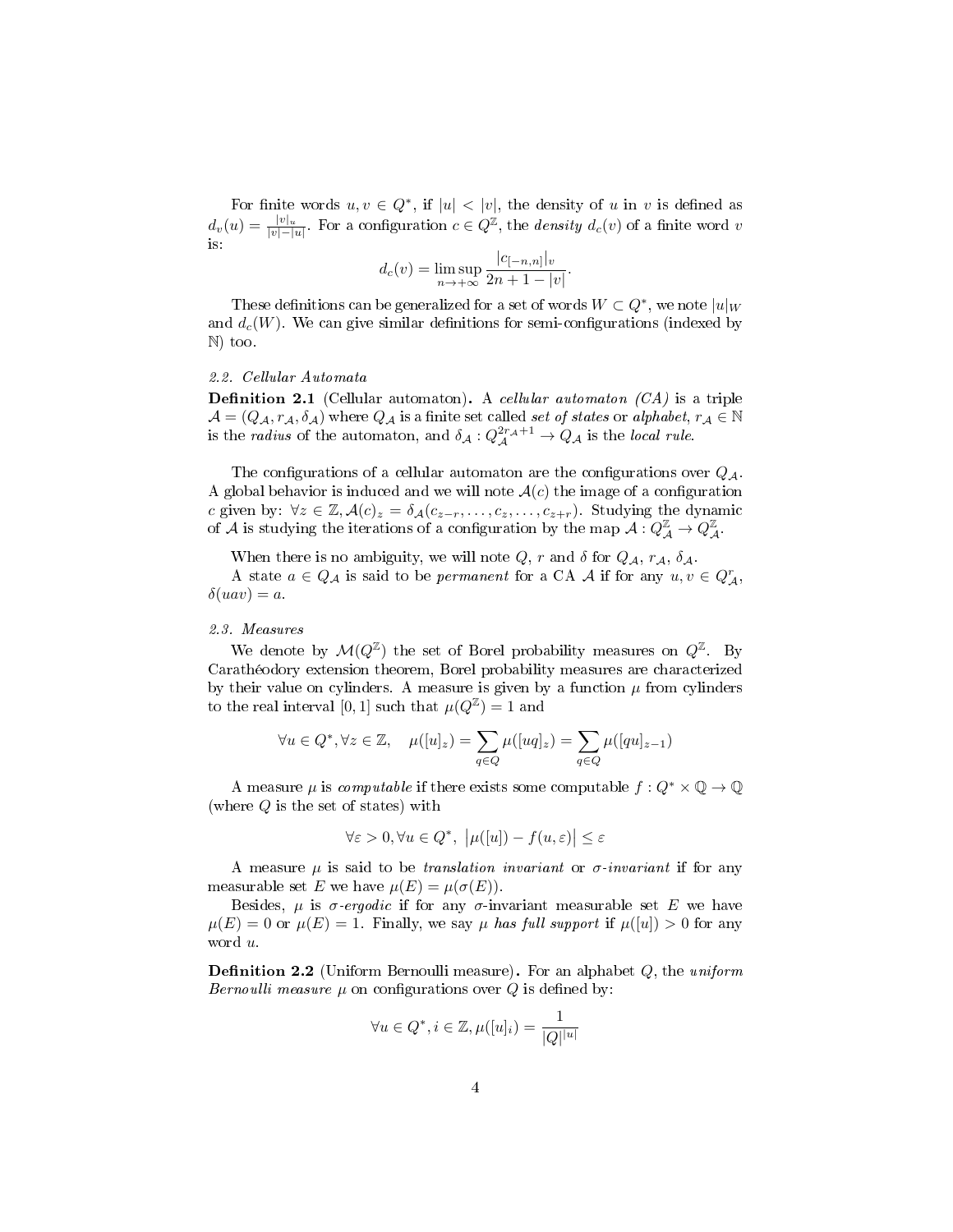Through this paper, in case no additional precision is given,  $\mu$  will refer to the uniform Bernoulli measure.

For a CA  $\mathcal{A} = (Q, r, \delta)$  and  $u \in Q^*$ , we denote for all  $n \in \mathbb{N}$ ,  $\mathcal{A}^n\mu([u]) =$  $\mu(\mathcal{A}^{-n}([u]))$ .

**Definition 2.3** (Generic configuration). A configuration c is said to be weakly *generic* for an alphabet Q and a measure  $\mu$  if there exists a constant M such that, for any word  $u \in Q^*$ ,  $\frac{1}{M}\mu([u]) \leq d_c(u) \leq M\mu([u])$ . If, moreover, any word has density  $\mu([u])$ , the configuration is said to be *generic*.

Remark 2.1. The set of generic configurations has measure 1 in  $Q^{\mathbb{Z}}$ . Which means that a configuration that is randomly generated according to measure  $\mu$ is a generic configuration.

#### 2.4. µ-Limit Sets

A  $\mu$ -limit set is a subshift associated to a cellular automaton and a probability measure [KM00]. They are defined by their language as follows.

**Definition 2.4** (Persistent set). For a CA A, define the *persistent set*  $L_{\mu}(\mathcal{A}) \subseteq$  $Q^*$  by: ∀u ∈  $Q^*$ 

$$
u \notin L_{\mu}(\mathcal{A}) \Longleftrightarrow \lim_{n \to \infty} \mathcal{A}^n \mu([u]_0) = 0.
$$

Then the  $\mu$ -limit set of  $\mathcal A$  is  $\Lambda_\mu(\mathcal A) = \big\{c\in Q^\mathbb Z: L(c)\subseteq L_\mu(\mathcal A)\big\}.$ 

Remark 2.2. Two  $\mu$ -limit sets are therefore equal if and only if their languages are equal.

**Definition 2.5** ( $\mu$ -nilpotency). A CA A is said to be  $\mu$ -nilpotent if  $\Lambda_{\mu}(\mathcal{A}) =$  ${a<sup>\mathbb{Z}}</sup>$  for some  $a \in Q_{\mathcal{A}}$  or equivalently  $L_{\mu}(\mathcal{A}) = a^*$ .

The question of the  $\mu$ -nilpotency of a cellular automaton is proved undecidable in [BPT06]. The problem is still undecidable with CA of radius 1 and with a permanent state.

**Definition 2.6** (Set of predecessors). Define the set of predecessors at time  $n$ of a finite word u for a CA A as  $P_{\mathcal{A}}^n(u) = \{ v \in Q^{|u|+2rn} : \mathcal{A}^n([v]_{-rn}) \subseteq [u]_0 \}.$ 

The following lemma translates the belonging to the  $\mu$ -limit set in terms of density in images of a weakly generic configuration.

**Lemma 2.1.** Given a CA A, a  $\sigma$ -invariant measure  $\mu \in \mathcal{M}(Q^{\mathbb{Z}})$  and a finite word  $u$ , for any weakly generic configuration  $c$ :

$$
u \notin L_{\mu}(\mathcal{A}) \iff \lim_{n \to +\infty} d_{\mathcal{A}^n(c)}(u) = 0
$$

*Proof.* Let M be such that, for any word  $u \in Q^n$ ,  $\frac{1}{M}\mu([u]) \leq d_c(u) \leq M\mu([u])$ .

$$
d_{\mathcal{A}^n(c)}(u)=d_c(P^n_{\mathcal{A}}(u))=\sum_{v\in P^n_{\mathcal{A}}(u)}d_c(v)
$$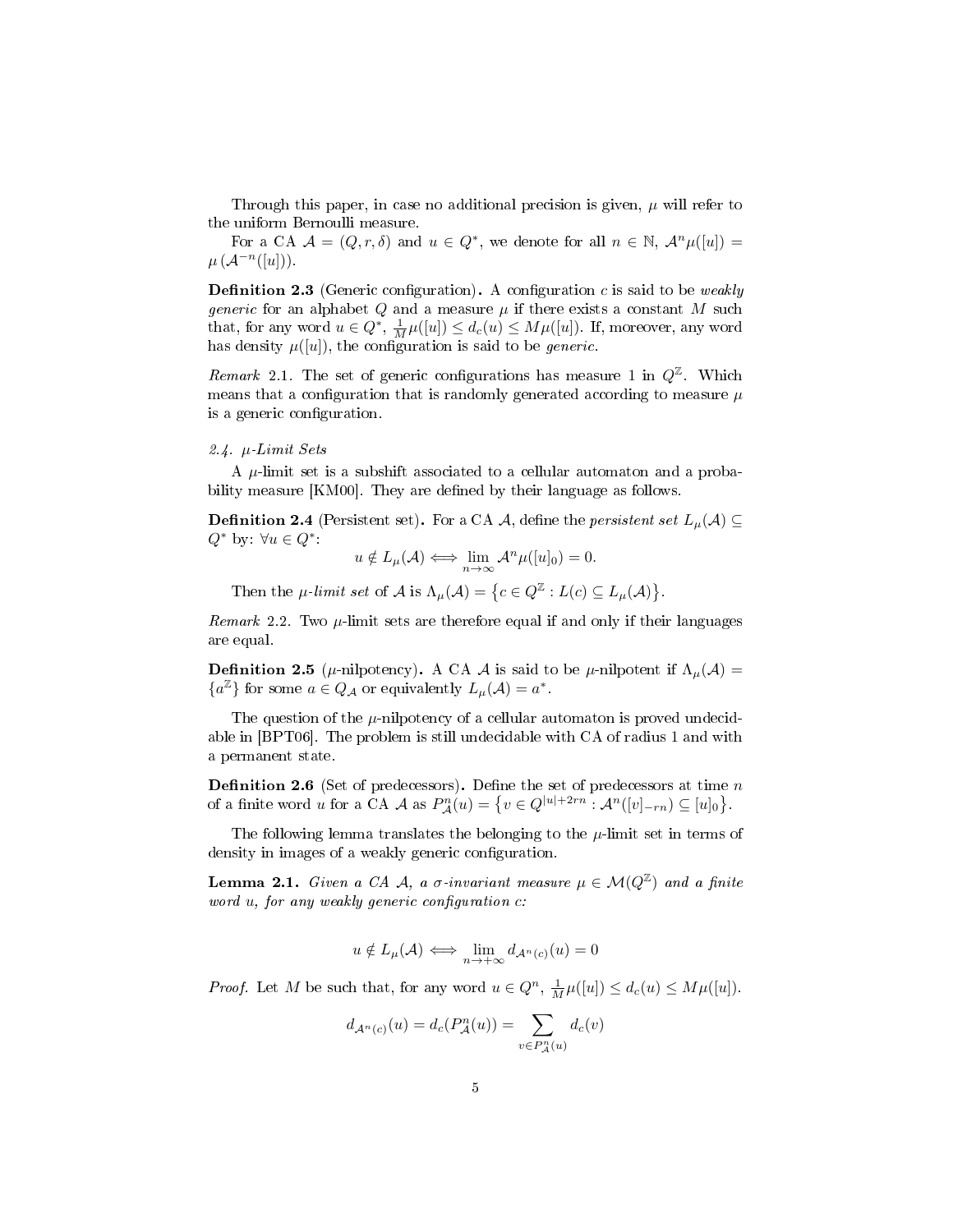$$
\sum_{v \in P_A^n(u)} \frac{1}{M} \mu([v]) \le d_{\mathcal{A}^n(c)}(u) \le \sum_{v \in P_A^n(u)} M \mu([v])
$$
  

$$
\frac{1}{M} \sum_{v \in P_A^n(u)} \mu([v]) \le d_{\mathcal{A}^n(c)}(u) \le M \sum_{v \in P_A^n(u)} \mu([v])
$$
  

$$
\frac{1}{M} \mu(\mathcal{A}^{-n}([u])) \le d_{\mathcal{A}^n(c)}(u) \le M \mu(\mathcal{A}^{-n}([u]))
$$
  

$$
\frac{1}{M} \mathcal{A}^n \mu([u]) \le d_{\mathcal{A}^n(c)}(u) \le M \mathcal{A}^n \mu([u])
$$

This concludes the proof.

 $\Box$ 

*Example* 2.1. We consider here the "max" automaton  $\mathcal{A}_M$ : the alphabet contains only two states 0 and 1. The radius is 1 and  $\delta_{A_M}(x, y, z) = \max(x, y, z)$ .

The probability to have a 0 at time t is the probability to have  $0^{2t+1}$  on the initial configuration, which tends to 0 when  $t \to \infty$  for the uniform Bernoulli measure, so 0 does not appear in the  $\mu$ -limit set. And finally  $\Lambda_{\mu}(\mathcal{A}_M) = {\infty \}$ .

The limit set of a cellular automaton is defined as  $\Lambda(\mathcal{A}) = \bigcap_{i \in \mathbb{N}} \mathcal{A}^i(Q^{\mathbb{Z}})$ , so  $\Lambda(A_M) = (\infty 10^*1^{\infty}) \cup (\infty 0^{\infty}) \cup (\infty 10^{\infty}) \cup (\infty 01^{\infty})$ . Actually, we can prove that this limit-set is an example of limit-set that cannot be a  $\mu$ -limit set.

#### 3. Construction Toolbox

#### 3.1. Initialization: Counters and Segments

In this section we will describe a general technique that can be used to construct particular  $\mu$ -limit sets. We want to build a "protected" area in a cone of the space-time diagram (the area between two signals moving in opposite directions) and make sure that nothing from the outside can affect the inside of the cone.

This construction will be used extensively throughout the article.

#### 3.1.1. General Description

The idea is to use a special state  $*$  that can only appear in the initial configuration (no transition rule produces this state). This state will produce a cone in which a construction will take place. On both sides of the cone, there will be unary counters that count the "age of the cone".

The counters act as protective walls to prevent the exterior from affecting the construction. Any information, appart from another counter, is erased. If two counters collide, they are compared and the youngest has priority (it erases the older one and what comes next). Because the construction is assumed to be generated by a state  $\mathbb K$  on the initial configuration, no counter can be younger since all other counters were already present on the initial configuration.

The only special case is when two counters of the same age collide. In this case they both disappear and a special delimiter state  $\boxed{\text{\#}}$  is written.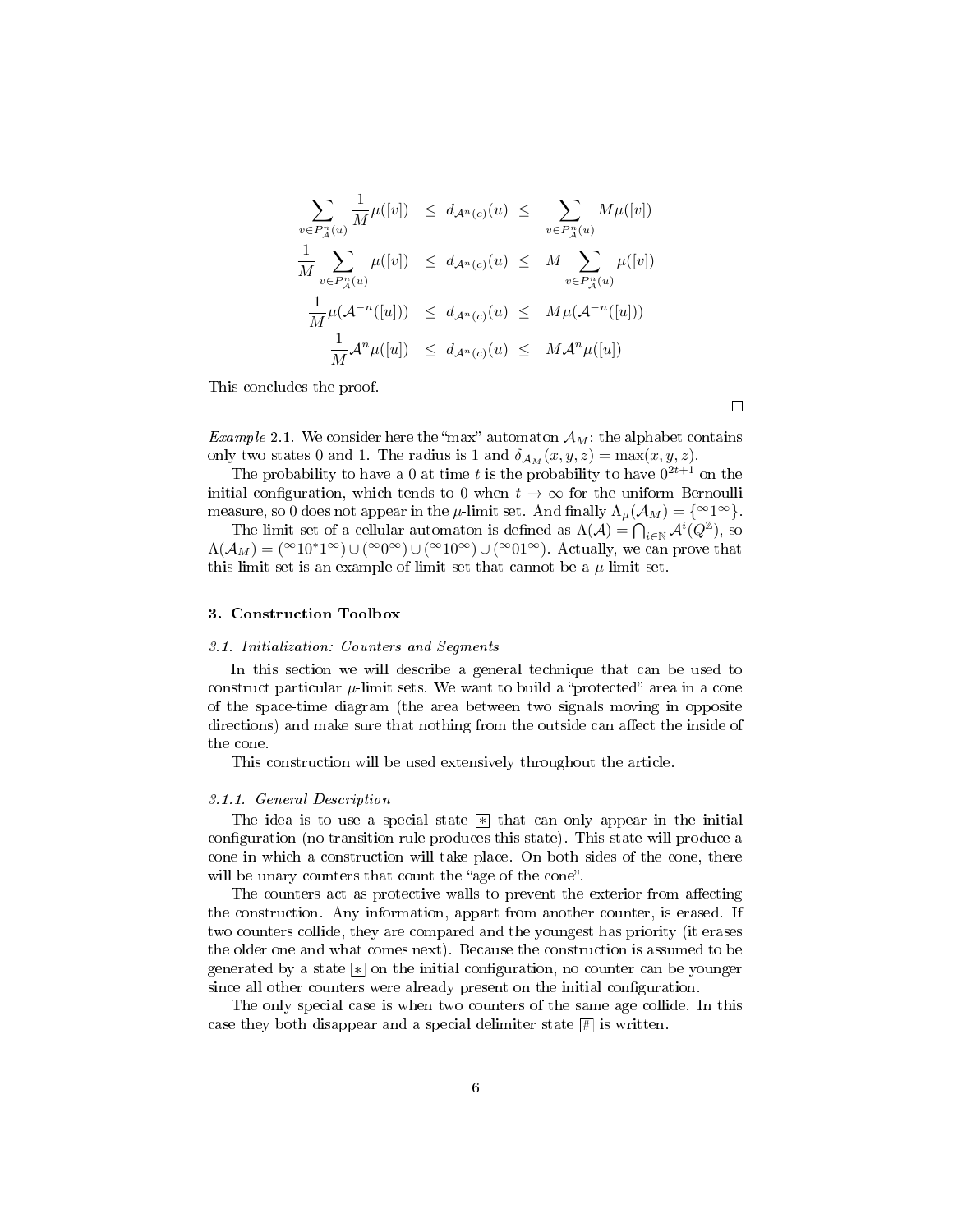### 3.1.2. The Younger, the Better

The  $\geq$  state produces 4 distinct signals. Two of them move towards the left at speed 1/4 and 1/5 respectively. The other two move symmetrically to the right at speed 1/4 and 1/5.

Each couple of signals (moving in the same direction) can be seen as a unary counter where the value is mostly encoded in the distance between the two of them, this will be discussed later. As time goes by the signals move apart.

Note that signals moving in the same direction (a fast one and a slow one) are not allowed to cross. If such a collision happens, the slower signal is erased. A collision cannot happen between signals generated from a single  $\boxed{\ast}$  state but could happen with signals that were already present on the initial configuration. Collisions between counters moving in opposite directions will be explained later as their careful handling is the key to our construction.

Because the  $\boxed{\ast}$  state cannot appear elsewhere than on the initial configuration and counter signals can only be generated by the  $\lbrack * \rbrack$  state (or be already present on the initial configuration), a counter generated by a  $\mathbb{R}$  state is at all times the smaller possible one: no two counter signals can be closer than those that were generated together. Using this property, we can encapsulate our construction between the smallest possible counters. We will therefore be able to protect it from external perturbations: if something that is not encapsulated between counters collides with a counter, it is erased. And when two counters collide we will give priority to the youngest one.

### 3.1.3. Dealing with collisions

Collisions of signals are handled in the following way:

- nothing other than an *outer* signal can go through another *outer* signal  $(in$  particular, no "naked information" not contained between counters);
- when two *outer* signals collide they move through each other and comparison signals are generated as illustrated by Figure 1:
	- $-$  on each side, a signal moves at maximal speed towards the *inner* border of the counter, bounces on it  $(C \text{ and } C')$  and goes back to the point of collision  $(D)$ ;
	- $-$  the first signal to come back is the one from the youngest counter and it then moves back to the *outer* side of the oldest counter  $(E)$ and deletes it;
	- $\overline{\phantom{a}}$  the comparison signal from the older counter that arrives afterwards  $(D')$  is deleted and will not delete the younger counter's outer border;
	- all of the comparison signals delete all information that they encounter other than the two types of borders of counters.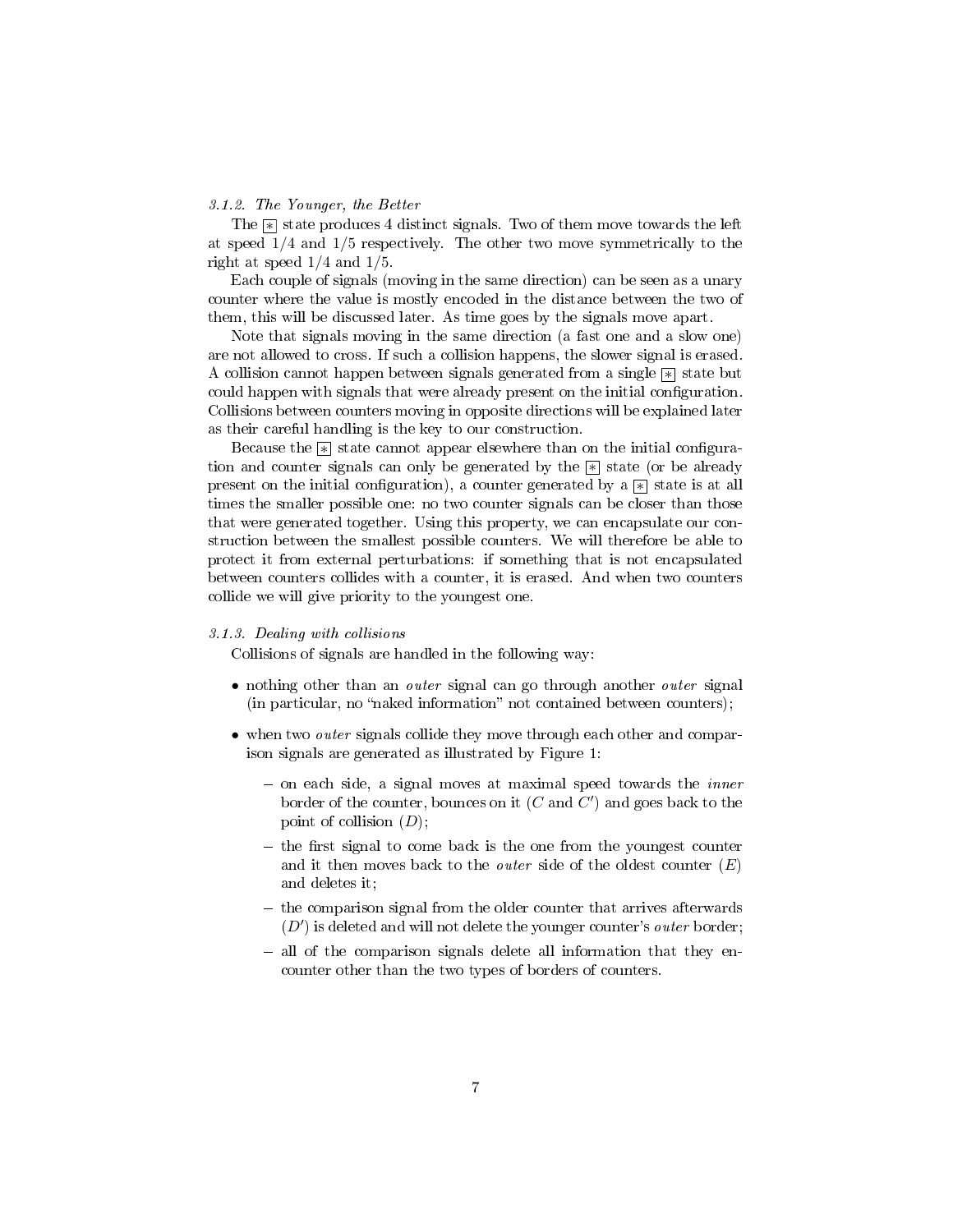

Figure 1: The bouncing signal must arrive (point  $E$ ) before the older counter moves through the younger one (point  $F$ ).

Counter Speeds. It is important to ensure that the older counter's outer border is deleted before it crosses the younger's inner border. This depends on the speeds  $s_o$  and  $s_i$  of the *outer* and *inner* borders. It is true whenever  $s_o \geq \frac{1-s_i}{s_i+3}$ . If the maximal speed is 1 (neighborhood of radius 1), it can only be satised if

$$
s_i < \sqrt{5} - 2 \simeq 0.2360
$$

This means that with a neighborhood of radius 1 the *inner* border of the counter cannot move at a speed greater than  $(\sqrt{5}-2)$ . Any rational value lower than this is acceptable. For simplicity reasons we will consider 1/5 (and the corresponding  $1/4$  for the *outer* border of the counter). If we use a neighborhood of radius k, the counter speeds can be increased to  $k/5$  and  $k/4$ .

Exact Location. Note that a precise comparison of the counters is a bit more complex than what has just been described. Because we are working on a discrete space, a signal moving at a non integer speed does not actually move at each step. In particular, in the case of radius 1, it stays on one cell for a few steps before advancing, but this requires multiple states.

In such a case, the cell of the signal is not the only signicant information. We also need to consider the current state of the signal: for a signal moving at speed  $1/n$ , each of the *n* states represents an advancement of  $1/n$ , meaning that if a signal is located on a cell  $c$ , depending on the current state we would consider it to be exactly at the position c, or  $(c+1/n)$ , or  $(c+2/n)$ , etc. By doing so we can have signals at rational non-integer positions, and hence consider that the signal really moves at each step.

When comparing counters, we will therefore have to remember both states of the faster signals that collide (this information is carried by the vertical signal) and the exact state in which the slower signal was when the maximal-speed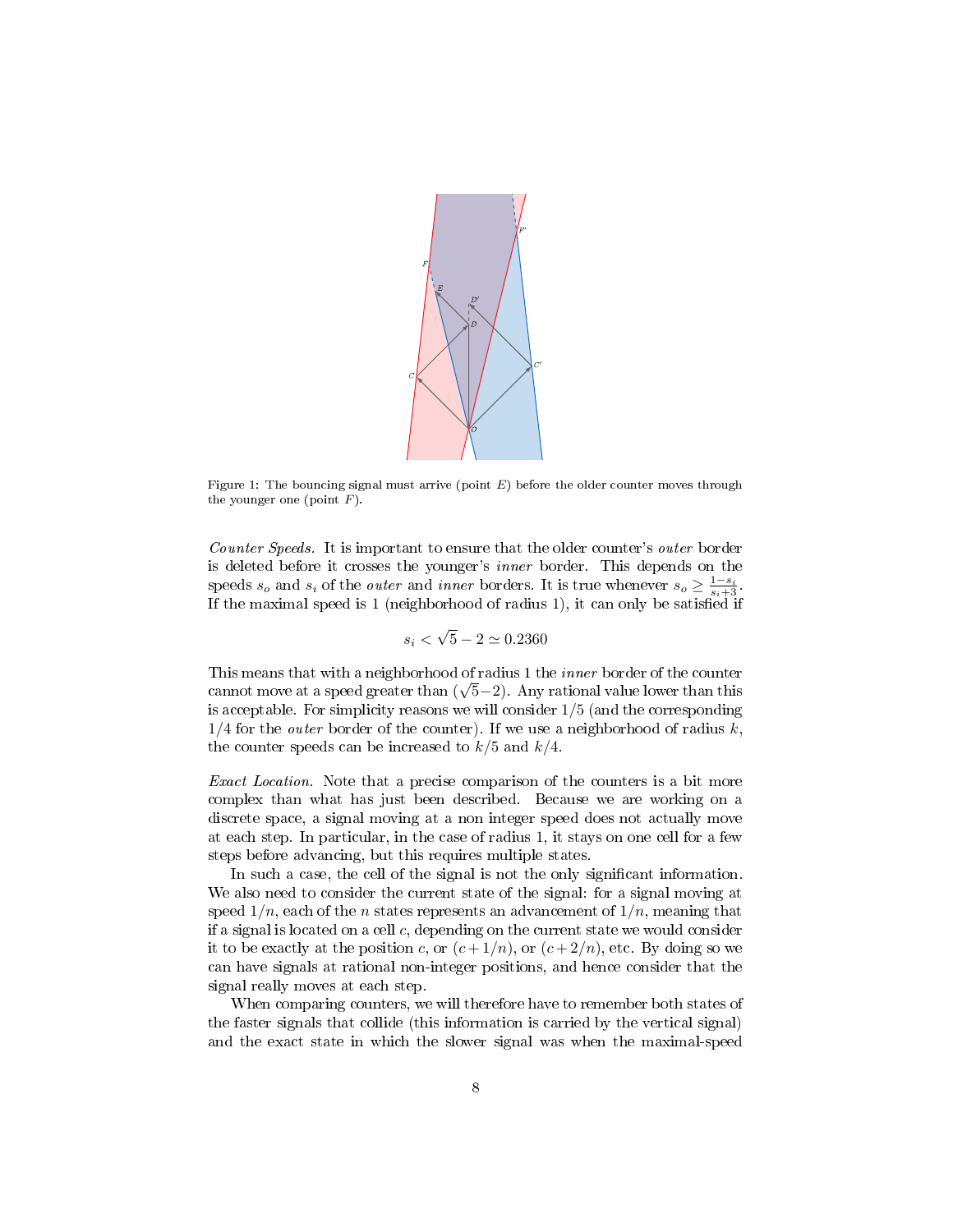signal bounced on it. That way we are able to precisely compare two counters: equality occurs only when both counters are exactly synchronized.

The Almost Impregnable Fortress. Let us now consider a cone that was produced from a  $\mathbb{R}$  state on the initial configuration. As it was said earlier, no counter can be younger that the ones on each side of this cone. There might be other counters of exactly the same age, but then these were also produced from a  $\mathbb{R}$  state and we will consider this case later and show that it is not a problem for our construction.

Nothing can enter this cone if it is not preceded by an outer border of a counter. If an opposite outer border collides with our considered cone, comparison signals are generated. Because comparison signals erase all information but the counter borders, we know that the comparison will be performed correctly and we do not need to worry about interfering states. Since the borders of the cone are the youngest possible signals, the comparison will make them survive and the other counter will be deleted.

Note that two consecutive opposite outer borders, without any inner border in between, are not a problem. The comparison is performed in the same way. Because the comparison signals cannot distinguish between two collision points (the vertical signal from  $O$  to  $D$  in Figure 1) they will bounce on the first they encounter. This means that if two consecutive outer borders collide with our cone, the comparisons will be made "incorrectly" but this error will favor the well formed counter (the one that has an *outer* and an *inner* border) so it is not a problem to us.

Evil Twins. The last case we have to consider now is that of a collision between two counters of exactly the same age. Because the only counters that matters to us are those produced from the  $*$  state, the case we have to consider is the one where two cones produced from a  $*$  state on the initial configuration collide.

According to the rules that were descibed earlier, both colliding counters are deleted. This means that the right side of the leftmost cone and the left part of the rightmost cone are now "unprotected" and facing each other. A delimiter state # is then written and remains where the collision happened, as illustrated in Figure 2.



Figure 2: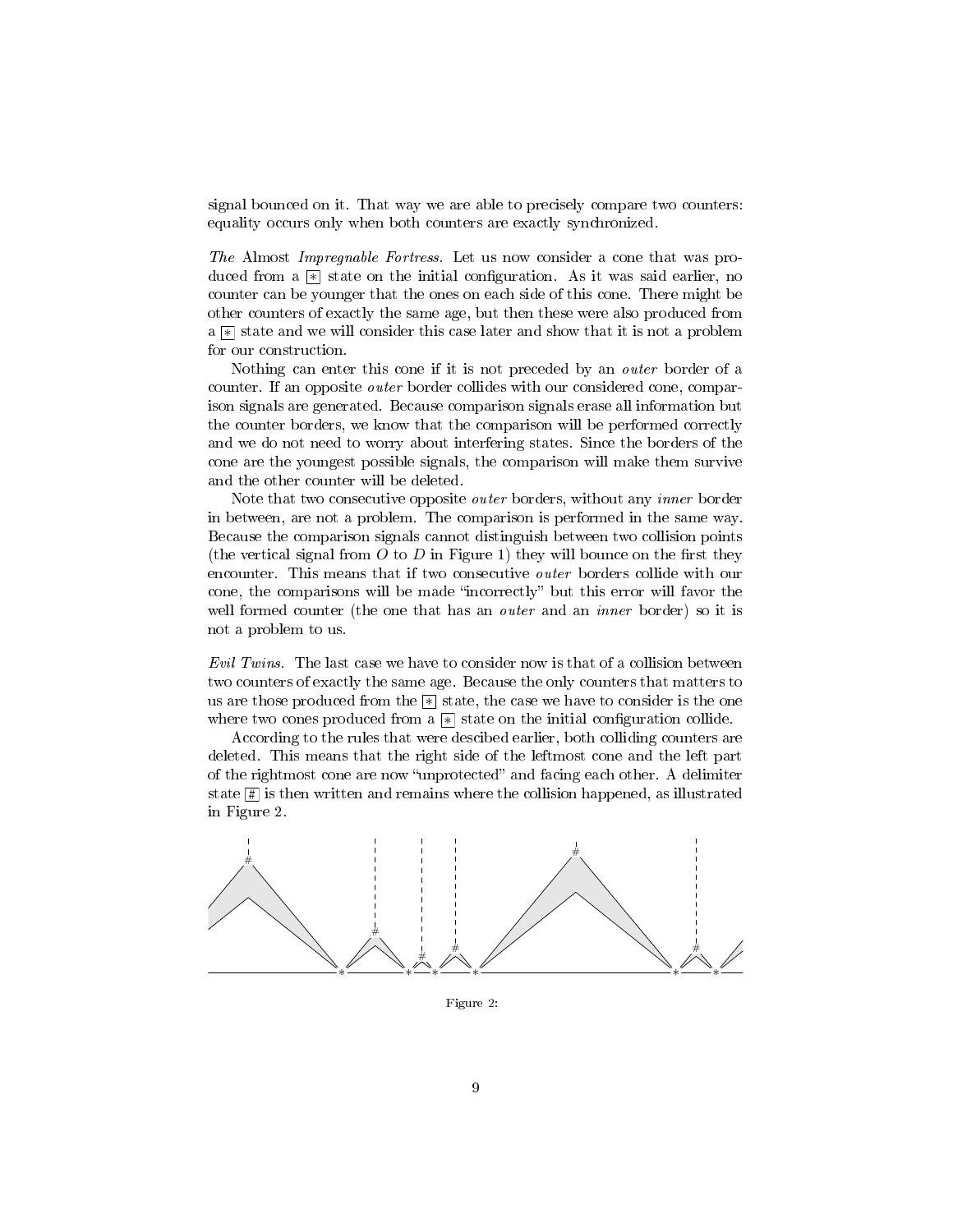A  $\left| \frac{\pi}{2} \right|$  state is said to be *acceptable*, if it has been written during the collision of counters created by  $*$ .

**Lemma 3.1.** There exists a constant  $K_c$  such that if two acceptable  $\boxed{\text{\#}}$  are distant of k, they appeared before time  $k \times K_c$ .

*Proof.* Given an initial configuration c, consider two acceptable  $\#$  at positions x and  $x+k$  for  $x \in \mathbb{N}$  which appear respectively at times  $t_1 \in \mathbb{N}$  and  $t_2 \in \mathbb{N}$ . They were produced by the collision of counters created by  $\lvert\mathbb{F}\rvert$  states. Considering the speed  $s_1$  of the outer border of a counter, there exists  $\varepsilon_1, \varepsilon_2 \in \{0, 1\}$  such that  $c_{x-s_1t_1} = c_{x+s_1t_1+\varepsilon_1} = c_{x+k-s_1t_2} = c_{x+k+s_1t_2+\varepsilon_2} = |*|.$ 

As an acceptable  $\boxed{\text{\#}}$  can only be produced by signals coming from consecutive  $\overline{*}$ , it is required that  $x + s_1t_1 + \varepsilon_1 \leq x + k - s_1t_2$ . Then, we have  $k \geq s_1(t_1 + t_2)$ . Denote  $K_c = \frac{1}{s_1}$ . We proved that  $t_1 \leq kK_c$  (respectively  $t_2 \leq kK_c$ ).

Each produced # needs to ensure that it has neighbors on each side. To detect neighbors, it sends a signal to the left and waits for a similar signal from the right. The speed of these signals must be  $s_i$  or smaller. When a  $\boxed{\text{\#}}$  receives such a signal, it becomes *activated*.

**Definition 3.1** (Segment). A segment is the set of cells between two consecutive  $acceptable \boxed{\#}.$ 

When the left  $\boxed{\#}$  of a segment becomes activated, the segment itself is said to become activated.

This is essential since most cells will belong to segments, as stated by the following lemma.

**Lemma 3.2.** For any generic configuration c, the probability for a cell at time t to be outside activated segments tends to 0 when t grows.

*Proof.* Consider a predecessor uav (with  $|u| = |v|$ ) at time 0 of such a state. Necessarily, either u or v does not contain any subword in  $\mathbb{E}[Q^*_{\mathcal{A}}]$ . This concludes the proof.

 $\Box$ 

We will see in the next sections what happens to the segments. The idea is to allow computation in each segment; but in order to get arbitrarily large space for computation, some delimiters will be erased to pool the available space of many segments. In broad outline, each segment will contain a computation done by one Turing machine that has access only to the space inside the segment. We will make sure that most segments eventually merge with another one, which means most segments become arbitrarily large through time.

Merging means that the # delimiter between two segments is erased, and hence a new larger segment replaces the previous ones. A segment will be called successor when it has been created by a merging, then all the segments it replaces are its ancestors. If a segment is not a successor, it will be called initial. For each merging, at some step, which depends on the merging process, the new segment becomes activated.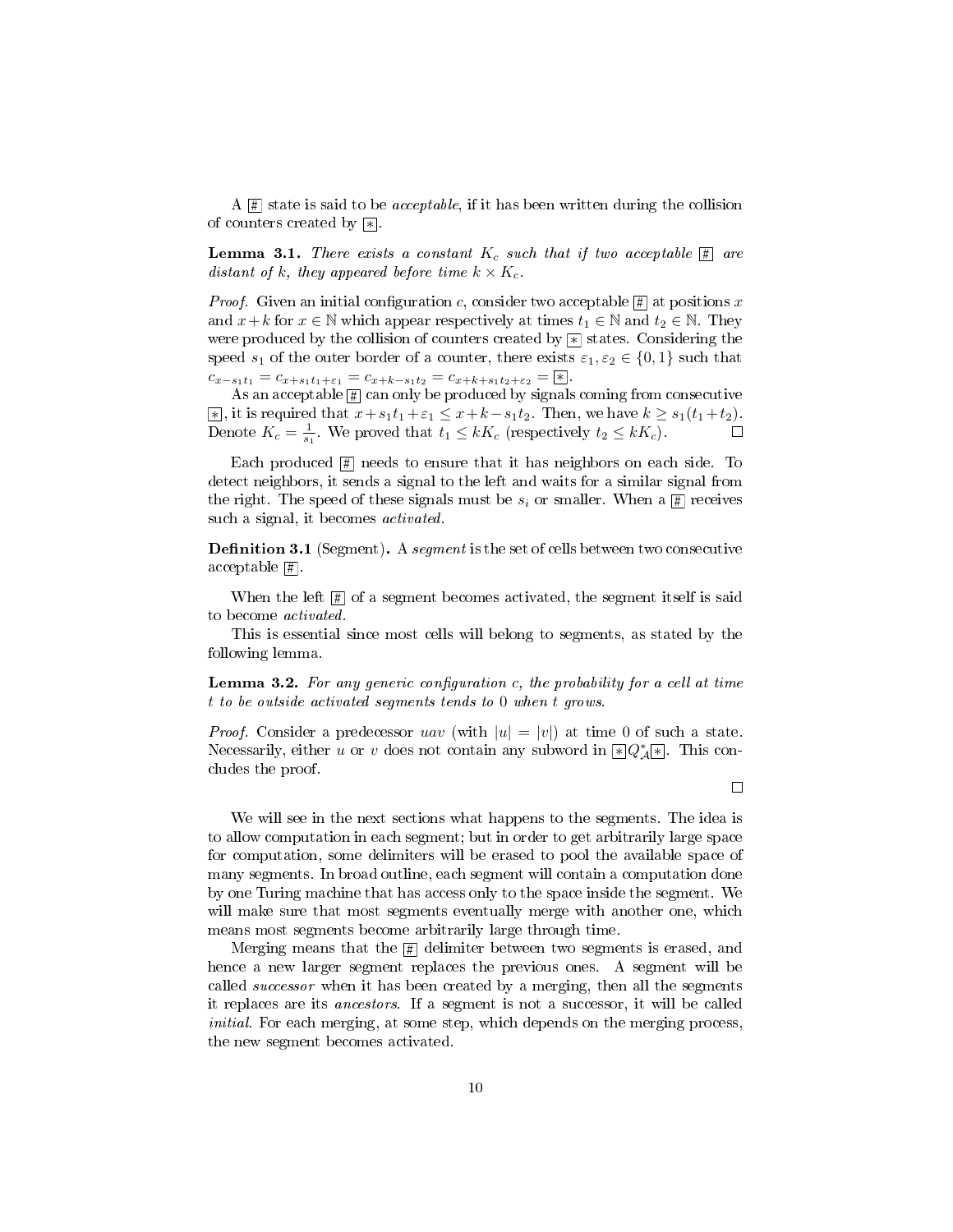#### 3.2. Computation inside segments

In the next sections of this article, we will use many times an automaton with counters, and we will add some computation inside segments. For each result we will prove with this technique, we will describe the computation that has to be run in segments. But there are general ideas and constraints that will be respected in every case. Consider an automaton that contains a copy of our cellular automaton with counters and segments, to describe the computation in a segment of length  $n$ , we require that:

- the computation and writing of the result are achieved by the head of a Turing machine launched when the segment becomes activated;
- there are two layers for the machine, one for computation, one for writing; formally this is achieved using a cartesian product of alphabet  $Q_c \times Q_o$ ;
- the computation itself uses only  $i = O(\log n)$  consecutive cells, even if these cells are not necessarily always the same through the whole computation; formally the computation alphabet  $Q_c$  contains a special blank state b and at most  $O(\log n)$  cells of the segment have a computation state different from b.
- the Turing machine of a segment writes only once in the writing layer of each cell, from the left to the right, using the alphabet  $Q<sub>o</sub>$  for the output of the machine;
- when some segments merge together, nothing is erased on the writing layer, it will be covered step by step by the new output; the now inside  $\overline{\sharp}$ are replaced by a special state  $(b, \textcolor{red}{\overline{\epsilon}}), \textcolor{red}{\overline{\epsilon}}$  being a state never written by the Turing machine.

For any segment v at time t, we denote  $w_t(v)$  the content of v. In what follows, couples  $(b, a)$  where  $a \in Q_o$  will often be assimilated to a.

Therefore, for any v and t,  $w_t(v)$  is the concatenation of two subwords: the beginning of the result of the computation in the segment, and the end of the results written by its predecessors, which may contain  $\epsilon$  states. One of those two parts may be empty.

#### 3.3. Synchronous Merging Process

Now, let us describe the dynamics of segments among themselves. In particular we will specify particular times when merging can happen, independently from the computation performed inside each segment. We will fix a lower bound on the acceptable size of a segment, and at these specific times, any segment that is smaller than this bound will merge. For this purpose we need to synchronize all the segments. As counters compute the time since the initial configuration, we will keep this information in segments. Therefore, time since the initial configuration is a knowledge shared by every segment. With such a protocol, mergings are many to one and not only two to one. We now describe the automaton  $A<sub>s</sub>$  which behaves as explained with counters and segments.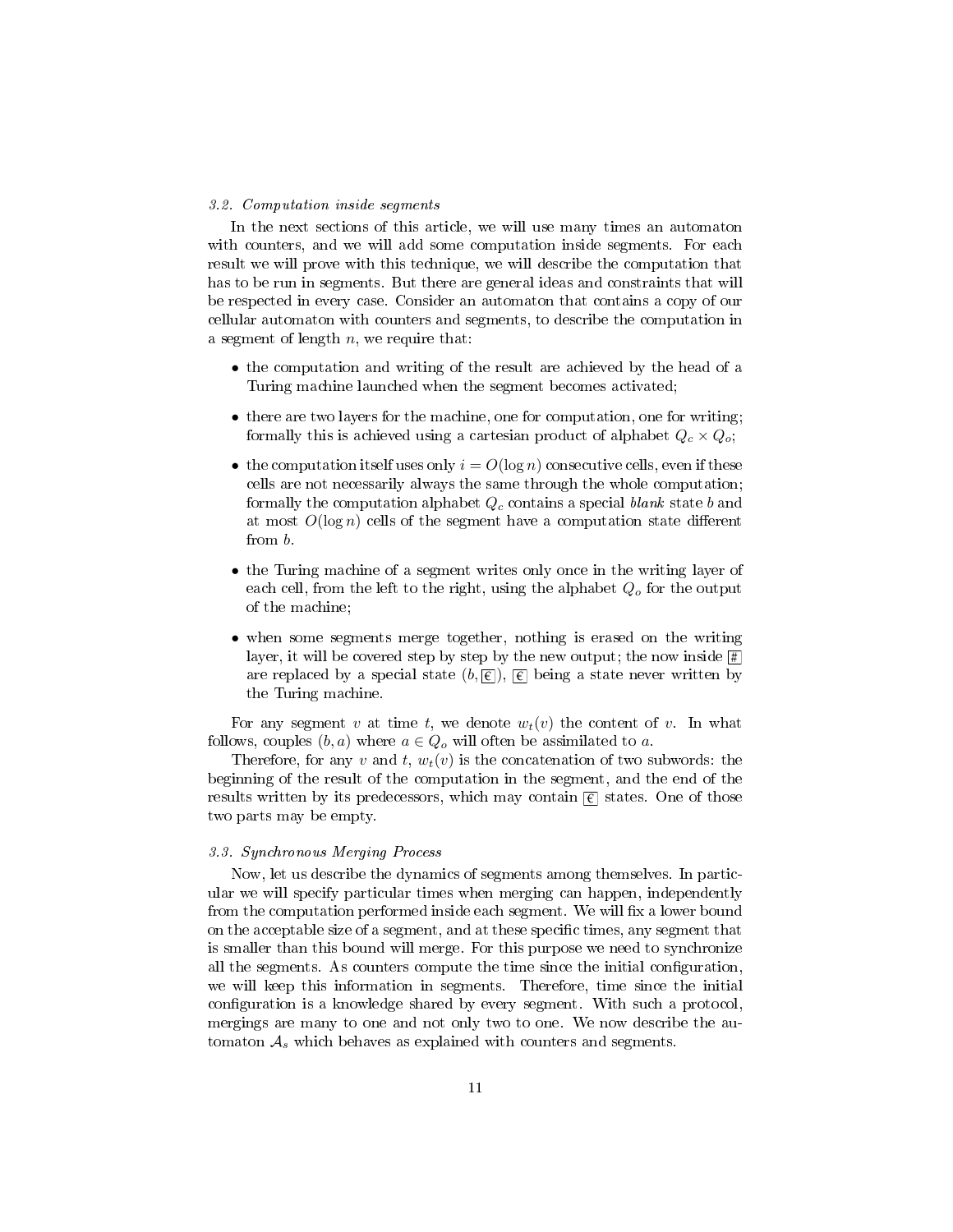#### 3.3.1. Synchronization

When a  $\boxed{\text{#}}$  is created by the collision of two counters, their common value of time is written in base K, for some  $K \geq 2$ , on each side of the  $\boxed{\text{#}}$ . Hence, the age of each segment is written on both its sides. And every such  $K$ -ary counter keeps computing time. As any segment is delimited by acceptable  $\boxed{\text{\#}}$ , this age is the same for all of them and is stored within  $\lceil \log_K(t) \rceil$  cells on each side.

At time t, a segment will be admissible if its length n is such that  $\lceil \log_K(t) \rceil \le$  $\lfloor \sqrt{n} \rfloor$ . To test this condition, segments will measure their own length. This is achieved by sending a signal from the left delimiter to the right one and back. The signal will count the length in base K, then  $\lfloor \sqrt{n} \rfloor$  is computed and written on both sides of the segment. Now each segment knows its age and its size.

Denote  $t_i = K^i$  for all  $i \in \mathbb{N}$ . We allow segments to merge at time  $t_i$  for any  $i \in \mathbb{N}$ . As  $\lceil \log_K(t) \rceil$  remains unchanged between  $t = t_i$  and  $t = t_{i+1}$  for any i, each segment has to decide before  $t = t_i$  if  $i + 1 \leq \lfloor \sqrt{n} \rfloor$ . If not, the segment decides to merge.

#### 3.3.2. Colors

As we have determined specific times for mergings, computation will not be ended in large segments, and this could lead to difficulties. To avoid having too many such segments, we use a trick to rarefy mergings of a lot of segments together. Each segment will be colored in B or R, and each  $\boxed{\text{\#}}$  will have a bit of additional information. These bits on the delimiters will let us give colors to successor segments. Therefore, we have two delimiter states  $\boxed{\#}_0$  and  $\boxed{\#}_1$  that replace the unique  $[\![\frac{n}{2}]\!]$ . When the information of this bit is not relevant, we will still speak of  $\frac{\pi}{2}$  for  $\frac{\pi}{2}$  or  $\frac{\pi}{2}$  indistinctly. The special state  $\frac{\pi}{2}$  is replaced by four states  $\{ \mathbf{x} \}_{0}^{B}$ ,  $\{ \mathbf{x} \}_{0}^{R}$ ,  $\{ \mathbf{x} \}_{1}^{B}$  and  $\{ \mathbf{x} \}_{1}^{R}$ . Then, the initial segment generated by a state  $\mathbb{R}^R_i$  is R colored and B colored otherwise. And the bit i of some state  $\mathbb{E}[S_i]$  is transmitted to the delimiter  $\mathbb{E}[i]$  that it produces on its left as shown on Figure 3. The color of a segment is remembered on both its extremities.



Figure 3:

### 3.3.3. Merging

For some  $i \in \mathbb{N}$ , each segment has to decide whether it will need to merge at time  $t_i$  (if it is smaller than  $(i + 1)^2$ ). If so, it checks whether its neighbors want to merge too, and what colors they wear. Then the rules to choose which neighbor it will merge with, are the following: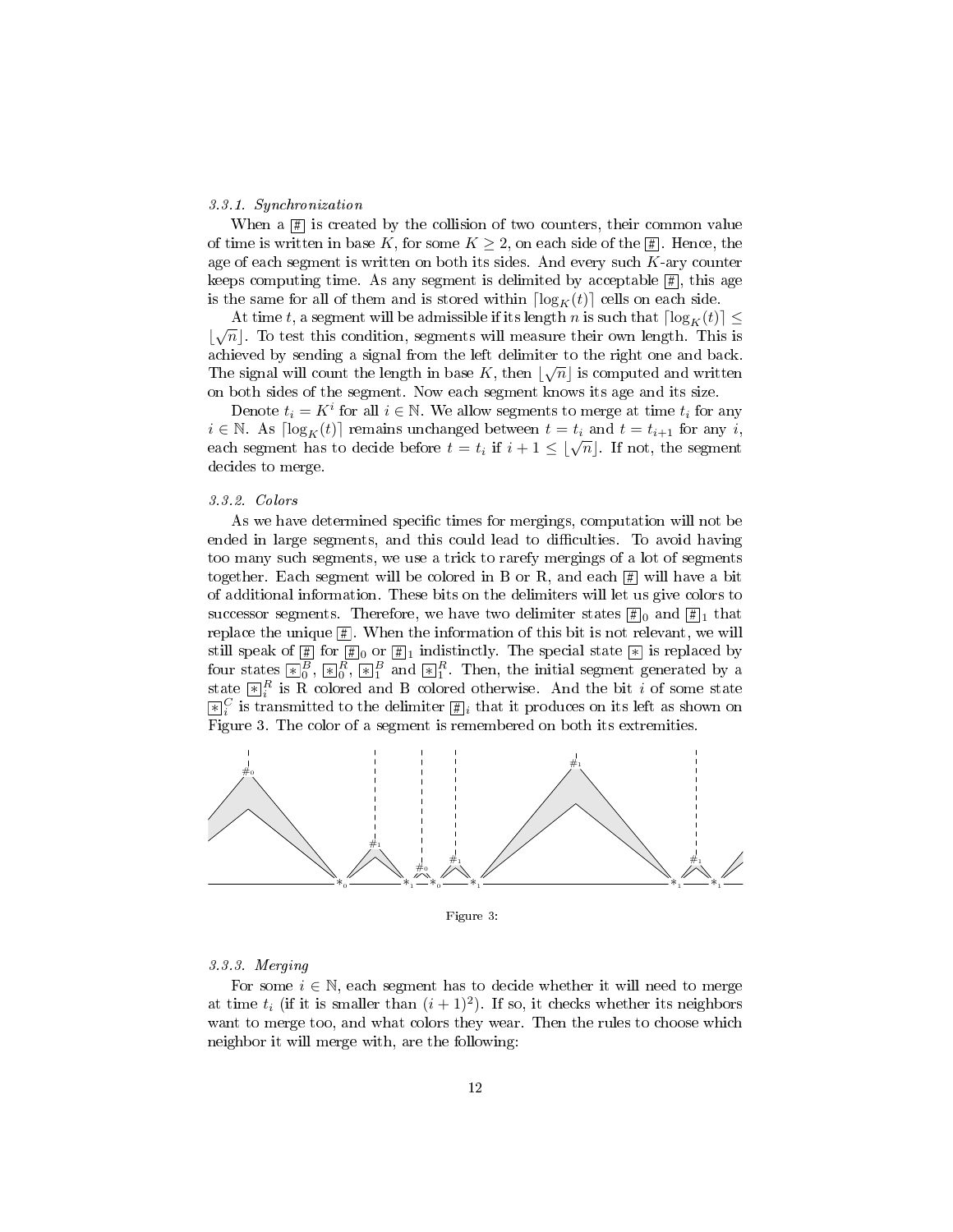- if none of its neighbors wants to merge, it merges with the left one,
- if one only among its neighbors wants to merge, it merges with that one,
- if both want to merge, it merges with one having the other color if possible, and in case of indecision, with the left neighbor.

Then each  $\boxed{\text{\#}}$  delimiter between a segment and the segment it wants to merge with is erased and replaced by a  $\epsilon$ . New segments are created between the remaining  $\boxed{\text{\#}}$  . The color of the new segment is determined by the bit of the leftmost  $\boxed{\text{\#}}$  erased inside it: if this bit was 0, then the segment is R colored, and else B. Synchronous mergings are illustrated on Figure 4.



Figure 4:

*Remark* 3.1. To prepare itself, a segment that needs to merge before  $t_{i+1}$  (suppose we are at timestep  $t = t_i$ ) has to:

- compute its length  $n$ , which needs  $2n$  timesteps;
- compute  $(i + 1)^2$  which takes time polynomial in *i*;
- compare both, linear time;
- $\bullet$  check its neighbors: *n* timesteps (if we suppose they have achieved their own computations).

A segment needs to merge if  $n \leq (i + 1)^2$ , each of these steps requires only polynomial time in  $i$ , and for large enough  $i$  (large enough time), this is achieved in less than  $(t_{i+1} - t_i)$  timesteps. So each segment that needs to merge has enough time to decide it before the merging step  $t_{i+1}$ . Other segments declare nothing to their neighbors, meaning they do not want to merge.

So mergings can concern:

- either many segments that all want to merge,
- or one that wants to merge and one that does not.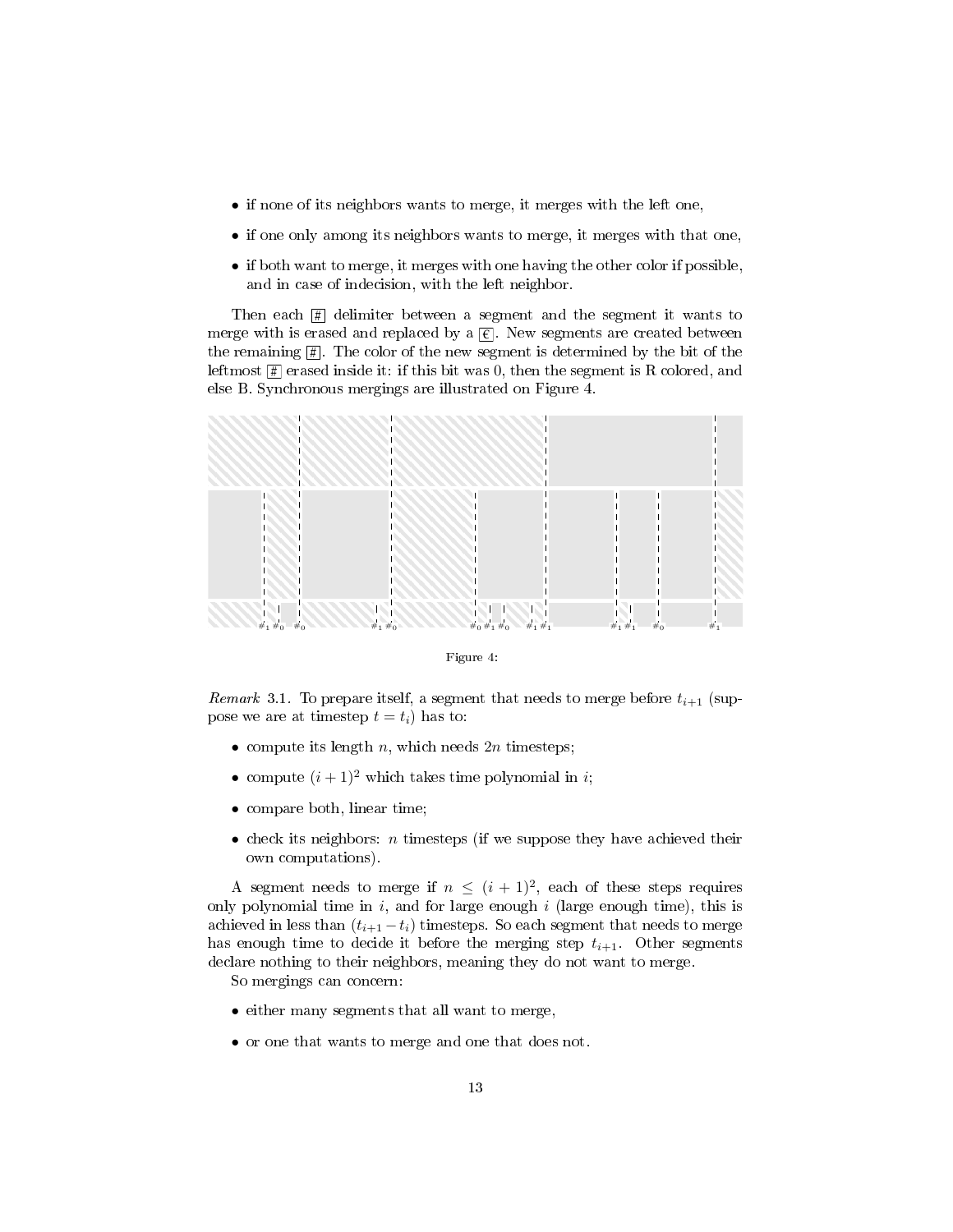In this synchronous merging process, a segment contains the writing and computing layers, and time counters on each side of the segment.

Remark 3.2. 1. For any  $i \in \mathbb{N}$ , after time  $t_i$ , each segment is larger than  $i^2$ .

- 2. If two segments exactly merge at time  $t_i, i \in \mathbb{N}$ , at least one of them is smaller than  $i^2$ .
- 3. If three or more segments merge together at time  $t_i, i \in \mathbb{N}$ , they are all smaller than  $i^2$ .
- 4. On the images of a generic configuration by  $A_s$ , colors' distribution of the segments remains random according to  $\mu$  through time.

*Proof.* Distribution of  $\mathbb{R}$  states is random according to  $\mu$  on the initial configuration, hence colors' distribution is random too over initial segments. And when segments merge, the color of the new one is chosen independently from the ancestors' or neighbors' one. Therefore, the distribution remains random.  $\Box$ 

#### 3.3.4.  $\mu$ -limit sets

The following proposition is obvious :

## Proposition 3.3.  $\mathbb{H} \notin L_{\mu}(\mathcal{A}_s)$

*Proof.* Take a generic configuration c, the density  $\alpha_t$  of cells outside segments at time t tends to 0. For any  $i \in \mathbb{N}$ , the size of any segment at  $t \ge t_i$  is  $i^2$  at least. Therefore, the density of  $[\frac{\pi}{2}]$  states is  $d_{\mathcal{A}_{s}^{t}(c)}([\frac{\pi}{2}]) \leq \alpha_{t} + \frac{1}{i^{2}},$  which tends to 0. We conclude thanks to Lemma 2.1.  $\Box$ 

In the following sections, we will use this automaton and include computations in the segment. We will need to characterize the  $\mu$ -limit set of such an automaton. To simplify this study, we will prove that we can look at some particular segments only. Indeed, it is much easier to know what contain segments that have finished their computation. Hence we consider the following notion:

**Definition 3.2.** For all  $i \in \mathbb{N}$ , a segment is said to be *acceptable* at time  $t_i \leq t < t_{i+1}$  if its size is less than  $K^{i/4}$ . For a configuration c, we will denote  $S_t(c)$ , the set of acceptable segments that appear in  $\mathcal{A}_s^t(c)$ .

Remark 3.3. As the size of acceptable segments is bounded, the set of all acceptable segments at time  $t \in \mathbb{N}$  for all configurations is finite. Denote it  $S_t$ . Note that  $S_t = S_t(c)$  for any generic configuration c and any full-support measure.

The following lemma shows that acceptable segments tend to cover the whole image configurations.

**Lemma 3.4.** Starting from an initial generic configuration  $c$ :

 $P_{x\in\mathbb{Z}}\left[\exists a,b\in\mathbb{Z},a\leq x\leq b,\mathcal{A}^{t}(c)_{[a,b]}\in S_{t}\right]\xrightarrow[t\rightarrow+\infty]{}1$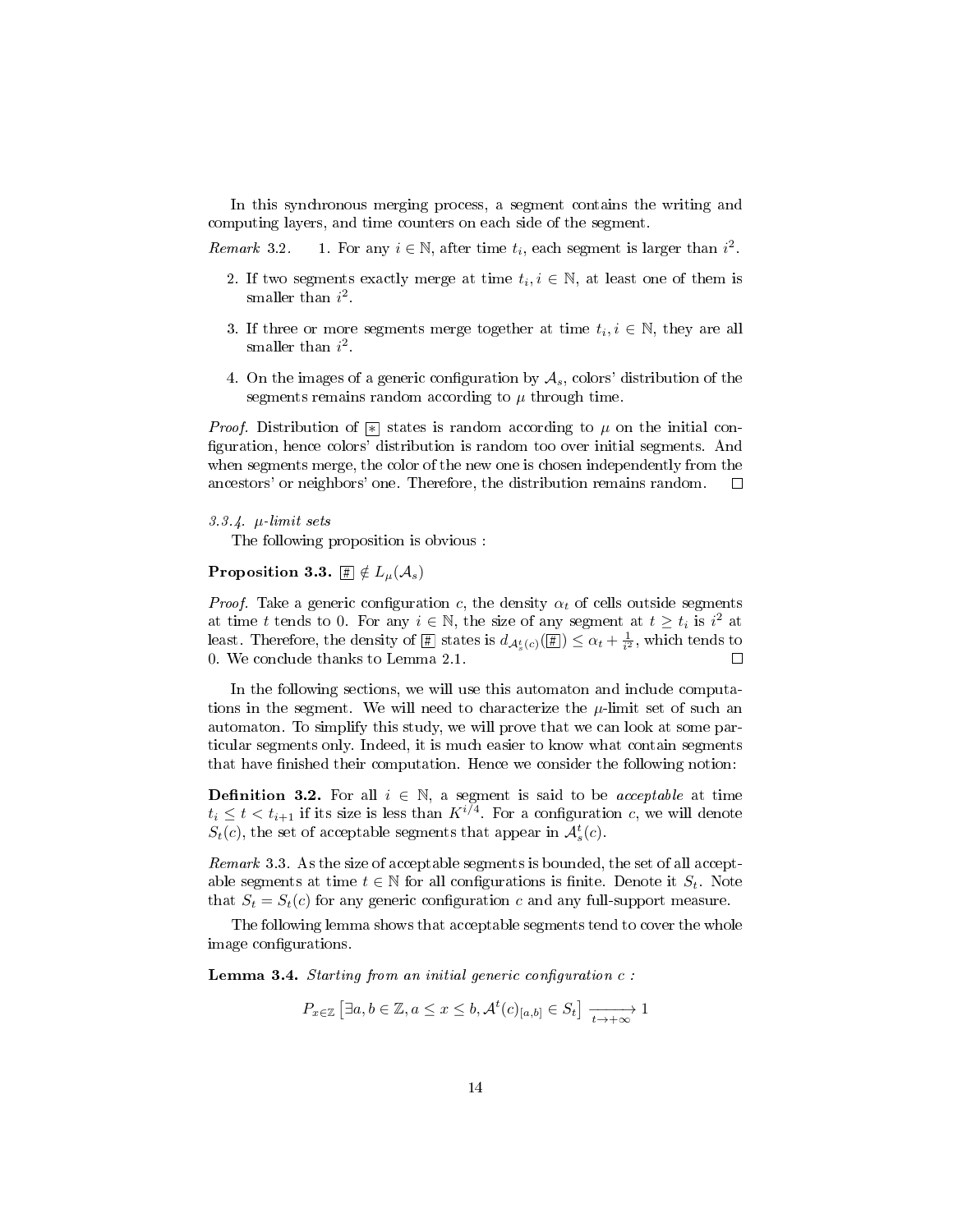*Proof.* Consider a generic configuration  $c$ .

Consider time  $t_i \le t < t_{i+1}$  for large enough i (such that  $K^{i/4} - K^{(i-1)/4} \ge$  $2i^2$  and  $K^{i/4} > 2i^2$ ). If a segment is larger than  $K^{i/4}$  at time t, then it is necessarily:

- (a) either a segment that did not merge.
- (b) either the successor of two segments exactly.
- (c) either an initial large segment.
- (d) or a segment produced by the merging of more than three segments.

Consider a case (b) segment of length  $k$ , the size of at least one of the segments that merged was less than  $i^2$ . The other segment was then necessarily larger than  $K^{i/4} - i^2 \ge K^{(i-1)/4}$ . This means that this segment was not  $acceptable \ before \ t_i.$ 

We consider the chain of non acceptable predecessors in case (a) or (b) of the segment at time  $K^j$ ,  $j \leq i$ . The oldest segment of this chain is either case (c) or case (d): there exists  $h \leq i$  minimal such that at time  $K^j$ , for all  $h \leq j \leq i$ , one predecessor at least of the segment is larger than  $K^{j/4}$ .

This predecessor was too large, and hence did not want to merge, so it merged with at most one small segment at each  $t_j$ . If this predecessor's size at  $t_h$  was l, its size at  $t_i$  is  $k \leq l + \sum_{j=0}^i j^2$ .

There exists  $i_0$  such that  $\forall i \geq i_0$ ,  $\sum_0^i j^2 \leq \frac{1}{2} K^{i/4}$ , therefore, as  $l + \sum_0^i j^2 \geq$  $k \geq K^{i/4}$ , we have  $l \geq \frac{1}{2}K^{i/4}$  and  $k-l \leq \frac{1}{2}K^{i/4}$ . Hence, the segment's size doubled at most between steps h and i.

Therefore non acceptable segments come from case  $(c)$  or case  $(d)$  and have at most doubled.

We consider now two different cases only:

- (i) initial large segments and their successors.
- (ii) segments produced by the merging of many segments and their successors.

Denote  $d_i$  the probability for a cell to be in a case (i) non acceptable segment at time  $t_i$ , and  $e_i$  the probability for a cell to be in a case (ii) non acceptable segment at time  $t_i$ .

Claim 3.5. The probability  $d_i$  for case (i) segments tends to 0.

*Proof.* Denote q the number of states of  $A_s$ . An initial segment of length m is produced by three  $\boxed{\ast}$  distant from  $l_1$  and  $l_2$ , with  $(l_1 + l_2)/2 = m$ . So its probability of apparition is less than  $\frac{4}{q}\left(\frac{q-4}{q}\right)^{l_1}\frac{4}{q}\left(\frac{q-4}{q}\right)^{l_2}\frac{4}{q}$ . Considering the  $2m$  possibilities for the choice of  $l_1$  and  $l_2$ , the probability is less than  $2m\left(\frac{4}{q}\right)^3\left(\frac{q-4}{q}\right)^{2m}.$ 

As the size of such a segment doubled at most since its creation, we consider initial segments of length at least  $\frac{1}{2}K^{i/4}$ . And the current size is less than twice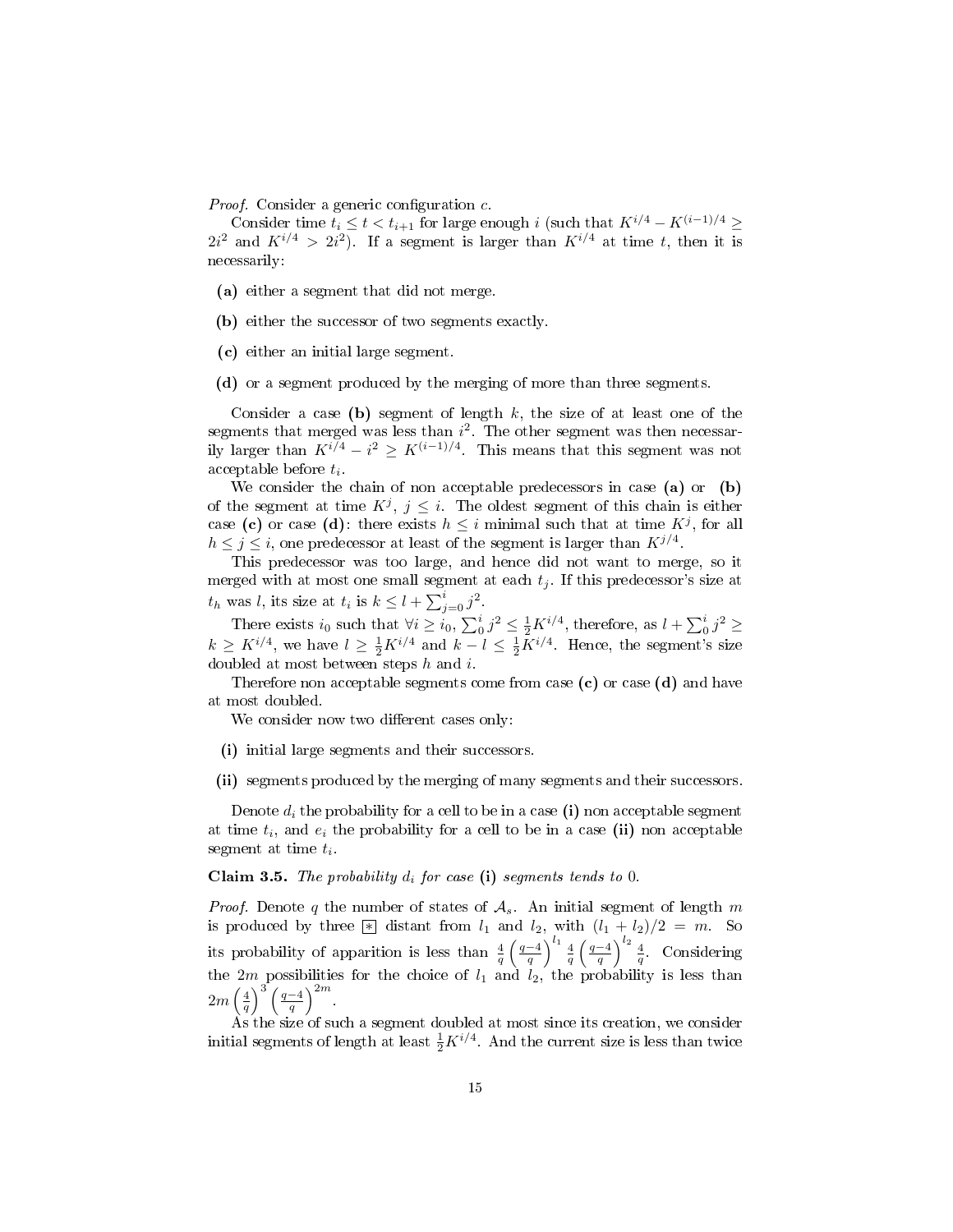the size of the initial segment. Therefore the density induced by those segments is:

$$
d_i \leq \sum_{m \geq \frac{1}{2}K^{i/4}} 2m \left(2m \left(\frac{4}{q}\right)^3 \left(\frac{q-4}{q}\right)^{2m}\right)
$$
  

$$
d_i \leq 4 \left(\frac{4}{q}\right)^3 \sum_{m \geq \frac{1}{2}K^{i/4}} m^2 \left(\frac{q-4}{q}\right)^{2m}
$$

And  $d_i \rightarrow i \rightarrow \infty$  0.

 $\Box$ 

## Claim 3.6. The probability  $e_i$  for case (ii) segments tends to 0.

*Proof.* Consider a segment of size  $m$  successor of more than 3 segments. If the merging happened at time  $t_h$ , all the predecessors of it were smaller than  $h^2$ , or they would not have merged together. So  $p = \frac{m}{h^2}$  segments at least have merged. Now consider the colors of these segments. Due to the merging rules, they prefer to merge with a segment of the opposite color, and if not possible on their left, so the colors' distribution among them was:

$$
R(RB)^r R^{p-2r-1}
$$
,  $(RB)^r R^{p-2r}$ ,  $R(RB)^r B^{p-2r-1}$  or  $(RB)^r B^{p-2r}$ 

(or symmetrically if starting with B) for some  $r \in \mathbb{N}$ . So the distribution is determined by its shape (among eight possible shapes),  $r \leq p/2$  and its length. Therefore the probability of such a succession of colors is less than  $4\frac{m}{h^2}2^{-\frac{m^2}{h^2}}$ .

Now we consider all case (ii) segments at time  $t_i$ . As precedently, their size is at most 2m and they were created at time  $t_h$  with a size  $m \geq \frac{1}{2}K^{i/4}$ . So the corresponding density is:

$$
e_i \leq \sum_{h \leq i} \sum_{m \geq \frac{1}{2} K^{i/4}} 2m \left( \frac{4m}{h^2} 2^{-\frac{m}{h^2}} \right)
$$
  

$$
e_i \leq i \sum_{m \geq \frac{1}{2} K^{i/4}} 2m \left( 4m \times 2^{-\frac{m}{i^2}} \right)
$$

And  $e_i \rightarrow_{i \rightarrow \infty} 0$ .

 $\Box$ 

Finally, thanks to these two claims, we proved that the probability for a cell to be in an acceptable segment tends to 1.  $\Box$ 

We show now that, given an automaton designed this way, its  $\mu$ -limit set depends only on the content of the acceptable segments at times  $(t_i - 1)_{i \in \mathbb{N}}$ .

**Lemma 3.7.** Given a generic configuration c and  $u \in Q^*$ , we have :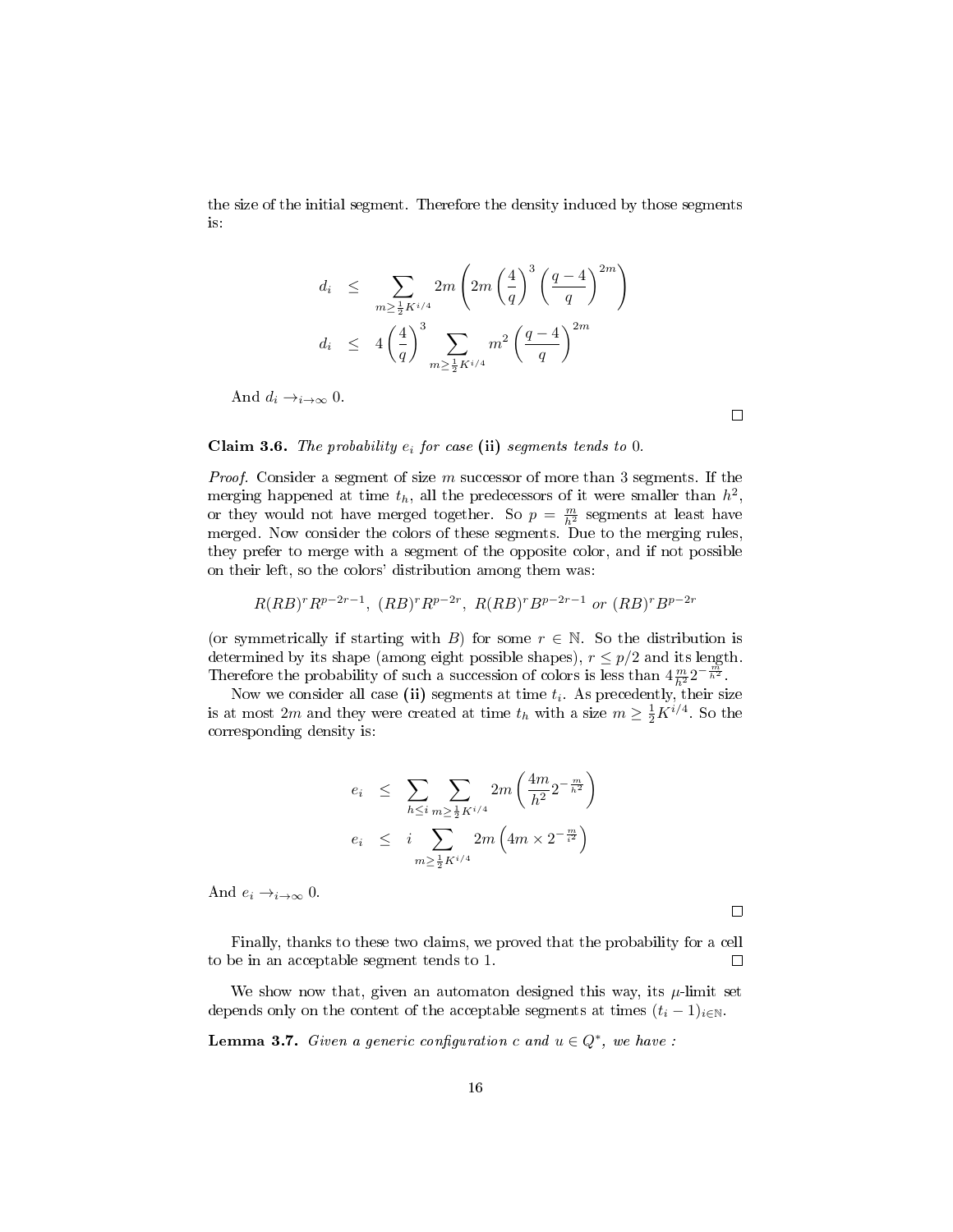- if  $\exists \varepsilon > 0, \forall i_0 \in \mathbb{N}, \exists i \geq i_0, \forall s \in S_{t_i}, d_{w_{t_{i+1}-1}(s)}(u) \geq \varepsilon$  then  $u \in L_{\mu}(\mathcal{A})$ ;
- if  $\forall \varepsilon > 0, \exists i_0 \in \mathbb{N}, \forall i \geq i_0, \forall s \in S_{t_i}, d_{w_{t_{i+1}-1}(s)}(u) \leq \varepsilon$  then  $u \notin L_{\mu}(\mathcal{A})$ .

*Proof.* Let  $u \in Q^*$ .

First suppose that  $\exists \varepsilon > 0, \forall i_0 \in \mathbb{N}, \exists i \geq i_0, \forall s \in S_{t_i}, d_{w_{t_{i+1}-1}(s)}(u) \geq \varepsilon$ . Thanks to Lemma 3.4, there exists  $i_0 \in \mathbb{N}$ , such that

$$
\forall i \geq i_0, \forall x \in \mathbb{Z}, P_{x \in \mathbb{Z}} \left[ \exists a, b, a \leq x \leq b, \mathcal{A}^{t_i}(c)_{[a,b]} \in S_{t_i} \right] \geq 1/2
$$

The hypothesis of the lemma allows us to find  $i_{j+1} \geq i_j + 1, j \geq 1$  such that with  $\tau_j = t_{i_j+1} - 1$ , we get :

$$
\forall s \in S_{t_{i_j}}, d_{w_{\tau_j}(s)}(u) \ge \varepsilon
$$

Finally,  $\forall j \geq 0, d_{\mathcal{A}^{\tau_{j}}(c)}(u) \geq \varepsilon/2$  and thanks to Lemma 2.1, we conclude that  $u \in L_{\mu}(\mathcal{A})$ .

Now if  $\forall \varepsilon > 0, \exists i_0 \in \mathbb{N}, \forall i \geq i_0, \forall s \in S_{t_i}, d_{w_{t_{i+1}-1}(s)}(u) \leq \varepsilon$ , take some  $\varepsilon > 0$ . Lemma 3.4 concerns acceptable segments, and with the same arguments, we can generalize it to acceptable segments successors only of acceptable segments. Denote  $\Sigma_t$  this set of acceptable segments successors of acceptable segments only at time t. For some  $T \in \mathbb{N}$ :

$$
\forall t \geq T, P_{x \in \mathbb{Z}} \left[ \exists a, b \in \mathbb{N}, a \leq x \leq b, \mathcal{A}^t(c)_{[a,b]} \in \Sigma_t \right] \geq 1 - \varepsilon
$$

Due to the hypothesis, there exists  $i_0 \in \mathbb{N}$ , such that  $t_{i_0} \geq T$  and  $\forall i \geq$  $i_0, \forall s \in S_{t_i}, d_{w_{t_{i+1}-1}(s)}(u) < \varepsilon$ . For a segment s of length k at time  $t_{i+1} \ge t \ge$  $t_i, i \geq i_0$ , we can write  $w_t(s) = v_1v_2$  where, except for the values of time and length :

- $v_1$  is a prefix of  $w_{t_{i+1}-1}(s)$ ;
- $v_2$  is a suffix of  $w_{t_i}(s)$ , that is a concatenation of words written in acceptable segments at time  $t_i - 1$ .

In the word  $v_2$  at time t, due to the construction, there can be some states  $\overline{\epsilon}$  that replaced the  $\overline{\sharp}$  erased during the merging step at  $t_i$ . In any case, the density of  $u$  in  $s$  is lower than the density of  $u$  in acceptable segments at time  $t_j - 1, j \geq i_0$ .

Therefore,  $d_{A^t(c)}(u) \leq (1-d) + d.d_1$  where:

- $d > 1 \varepsilon$  is the probability for a cell to be in a segment of  $\Sigma$ ;
- $d_1 \leq \varepsilon$  is the density of u in acceptable segments.

Finally  $d_{A^t(c)}(u) \rightarrow_t 0$ .

**Corollary 3.8.** For any word u in  $Q^*\backslash Q_o^*$ ,  $u \notin L_\mu(\mathcal{A})$ .

 $\Box$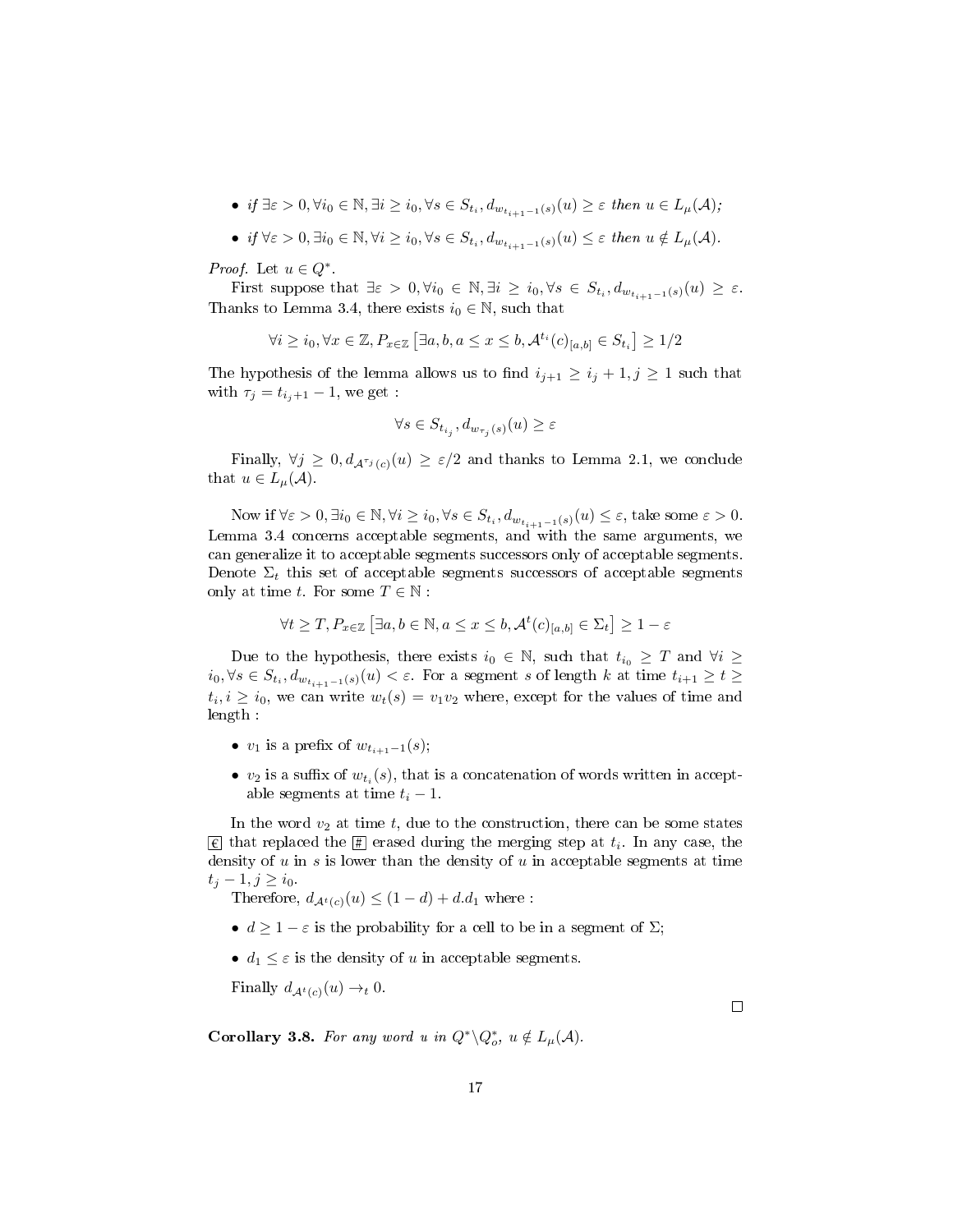## 4. Building complex  $\mu$ -limit sets

#### 4.1. Complexity upper-bounds

Before giving examples of complex  $\mu$ -limit sets, let's establish some upper bounds.

A word w is a wall for a CA F if for any  $c, c' \in [w]_0$  we have:

- 1. if  $c_z = c'_z$  for any  $z < 0$  then  $F<sup>t</sup>(c)_z = F<sup>t</sup>(c')_z$  for any  $z < 0$  and any  $t \ge 1$
- 2. if  $c_z = c'_z$  for any  $z \ge |w|$  then  $F^t(c)_z = F^t(c')_z$  for any  $z \ge |w|$  and any  $t \geq 1$

It is well-known that a one-dimensional CA  $F$  has equicontinuous points if and only if it has walls  $[K\ddot{u}r97]$ .

The following proposition is a generalization of theorem 1 of [BPT06] to a broader class of measures.

**Proposition 4.1.** Let  $\mu$  be a  $\sigma$ -ergodic measure with full support and F a CA admitting w as a wall. Then  $L_{\mu}(F)$  is exactly the set of words occuring in the  $(temporal)$  period of the orbit of some (spatially) periodic configuration of period wu for some u, formally:

$$
v \in L_{\mu}(F) \iff \exists t, p \ge 1, v_1, v_2, u \text{ such that } \begin{cases} F^t({}^{\omega}(wu)^{\omega}) = {}^{\omega}(v_1 v v_2)^{\omega} \text{ and,} \\ F^p({}^{\omega}(v_1 v v_2)^{\omega}) = {}^{\omega}(v_1 v v_2)^{\omega} \end{cases}
$$

*Proof.* First, consider some word v occuring in the period of the orbit of  $^{\omega}(wu)^{\omega}$ as in the proposition. Then, for each  $k \geq 0$ , we have  $[www] \subseteq F^{-t-kp}([v_1vv_2])$ because w is a wall for F. Hence  $F^{t+kp}\mu([v]) \ge \mu([wuw]) > 0$  because  $\mu$  has full support, which shows  $v \in L_{\mu}(F)$ .

Suppose now that  $v \in L_{\mu}(F)$ . By definition there is  $\varepsilon > 0$  and a sequence  $(t_n)$  such that, for all  $n$ ,  $F^{t_n}\mu([v]) \geq \varepsilon$ . Consider for any  $k \geq 0$  the set:

$$
X_k = \bigcup_{-k \le i \le k} [w]_i
$$

The union  $X = \bigcup_{k>0} X_k$  has measure 1 because  $\mu$  is  $\sigma$ -ergodic, X is  $\sigma$ -invariant,  $[w]_0 \subseteq X$  and  $\mu$  has full support. Moreover the sequence  $X_k$  is increasing, so there is  $k_0$  such that  $\mu(X_{k_0}) > 1 - \frac{\varepsilon}{2}$ . By  $\sigma$ -invariance of  $\mu$  we deduce that the set

$$
Y = \sigma^{k_0 + |w|}(X_{k_0}) \cap \sigma^{-k_0 - |v| - 1}(X_{k_0})
$$

is such that  $\mu(Y) > 1 - \varepsilon$ . Hence, for any  $n, F^{-t_n}([v]) \cap Y \neq \emptyset$ . We deduce that there is some sub-sequence  $(t_{n_p})$  such that, for some  $i < |w|$  and  $j > |v|$ , and for any p,  $F^{-t_{n_p}}([v]) \cap [w]_i \cap [w]_j \neq \emptyset$  (recall that  $\sigma$  is the "left" shift). Using the fact that  $w$  is a wall, we conclude that  $v$  occurs in the (temporal) period of the orbit of some (spatially) periodic configuration of period  $wu$  for some  $u$ .  $\Box$ 

**Theorem 4.2.** Let A be any CA and  $\mu$  a translation invariant measure. We have the following upper bounds: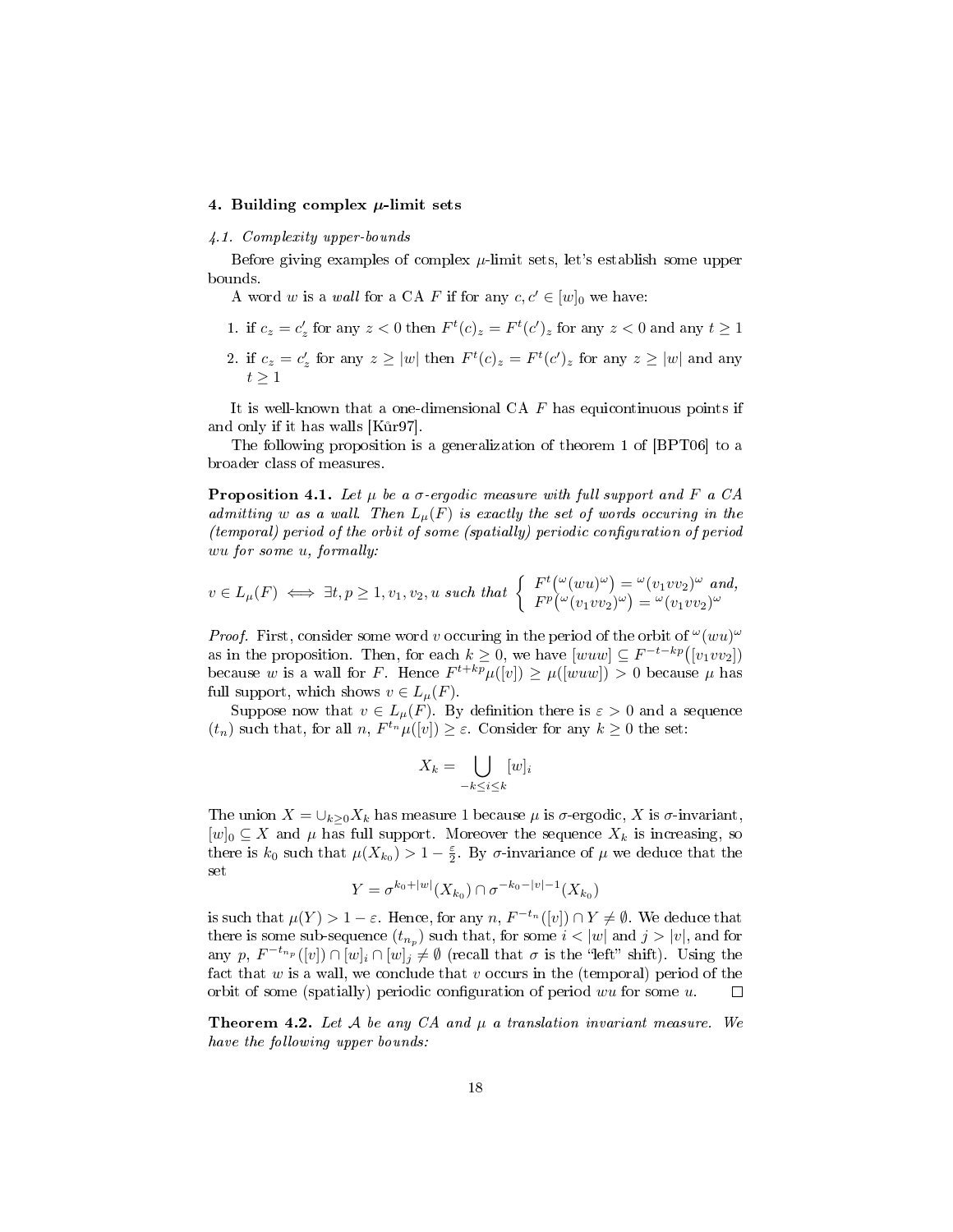- if  $\mu$  is computable then  $L_{\mu}(\mathcal{A})$  is a  $\Sigma^0_3$  arithmetical set;
- if  $\mu$  is  $\sigma$ -ergodic with full support and A has equicontinuity points, then  $L_{\mu}(\mathcal{A})$  is recursively enumerable.

*Proof.* Since  $\mu$  is computable by some function  $f : A^* \times \mathbb{Q} \to \mathbb{Q}$ , there is a computable function  $g: A^* \times \mathbb{Q} \times \mathbb{N} \to \mathbb{Q}$  such that for any  $\varepsilon$ , any  $t \in \mathbb{N}$  and any  $\boldsymbol{u}$ 

$$
\left|\mathcal{A}^t\mu([u]_0)-g(u,\varepsilon,t)\right|\leq\varepsilon.
$$

Indeed, it is sufficient to compute  $\mathcal{A}^{-t}(u)$  and sum  $f(v, \varepsilon')$  for all elements v of this set and a computably small enough  $\varepsilon'$ . Then, from the definition of  $L_{\mu}(\mathcal{A})$ we have

$$
u \notin L_{\mu}(\mathcal{A}) \Leftrightarrow \forall \varepsilon > 0, \exists t_0, \forall t \ge t_0, g(u, \varepsilon, t) \le \varepsilon.
$$

Therefore  $L_{\mu}(\mathcal{A})$  is  $\Sigma_3^0$ .

Now suppose that  $\mu$  is  $\sigma$ -ergodic with full support and that  $\mathcal A$  has equicontinuous points. By hypothesis A admits some wall w (see [Kur97]). Therefore Proposition 4.1 ensures that  $L_u(\mathcal{A})$  is the set of words occuring in the (temporal) period of the orbit of some (spatially) periodic configuration of period  $wu$ for some  $u$ . Since, the temporal cycle reached from a spatially periodic initial configuration is finite and recursively bounded in the size of the spatial period,  $L_{\mu}(\mathcal{A})$  is recursively enumerable.  $\Box$ 

#### 4.2.  $\Sigma_3$ -hard example

Here we will prove that the  $\mu$ -limit language of a cellular automaton can have complexity  $\Sigma_3$ -hard. For that, with the help of the construction described in Section 3, we will prove a reduction to a  $\Sigma_3$ -hard problem on Turing machines.

**Definition 4.1.** A Turing machine  $M$  is said to be *co-finite* (and we write  $M \in COF$ ) when there exists  $i_0 \in \mathbb{N}$  such that M halts on every input  $i \geq i_0$ .

The following result was proved in [Odi99].

### **Theorem 4.3.** The problem COF has complexity  $\Sigma_3$ -hard.

Now we can prove that :

**Theorem 4.4.** There exists a cellular automaton A such that  $L_{\mu}(\mathcal{A})$  is  $\Sigma_3$ . complete.

*Proof.* We already know that this problem is  $\Sigma_3$  at most. We will use Lemma 3.7 to prove this theorem. Hence, the automaton will have the structure described in Section 3 and we only have to consider the words  $w_{t_i}(s)$  for  $i \in \mathbb{N}$  and acceptable segments s.

Let us describe the computation inside segments. First consider a computable enumeration  $f$  of  $\mathbb{N}^3$ , such that for any  $(j, k, l) \in \mathbb{N}^3$  there exist infinitely many  $i \in \mathbb{N}$  with  $f(i) = (j, k, l)$ . Let  $(\phi_n)_{n \in \mathbb{N}}$  be a computable enumeration of Turing machines.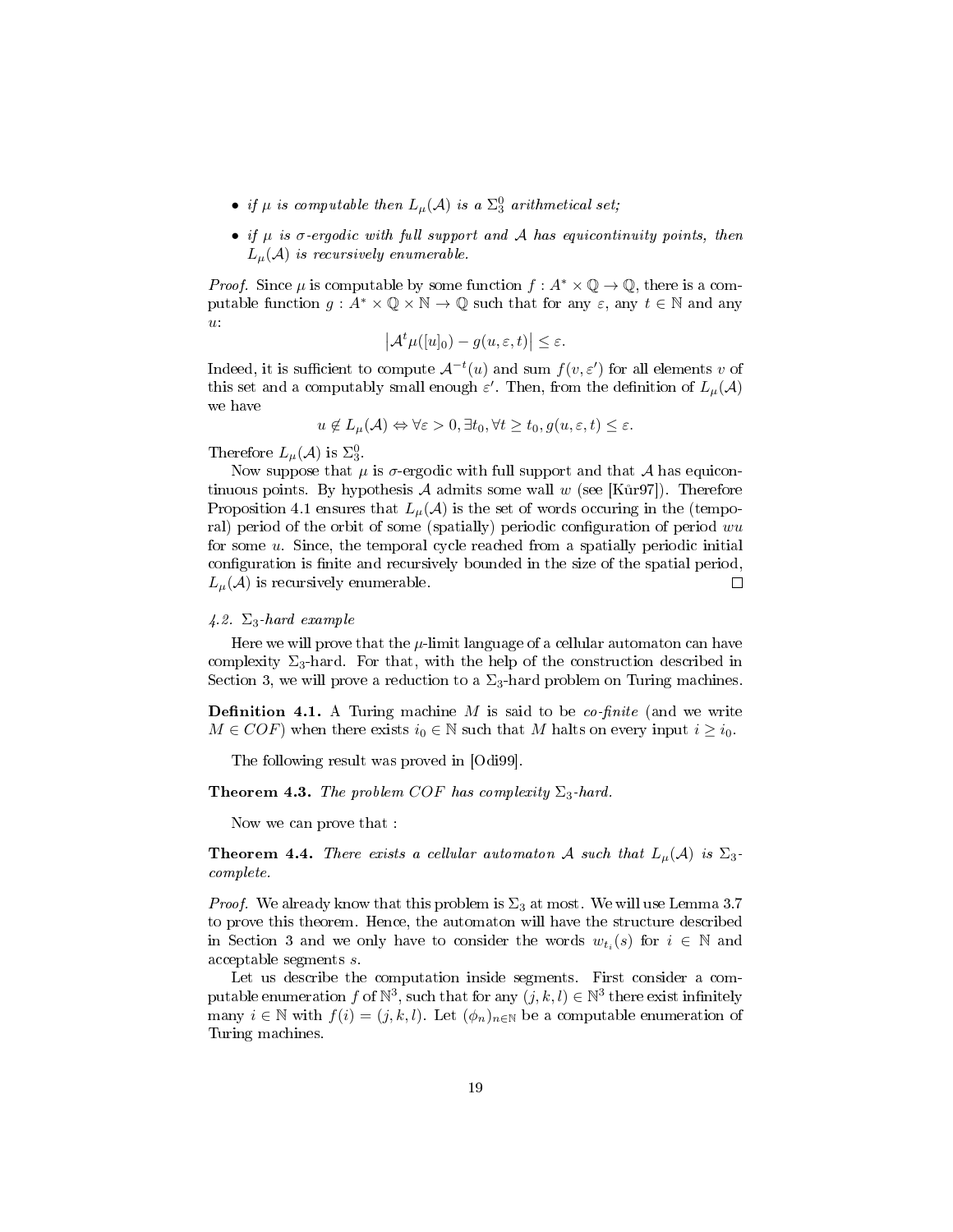In a segment at time  $t_i, i \in \mathbb{N}$  with  $f(i) = (j, k, l)$ , the idea is to simulate the computation of  $\phi_i$  on some sequence of consecutive inputs and fill the writing layer of the segment differently whether the machine halts on each input in this sequence or not. We will say that the sequence is successful if the machine does halt on each input. Indeed saying that the machine is co-finite means that there exists  $k \in \mathbb{N}$  such that all sequences  $\{k, k+1, \ldots, k+l\}$  are successful. Thus, we will write a testimony (taking the form of a prefix of  $(\mathbb{S}(\mathbb{S}^k)^{\mathbb{N}})$  of the success of a sequence starting at  $k$ . We will have to avoid writing a testimony for  $k$  more than once for each l.

More formally, the computation will be the following :

- Compute  $(j, k, l) = f(i)$  and fill the writing layer of s with  $\boxed{\mathfrak{s}}^{|s|}$ .
- Compute  $i_0 = \max\{i' < i, f(i') = (j, k, l)\}.$
- At the same time, simulate the machine  $\phi_j$  with successive inputs  $k, k +$  $1, \ldots, k+l$ . If one of these simulations does not halt, then stop the simulation after  $K^{i}/2$  steps. In this case, the triple  $(j, k, l)$  is said to be failed at time  $t_i$ .
- If the machine  $\phi_i$  does halt on all these inputs before timestep  $K^i/2$ , then denote  $\tau$  and  $\sigma$  the exact time and space used for the whole computation.
- If  $\tau \leq K^{i_0}/2$  and  $\sigma \leq i_0$ , the whole computation already finished in segments at time  $K^{i_0}$  so we do nothing and the segment is said to be failed again.
- In the remaining case, write a prefix of  $(\log j(\log k(\mathbb{B}))^{\mathbb{N}}$  in the writing layer of s. This takes less than  $K^{i}/2$  timesteps for acceptable segments. In this case, the triple is said to be successful at time  $t_i$ .

Note that as the space used for computation depends only on  $i$ , the result of the computation is the same for all segments at some given time.

Consider the word  $u_j = \frac{\xi}{\sqrt{2\pi}}$ , we will prove that :

$$
u_j \in L_{\mu}(\mathcal{A}) \Leftrightarrow \phi_j \in COF
$$

Claim 4.5.  $\phi_j \in COF \Rightarrow u_j \in L_{\mu}(A)$ 

*Proof.* First suppose that  $\phi_i \in COF$  for some  $j \in \mathbb{N}$ . In this case, there exists  $k \in \mathbb{N}$  such that  $\forall l \geq k$ ,  $\phi_j$  halts on input l. This means that for any  $(j, k, l), l \in \mathbb{N}$ , there exists  $i \in \mathbb{N}$  such that  $f(i) = (j, k, l)$  and  $K^{i}/2$  timesteps are enough to simulate  $\phi_j$  on inputs  $k, k+1, \ldots, k+l$  and verify that it halts in each case. Thus every triplet  $(j, k, l)$ ,  $l \in \mathbb{N}$  is successful for some  $i_l \in \mathbb{N}$ .

Hence, at time  $t_{i_l+1} - 1$ , a prefix of  $(\sqrt{\underline{\mathbb{S}}_l} / \sqrt{\underline{\mathbb{S}}_l} / \sqrt{\underline{\mathbb{S}}_l})^N$  is written in every acceptable segment. For l, and thus  $i_l$ , large enough, the density of the word  $u_j$  in every  $w_{t_{i+1}-1}(s)$  for every acceptable segment is larger than  $\frac{1}{2} \frac{1}{|j|+|k|}$  which is a constant. The Lemma 3.7 allows us to conclude that  $u_j \in L_{\mu}(\mathcal{A})$ .

 $\Box$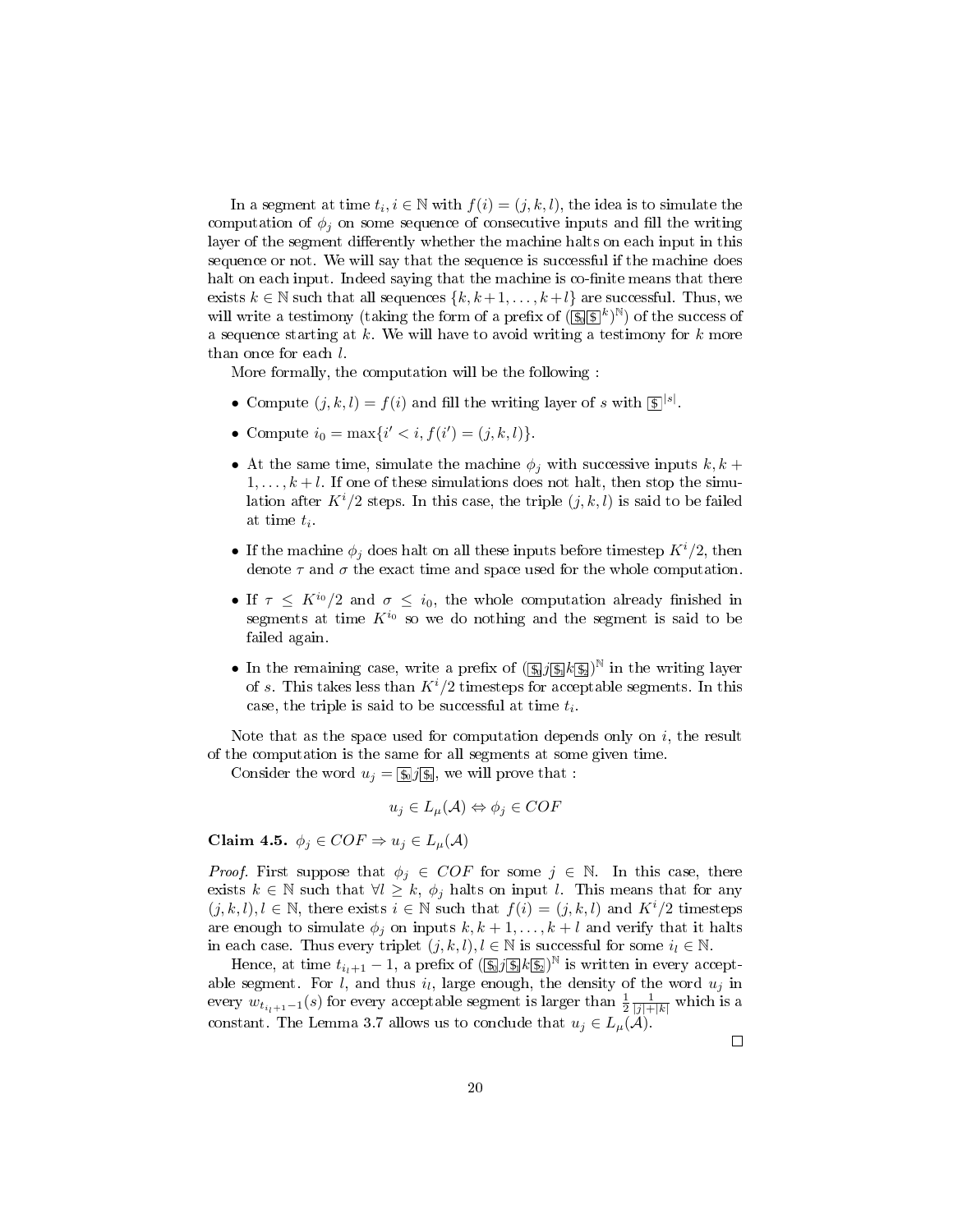## Claim 4.6.  $\phi_j \notin COF \Rightarrow u_j \notin L_{\mu}(A)$

*Proof.* Here, with  $j$  fixed, if we take an infinite number of successful sequences  $(j, k, l)$ , they necessarily concern unbounded values of the starting point k. We will use the fact that the density of  $u_i$  decreases when k increases.

Suppose  $\phi_j \notin COF$  for  $j \in \mathbb{N}$ . Take  $\varepsilon > 0$ . For any  $i \in \mathbb{N}$ , if  $f(i) = (j', k, l)$ with  $j \neq j'$ , then for any acceptable segment s at time  $t_i$ ,  $u_j$  is never written in the segment and  $d_{w_{t_{i+1}-1}(s)}(u_j) = 0.$ 

There exists  $k_0 \in \mathbb{N}$ , such that  $\frac{1}{|j|+|k_0|} < \varepsilon$ . As  $\phi_j$  is not co-finite, there exists  $l_0 \geq k_0$  such that  $\phi_j$  does not halt on input  $l_0$ . Thus, there are at most  $l_0^2$  triplets  $(j, k, l) \in \mathbb{N}^3$  with  $k \leq k_0$  and  $l \leq l_0$ . There exists  $i_0 \in \mathbb{N}$  such that for any triplet  $(j, k, l), k \leq k_0, l \leq l_0$ :

- either  $(i, k, l)$  is never successful:
- or there exists  $i < i_0$  such that  $(j, k, l)$  is successful at time i.

Now consider an acceptable segment s at time  $i \geq i_0$ .

- If  $f(i) = (j', k, l), j' \neq j$  then we have  $d_{w_{t_{i+1}-1}(s)}(u_j) = 0$ .
- If  $f(i) = (j, k, l), k \geq k_0$  then  $d_{w_{t_{i+1}-1}(s)}(u_j) \leq \frac{1}{|j|+|k_0|} < \varepsilon$ .
- If  $f(i) = (j, k, l), k \leq k_0$ , then  $d_{w_{t_{i+1}-1}(s)}(u_j) = 0$  since  $i \geq i_0$ .

Finally, we can use the second case of Lemma 3.7 to conclude, and we proved that if  $\phi_j$  is not co-finite,  $u_j \notin L_{\mu}(\mathcal{A})$ .  $\Box$ 

## $\Box$

#### 4.3. Descriptive complexity

In this section we will use Lemma 3.7 to construct cellular automata whose  $\mu$ -limit sets are constrained to be in a specific subshift. We have the following proposition:

**Proposition 4.7.** Given a non-empty effective subshift S over an alphabet  $\Sigma$ , there exists a  $CA$  whose  $\mu$ -limit set is included in S.

*Proof.* Because the subshift S is effective, it can be characterized by a recursively enumerable set of forbidden words. We will use Lemma 3.7 with a cellular automaton who enumerates forbidden words and fills its segments with words containing none of them.

The behavior of a segment of length  $n$  is as follows :

• After computing its own length it starts enumerating and storing forbidden words of S. This enumeration is allowed to use at most a space of  $log n$  cells. When the space is exhausted, the enumeration stops and the computed forbidden words are used for the next steps;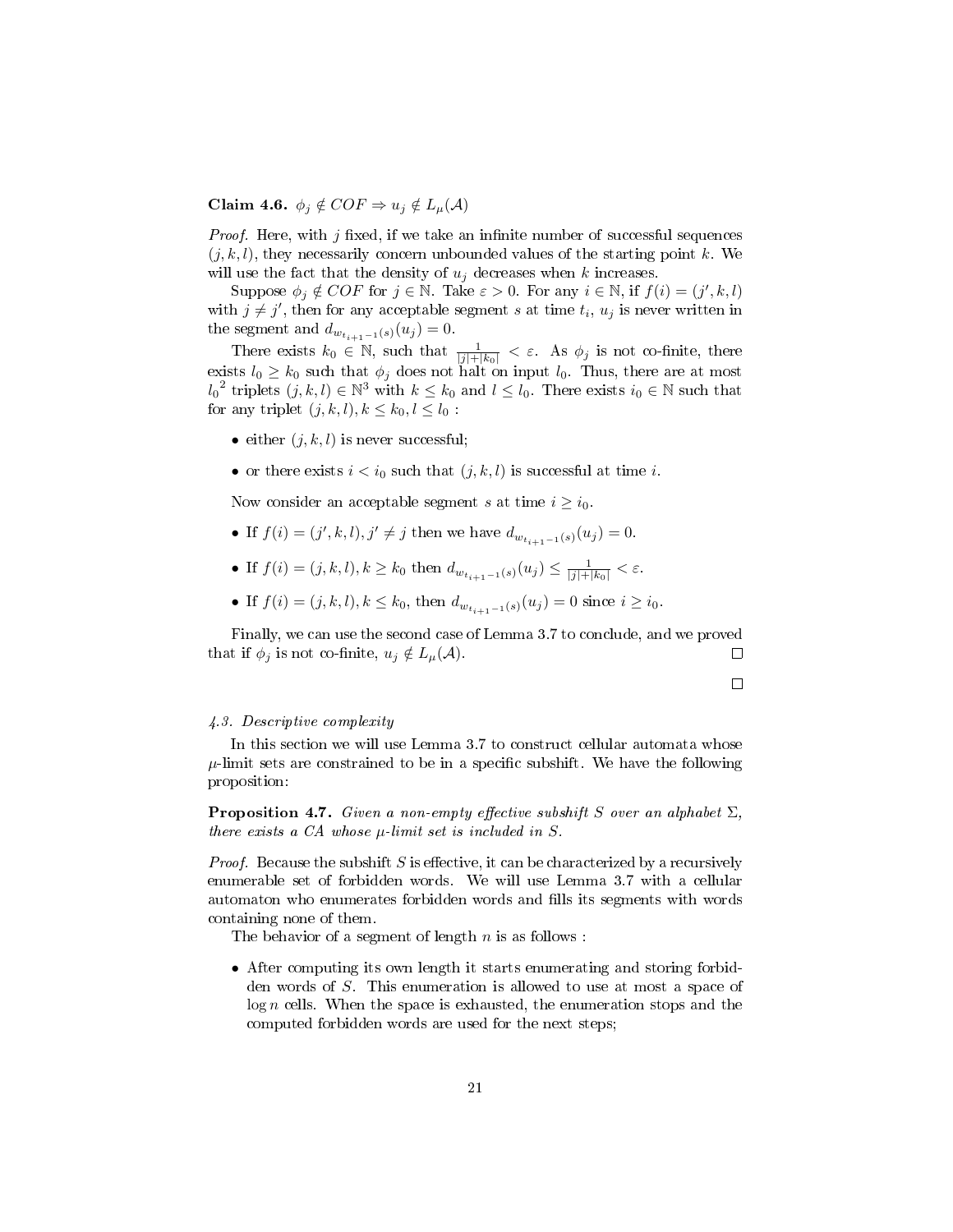- All possible words of length log n over  $\Sigma$  are then enumerated in lexicographical order until one is found that does not contain any of the forbidden words previously enumerated (there exists one because the subshift is non-empty);
- The  $(\log n)$ -long word containing no previously-found forbidden word is copied  $n/\log n$  times to fill the whole segment, using a special  $\lbrack \mathbb{S} \rbrack$  symbol as a delimiter between copies. All temporary computations are erased and the segment remains in this state until it merges with another one at which point the whole process starts again on a longer segment.

We now want to apply Lemma 3.7 to prove that the  $\mu$ -limit set of this automaton contains only configurations in S by showing that the  $\mu$ -persistent language contains only words in  $\Sigma^*$  and none of the forbidden words.

We first prove that the computations performed by the segment take at most  $O(\log n)$  space and  $O(n)$  time. Computing the length of the segment can be done in linear time with a logarithmic set of computing cells that move through the segment. Enumerating forbidden words and then finding a word of length  $log n$  that contains none is done in logarithmic space too. Finally, copying the word that was found can also be done in linear time using a logarithmic set of computing cells that move across the segment. Moreover the  $\boxed{\$}$  states inserted between copies appear with density  $O(\log n/n)$  on a segment of length n.

According to Lemma 3.7, all this means that the  $\mu$ -persistent language of the automaton contains only words in  $\Sigma^*$ .

Now let us consider a forbidden word  $w$  in the recursively enumerable set that characterizes the subshift S. Given enough space a segment is bound to enumerate  $w$ . This means that all long enough segments will enumerate  $w$ during their initial enumeration computation and that  $w$  cannot be a factor of the (log n)-long word that fills any of those long enough segments. The word w can therefore not be in the persistent language either.

This all means that the  $\mu$ -persistent language of the automaton is included in  $\Sigma^*$  and contains none of the forbidden words of S, which means that all configurations in the  $\mu$ -limit set of the automaton are in S.  $\Box$ 

This proposition does not allow to describe the  $\mu$ -limit set obtained, except if the subshift is minimal. A subshift is said to be  $minimal$  ([LM95]) when it does not contain a proper subshift. Hence the proposition implies that :

**Corollary 4.8.** Given a non-empty minimal effective subshift  $S$ , there exists a cellular automaton whose  $\mu$ -limit set is  $S$ .

We will see now how the previous proposition implies the existence of a cellular automaton whose  $\mu$ -limit set contains only configurations of high Kolmogorov complexity.

**Definition 4.2.** Given a recursive function  $f: \{0,1\}^* \to \{0,1\}^*$ , the Kolmogorov complexity relative to f of a string  $x \in \{0,1\}^*$  is defined as  $K_f(x) =$  $\min\{|y|, f(y)=x\}.$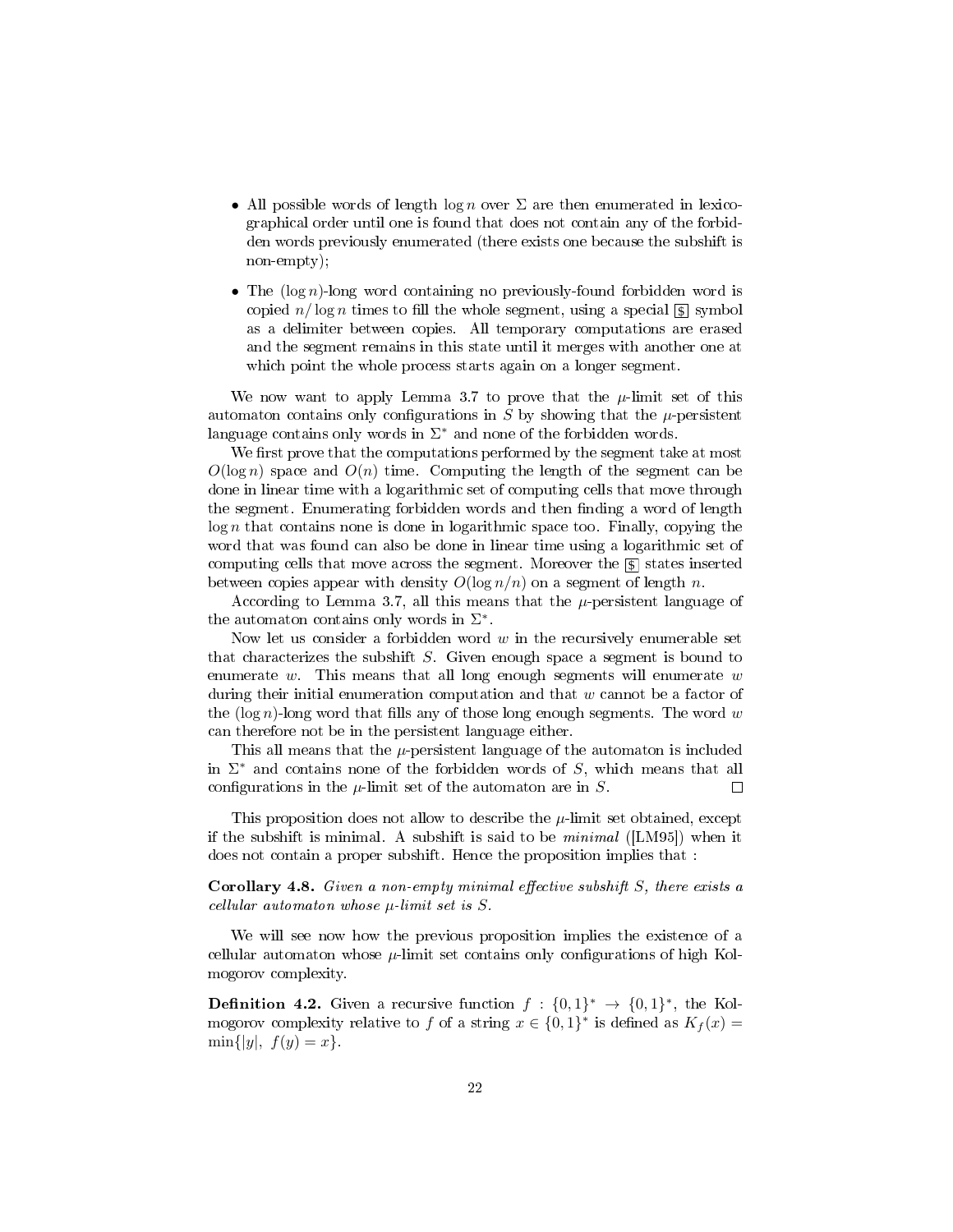As such, the definition of Kolmogorov complexity depends heavily on the choice of the function  $f$  and it is not properly defined for words  $x$  such that  $\{|y| | f(y) = x\}$  is empty. However, it can be shown that there exists a recursive function U such that, for any recursive function f, there is a constant  $c_f \in \mathbb{N}$ such that for any string  $x \in \{0,1\}^*$  we have  $K_U(x) \leq K_f(x) + c_f$ . This also implies that  $K_U(x)$  is properly defined for all x. The Kolmogorov complexity of a string x is then defined as  $K(x) = K_U(x)$  for some such *additively optimal*  $U$ .

Informally, the Kolmogorov complexity of a word is the length of its shortest possible description.

**Definition 4.3** ( $\alpha$ -complexity). Given a constant  $\alpha > 0$ , a word of length n on the alphabet  $\{0,1\}^*$  is said to be  $\alpha$ -complex if its Kolmogorov complexity is greater than  $\alpha n$ . A word that is not  $\alpha$ -complex is said to be  $\alpha$ -simple.

**Corollary 4.9** (of Proposition 4.7). For any  $\alpha < 1$ , there exists a constant  $n_{\alpha}$ and a cellular automaton whose  $\mu$ -limit set contains only configurations whose factors of length greater than  $n_{\alpha}$  are all  $\alpha$ -complex.

*Proof.* To use Proposition 4.7 we need to show that for some  $n_{\alpha}$  the subshift of configurations over  $\{0,1\}$  that contain no  $\alpha$ -simple word of length greater than  $n_{\alpha}$  is effective and non-empty.

As for the effectiveness, a word x is  $\alpha$ -simple if and only if there exists y such that  $U(y) = x$  and  $|y| \leq \alpha |x|$ . We can enumerate all such words by dovetailing the computations of  $U(y)$  for all possible y and checking if the resulting word is  $\alpha$ -simple by comparing its length to that of the input y. Therefore the set of  $\alpha$ -simple words  $\{x, K(x) \leq \alpha |x|\}$  is recursively enumerable, and so is the set of such words of length greater than  $n_{\alpha}$ .

The existence of  $n_{\alpha}$  and a configuration containing no  $\alpha$ -simple factor of length greater than  $n_{\alpha}$  is a consequence of the main result in [RU06] since there exist at most  $2^{\alpha n}$  forbidden words of length n and complexity less than  $\alpha n$ .

**Corollary 4.10** (of Corollary 4.9). There exists a CA whose  $\mu$ -limit set contains only non-recursive configurations.

*Proof.* In a recursive configuration c, the word  $c_{[0,n]}$  starting at position 0 and of length n has complexity  $O(\log(n))$ . Therefore no recursive configuration can be  $\alpha$ -complex in the sense defined above. Corollary 4.9 concludes the proof.  $\Box$ 

As a last application of Proposition 4.7, we will show that the quasi-periodicity of a  $\mu$ -limit set can be highly non-trivial using a result of [BJ10]. A configuration  $c$  is said quasi-periodic if any pattern occurring in  $c$  occurs in any large enough pattern of c. Any subshift contains a quasi-periodic configuration [Bir12]. For such configurations the quasi-periodicity can be quantified through the quasiperiodicity function.

**Definition 4.4.** Let c be a quasi-periodic configuration. We associate to c the quasi-periodic function  $\rho_c : \mathbb{N} \to \mathbb{N}$  defined by:

 $\rho_c(n) = \max_{u \in L(c), |u|=n} \min\{p : \text{any pattern of size } p \text{ of } c \text{ contains } u\}$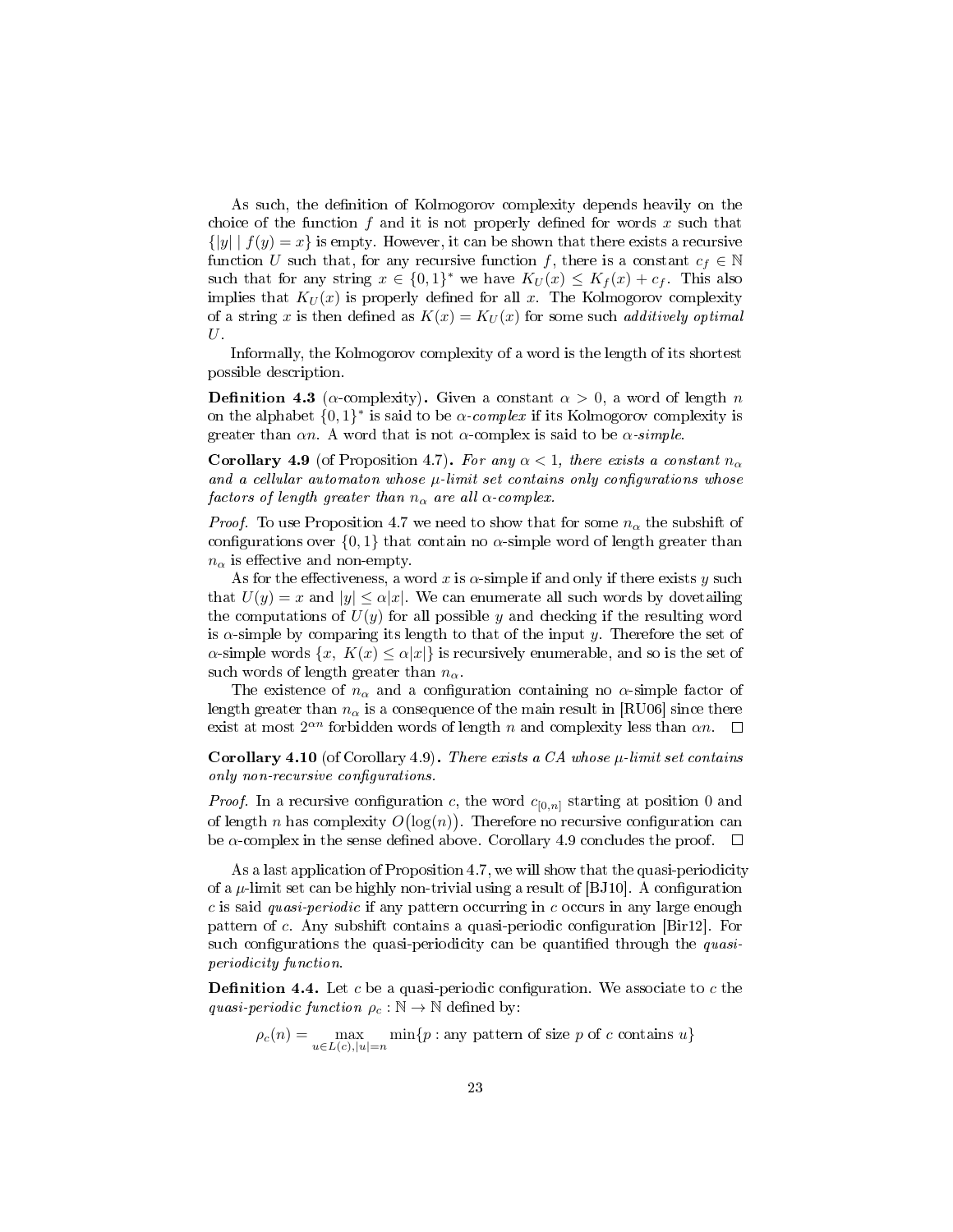Corollary 4.11 (of Proposition 4.7). There exists a cellular automaton such that for any quasi-periodic configuration c of its  $\mu$ -limit set, the function  $\rho_c$  can not be bounded by any recursive function.

*Proof.* It is a direct application of Proposition 4.7 with the effective subshift obtained by corollary 3.4 of [BJ10].  $\Box$ 

## 5. Complexity of properties of  $\mu$ -limit sets

#### 5.1. A Rice theorem for  $\mu$ -limit sets

In the case of the limit set of cellular automata, J. Kari[Kar94] proved a result equivalent to Rice theorem, meaning that any non trivial property of limit sets of cellular automata is undecidable. Using certain aspects of his technique, we will prove here that any non trivial property of  $\mu$ -limit sets of cellular automata has a higher complexity than the negation of the problem of being co-finite for a Turing machine. Since we will deal with different cellular automata in this section, the considered measures will be the uniform ones on each alphabet.

### 5.1.1. Properties of  $\mu$ -limit sets

Intuitively, a property of the  $\mu$ -limit set is a property  $\mathcal P$  which depends only on the  $\mu$ -limit set: if two CA have the same  $\mu$ -limit set, then either both have property  $P$  or none has property  $P$ . We use the same formalism as J. Kari for limit sets. Consider a countable set  $X_{\alpha} = {\alpha_0, \alpha_1, ..., \alpha_n, ...}$  of possible states, that is, we will consider cellular automata whose sets of states is a finite subset of  $X_{\alpha}$ .

**Definition 5.1.** A property of  $\mu$ -limit sets of cellular automata is a family  $P \subseteq \mathfrak{P}(X_{\alpha}^{\mathbb{Z}})$ . A  $\mu$ -limit set of some cellular automaton is said to have property  $P$  if it is included in  $P$ .

For example,  $\mu$ -nilpotency is given by the family  $\{\alpha_i^{\mathbb{Z}}, i \in \mathbb{N}\}\)$ . We will talk equivalently of properties of  $\mu$ -limit sets and  $\mu$ -limit languages, but a property of cellular automata *concerning* the  $\mu$ -limit set is not necessarily a property of  $\mu$ -limit sets. The surjectivity is the classical example to show that both differ. Indeed surjectivity refers to the set of states of the automaton and not necessarily only to those appearing in the  $\mu$ -limit set. Note also that there is no obvious relationship between properties of  $\mu$ -limit sets and properties of limit sets:

- nilpotency is a property of limit sets but not a  $\mu$ -limit property (e.g. for  $\mu$  the uniform Bernoulli measure, any CA with a spreading state is  $\mu$ nilpotent but can be nilpotent or not);
- conversely,  $\mu$ -nilpotency is a property of  $\mu$ -limit sets, but it is not known whether it is a property of limit sets.

A property is said to be *trivial* when either it contains all  $\mu$ -limit sets or none.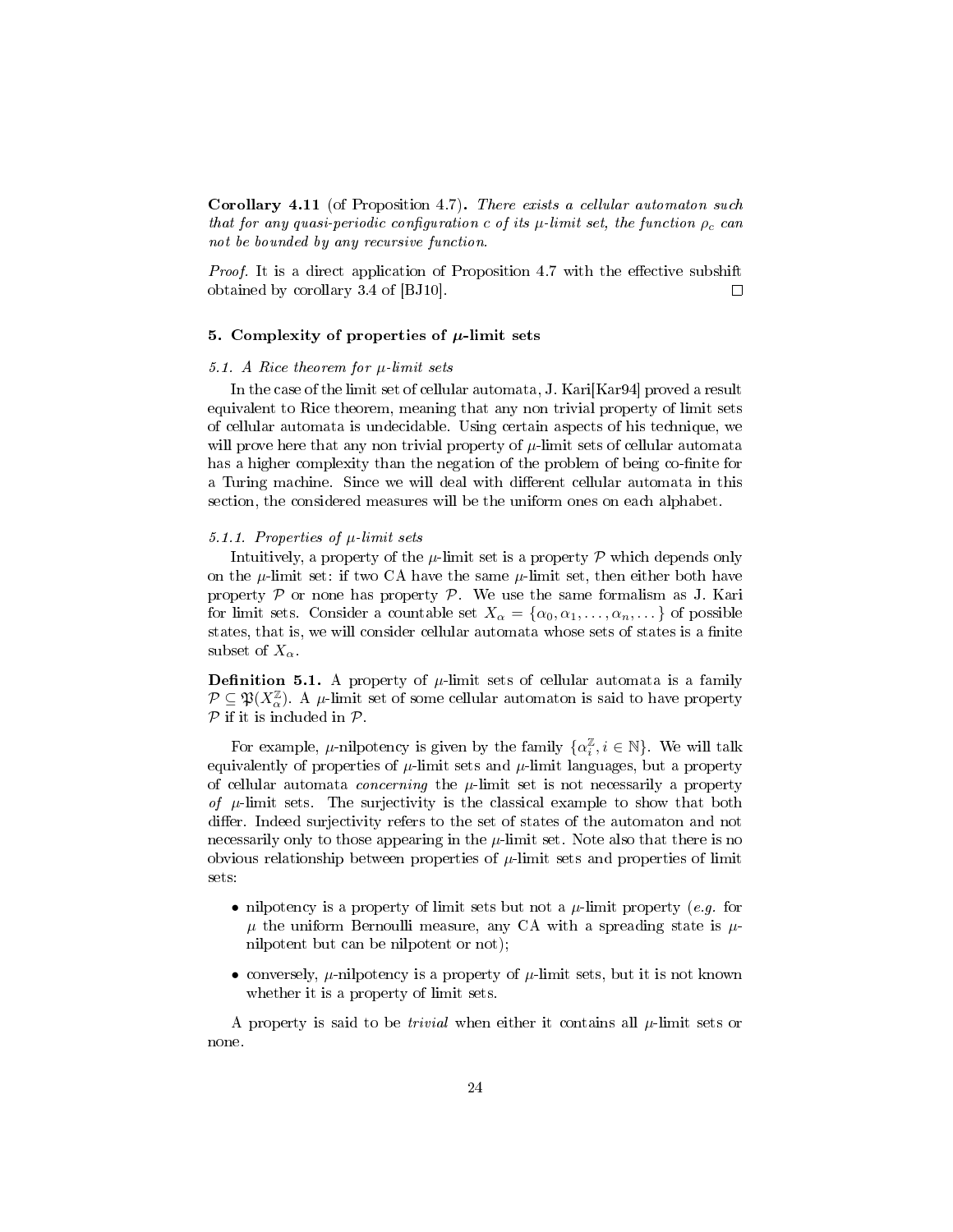5.1.2. Computing a weakly generic configuration

In order to prove this Rice theorem, we will need to be able to compute the prefixes of some weakly generic configuration, we will then refer to the following proposition proved in [FK77]:

**Proposition 5.1.** There exists a weakly generic configuration  $c_G$  on the finite alphabet  $X$  such that:

• there exist  $A, B > 0$  such that for any  $l \in \mathbb{N}$ ,  $u \in X^l$  and  $L \geq |X|^{2l}$ , we have :

$$
A|X|^{-l} \le d_{c_{G[0,L-1]}}(u) \le B|X|^{-l}
$$

• the prefix of size n of  $c_G$  can be computed in  $O(\log n)$  space and  $O(n)$  time.

Remark 5.1. The property over the densities of prefixes can be extended to images of  $c_G$  by a cellular automaton, for  $k \in \mathbb{N}$  and  $L \geq 2k$ :

$$
A/2d_{\mathcal{A}^k(c_G)}(u) \le d_{\mathcal{A}^k(c_G)_{[0,L-1]}}(u) \le 2Bd_{\mathcal{A}^k(c_G)}(u)
$$

5.1.3. Construction

**Theorem 5.2.** Given a property  $P$  of  $\mu$ -limit sets, either  $P$  is trivial or  $P$  is  $\Pi_3$ -hard.

To prove this theorem, we will use a reduction to the problem of being co-finite for a Turing machine which is  $\Sigma^0_3$ -complete.

The general idea of the proof is close to what J. Kari did for limit sets, using the following proposition :

**Proposition 5.3.** Given a cellular automaton A and a Turing machine  $\phi$ , there exists a cellular automaton B such that :

- if  $\phi \in COF$  then  $\Lambda_{\mu}(\mathcal{B}) = \Lambda_{\mu}(\mathcal{A});$
- else  $\Lambda_{\mu}(\mathcal{B}) = Q_{\mathcal{A}}^{\mathbb{Z}}$ .

Using this property, whose proof will follow, we can prove Theorem 5.2.

*Proof.* Given some non trivial property  $P$  of  $\mu$ -limit sets, consider a Turing machine  $\phi$  and cellular automata  $\mathcal{A}_1$  and  $\mathcal{A}_2$  such that exactly one among  $\mathcal{A}_1$ and  $A_2$  has property  $P$ . We consider they have a common alphabet, which is always possible by increasing their alphabets if necessary. Suppose there is an algorithm with oracle to decide  $P$ . First denote  $B_1$  and  $B_2$  the cellular automata given by Proposition 5.3 for respectively  $\phi$  and  $\mathcal{A}_1$  and  $\phi$  and  $\mathcal{A}_2$ . Then using our algorithm on  $\mathcal{B}_1$  and  $\mathcal{B}_2$ , we can decide if the answer is the same or not. The first case corresponds necessarily to  $\phi \notin COF$  and the second to  $\phi \in COF$ . Thus, it is possible to decide with the same oracle whether  $\phi$  is co-finite. This means that the oracle is at least  $\Sigma_3$ -hard.

Now we prove Proposition 5.3

 $\Box$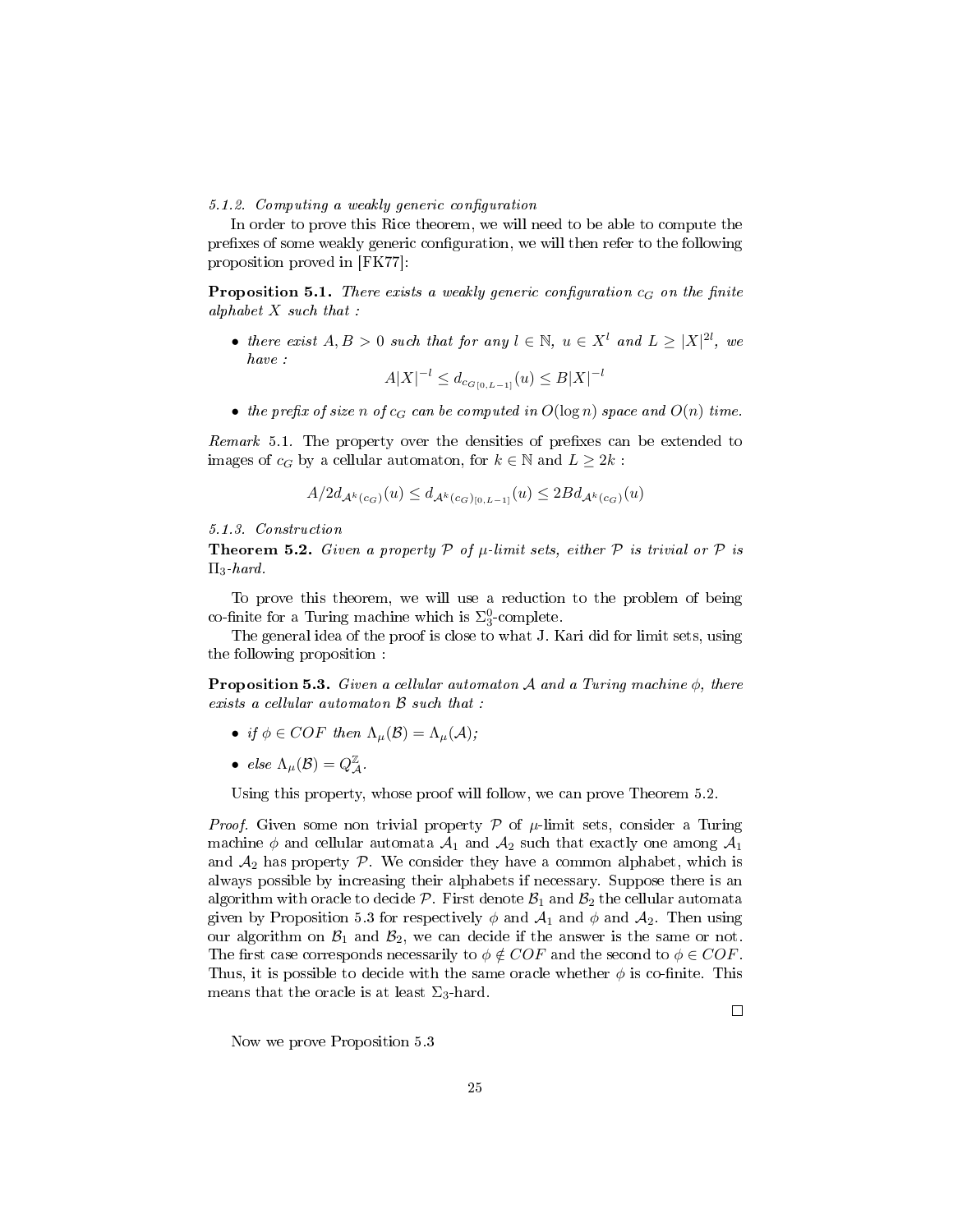Proof. The proof will have similarities with the one of Theorem 4.4

The CA  $\beta$  has the global structure of the automaton described in Section 3. Let us describe the computation inside segments. First consider a computable enumeration f of  $\mathbb{N}^2$ , such that for any  $(k, l) \in \mathbb{N}^2$  there exist infinitely many  $i \in \mathbb{N}$  with  $f(i) = (k, l)$ .

In a segment, the idea is to simulate the computation of  $\phi$  on some sequence of consecutive inputs and fill the writing layer of the segment differently whether the machine halts on each input in this sequence or not. We will say that the sequence is successful if the machine does halt on each input. Indeed saying that the machine is co-finite means that there exists  $k \in \mathbb{N}$  such that all sequences  ${k, k+1, \ldots, k+l}$  are successful. Thus, we will write a testimony of the success of a sequence starting at  $k$ . We will have to avoid writing a testimony for  $k$ more than once for each  $l$ .

More formally, the computation will be the following in a segment s at time  $t_i$ :

- Compute  $(k, l) = f(i)$  and  $\nu(i) = |\log i|$ .
- Compute  $i_0 = \max\{i' < i, f(i') = (k, l)\}.$
- At the same time, simulate the machine  $\phi$  with successive inputs  $k, k +$  $1, \ldots, k+l$ . If one of these simulations does not halt, then stop the simulation after  $K^{i}/2$  steps. In this case, the couple  $(k, l)$  is said to be failed at time  $t_i$ .
- If the machine  $\phi$  does halt on all these inputs before timestep  $K^{i}/2$ , then denote  $\tau$  and  $\sigma$  the exact time and space used for the whole computation.
- If  $\tau \leq K^{i_0}/2$  and  $\sigma \leq i_0$ , the whole computation necessarily already finished in segments at time  $K^{i_0}$  and again the couple  $(k, l)$  is said to be failed at time  $t_i$ .
- In failed segments, compute and write  $\mathcal{A}^{\nu(i)}(c_G)_{[0,|s|-1]}$  in the writing layer of the segment.
- In the remaining case, compute  $u_i = c_{G[0,\nu(i)]}$  and  $v_i = \mathcal{A}^{\nu(i)}(c_G)_{[0,\nu(i)]}$ . Then write a prefix of  $(u_i v_i^k)^{\mathbb{N}}$  in the writing layer of s. In this case, the couple is said to be successful at time  $t_i$ .

It is clear thanks to Proposition 5.1 that for  $i$  large enough the computation is finished before  $t_{i+1} - 1$ . Note as well that as the space used for computation depends only on  $i$ , the result of the computation is the same for all segments at some given time.

Clearly, thanks to Lemma 3.7,  $L_{\mu}(\mathcal{B})\subseteq Q_{\mathcal{A}}^{\mathbb{Z}}.$ Claim 5.4. If  $\phi \in COF$  then  $\Lambda_{\mu}(\mathcal{B}) = Q_{\mathcal{A}}^{\mathbb{Z}}$ .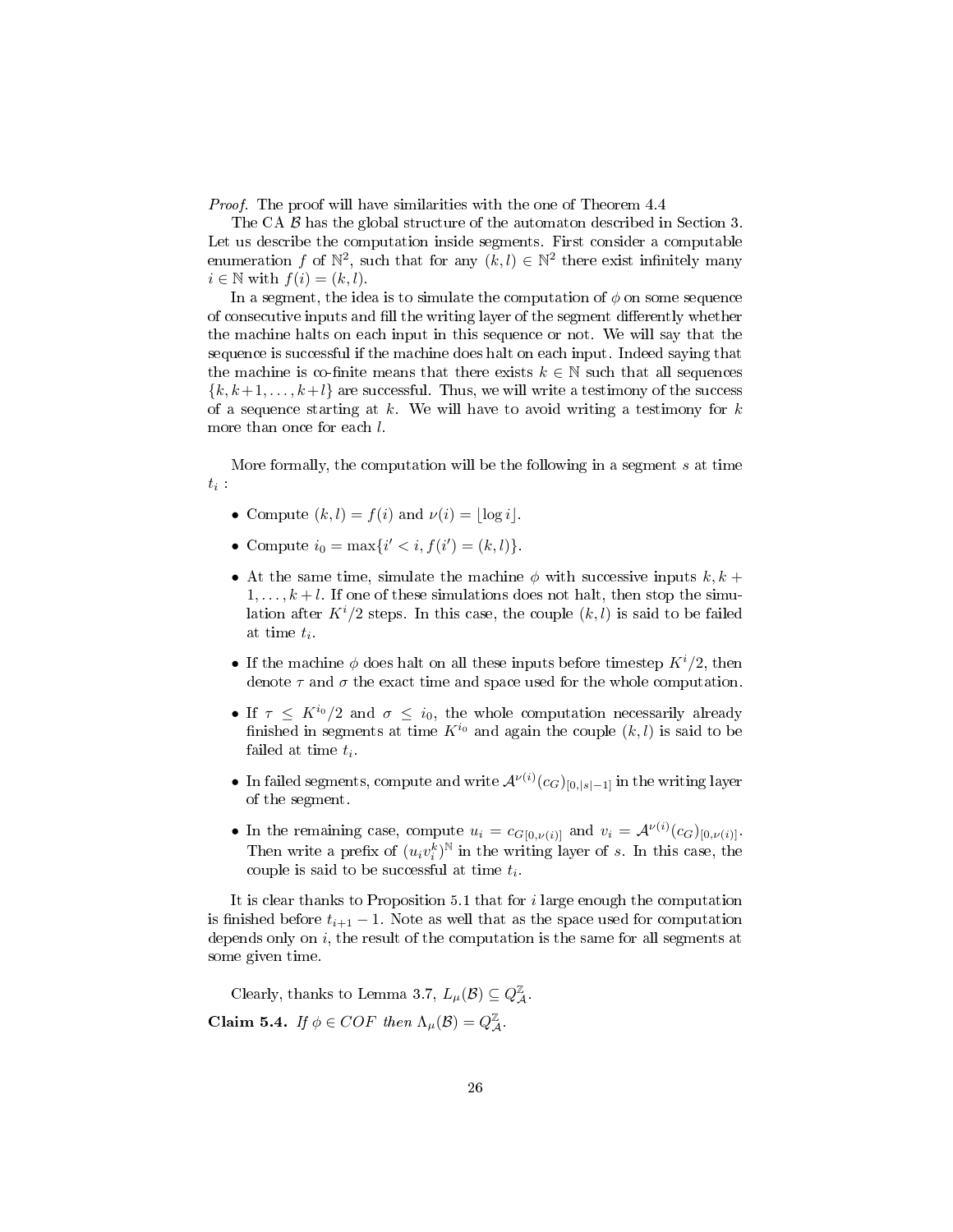*Proof.* In this case, there exists  $k \in \mathbb{N}$  such that  $\forall l \geq k$ ,  $\phi$  halts on input l. This means that for any  $(k, l), l \in \mathbb{N}$ , there exists  $i \in \mathbb{N}$  such that  $f(i) = (k, l)$  and  $K^{i}/2$  timesteps are enough to simulate  $\phi$  on inputs  $k, k+1, \ldots, k+l$  and verify that it halts in each case. Thus every couple  $(k, l)$ ,  $l \in \mathbb{N}$  is successful at some time  $t_{i_l}$ .

Hence, at time  $t_{i+1}-1$ , in every acceptable segment, a proportion  $1/k$  of the segment is filled with some prefix of  $c_G$ . Hence, for l, and thus  $i_l$ , large enough, the density of any word  $u \in Q^*_{\mathcal{A}}$  in every  $w_{t_{i+1}-1}(s)$  of an acceptable segment s is larger than  $\frac{A}{2k|Q_A||u|}$  (with A from Proposition 5.1) which is a constant as k is fixed. The Lemma 3.7 allows us to conclude that  $u \in L_{\mu}(\mathcal{B})$ .

 $\Box$ 

## Claim 5.5. If  $\phi \notin COF$  then  $\Lambda_{\mu}(\mathcal{B}) = \Lambda_{\mu}(\mathcal{A})$ .

*Proof.* Here, if we take an infinite number of successful sequences, they necessarily concern unbounded values of the starting point  $k$ . We will use the fact that the space covered by prefixes of an image of  $c_G$  decreases when k increases.

Take  $\varepsilon > 0$ .

There exists  $k_0 \in \mathbb{N}$ , such that  $\frac{1}{k_0} < \varepsilon$ . As  $\phi$  is not co-finite, there exists  $l_0 \geq k_0$  such that  $\phi$  does not halt on input  $l_0$ . There are less than  $l_0^2$  couples  $(k, l) \in \mathbb{N}^2$  with  $k \leq k_0$  and  $k + l \leq l_0$ . Denote  $i_0$  the smallest integer such that for each such  $(k, l)$ :

- either  $\phi$  does not halt on some input between k and  $k+l$ ;
- or there exists  $i' \leq i_0$  such that  $\phi$  halts on all these inputs within space  $i'$ and total time  $K^{\overline{i'}}/2$ .

Thus, when  $f(i) = (k, l)$  with  $i \geq i_0$  and  $k \leq k_0$ , the couple  $(k, l)$  is failed and the writing layer of s contains a prefix of  $\mathcal{A}^{\nu(i)}(c_G)$ .

Now consider an acceptable segment s at time  $i \geq i_0$  with  $f(i) = (k, l)$ .

- If  $k \geq k_0$  then  $(k, l)$  is successful but the space covered by copies of  $u_i$  is less than  $\frac{2}{k_0} < 2\varepsilon$ .
- If  $k \leq k_0$ , then  $(k, l)$  is failed and the writing layer of s contains a prefix of  $\mathcal{A}^{\nu(i)}(c_G)$ .

Finally, thanks to Remark 5.1 and the second case of Lemma 3.7, we conclude that  $L_{\mu}(\mathcal{B})=L_{\mu}(\mathcal{A}).$ 

 $\Box$ 

 $\Box$ 

As a consequence of this proof, we have that :

**Proposition 5.6.** If  $\Sigma$  is the  $\mu$ -limit set of a CA, then it is the  $\mu$ -limit set of a CA using the design of the construction of Section 3.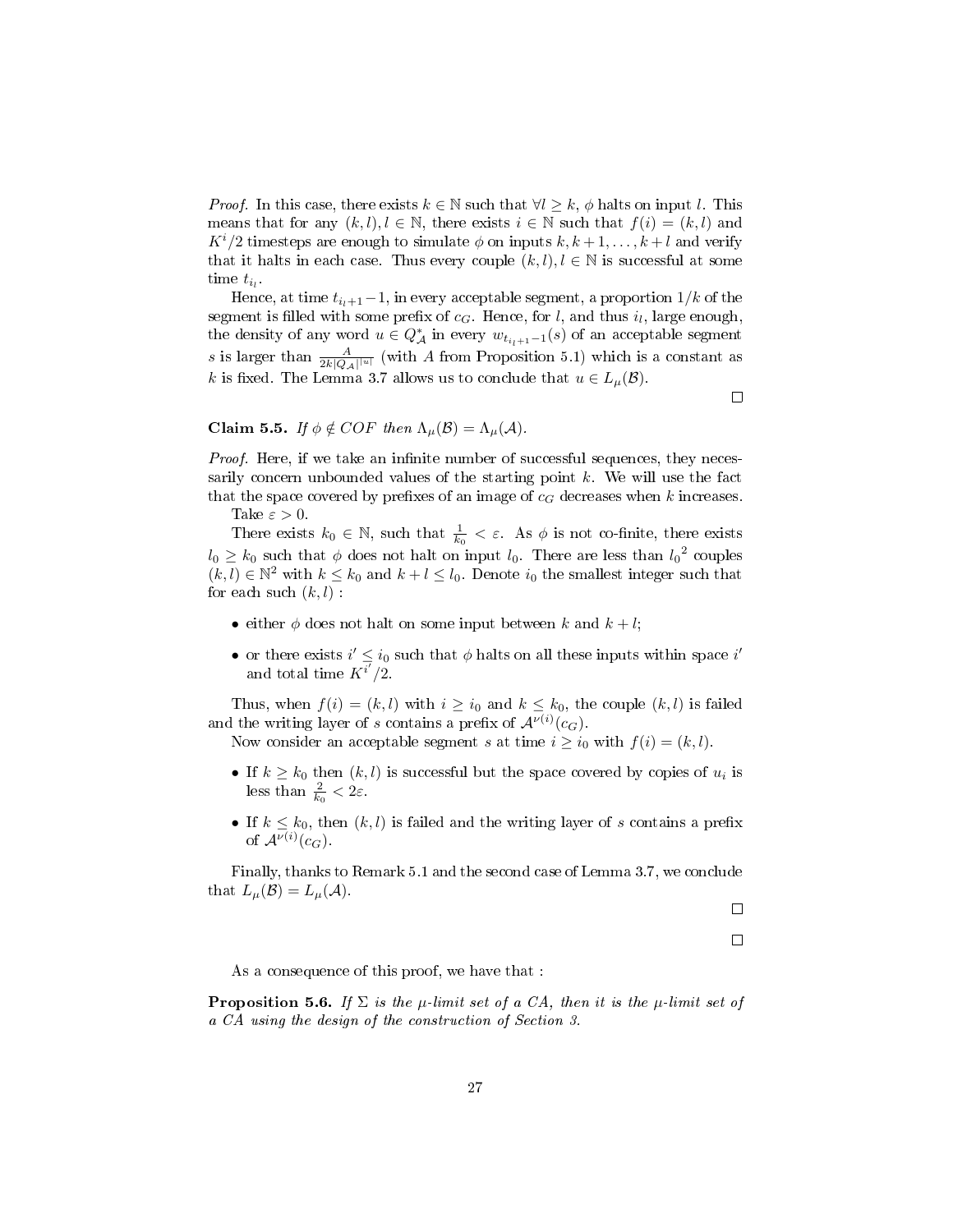Indeed, to prove the theorem, we used a simulation of some CA inside segments, showing that it did not modify the  $\mu$ -limit set. It can be achieved for any CA, thus any  $\mu$ -limit set can be reached this way.

In the next section, we will deal more specifically with  $\mu$ -nilpotency. We leave open the question of properties of higher complexity. For example, being a shift of finite type, a sofic shift or containing a weakly generic configuration. . . In particular, it is not known whether there exist properties of arbitrary high complexity.

#### 5.2. µ-nilpotency

Recall that a CA is  $\mu$ -nilpotent if and only if its  $\mu$ -limit set is a singleton.

**Proposition 5.7.** Let  $\mu$  be a computable measure. The set of  $\mu$ -nilpotent CA  $is \ \Pi_3^0$ .

*Proof.* If a CA is  $\mu$ -nilpotent then the only configuration in the  $\mu$ -limit set is necessarily of the form  $\omega q^{\omega}$  for some state q. Hence,  $\mu$ -nilpotency is equivalent to the following property:

$$
\forall \varepsilon > 0, \exists t_0, \forall t \ge t_0, \exists q_0, \ F^t \mu(q_0) \ge 1 - \varepsilon
$$

Since  $\mu$  is computable and the number of state of a CA is finite, the predicate <sup>"</sup>∃q<sub>0</sub>,  $F<sup>t</sup>μ(q<sub>0</sub>)$  ≥ 1 –  $\varepsilon$ " (depending on t, F and  $\varepsilon$ ) is recursive, which concludes the proof. the proof.

The following theorem is a direct consequence of the Rice Theorem (5.2) proved earlier.

**Theorem 5.8.** Let  $\mu$  be the uniform measure on the fullshift, the problem of being  $\mu$ -nilpotent for a cellular automaton is  $\Pi^0_3$ -complete.

**Proposition 5.9.** Let  $\mu$  be a  $\sigma$ -ergodic measure of full support. Then we have:

- the set of  $\mu$ -nilpotent CA with a persistent state is co-recursively enumerable;
- the set of  $\mu$ -nilpotent CA with equicontinuous points is  $\Sigma^0_2$ .

*Proof.* Using Proposition 4.1, not being  $\mu$ -nilpotent is equivalent to the existence of different words of same size in the temporal period of some spatially periodic configuration containing a wall. For CA with a persistent state, it is sufficient to test with a wall made of  $r$  adjacent persistent states  $(r$  being the radius). Hence we can recursively enumerate CA with a persistent state and a pair of different words as said above. The first item of the Proposition follows.

For CA with equicontinuous points, the additional difficulty is that we don't know *a priori* which word is a wall. Testing this costs an additional quantifier. Formally, a CA is  $\mu$ -nilpotent with an equicontinuous point if and only if

 $\exists w, q_0(\forall z, t \ R(w, z, t) \ \wedge \ \forall v \ R'(q_0, w, v))$ 

where predicates R and  $R'$  are recursive and such that: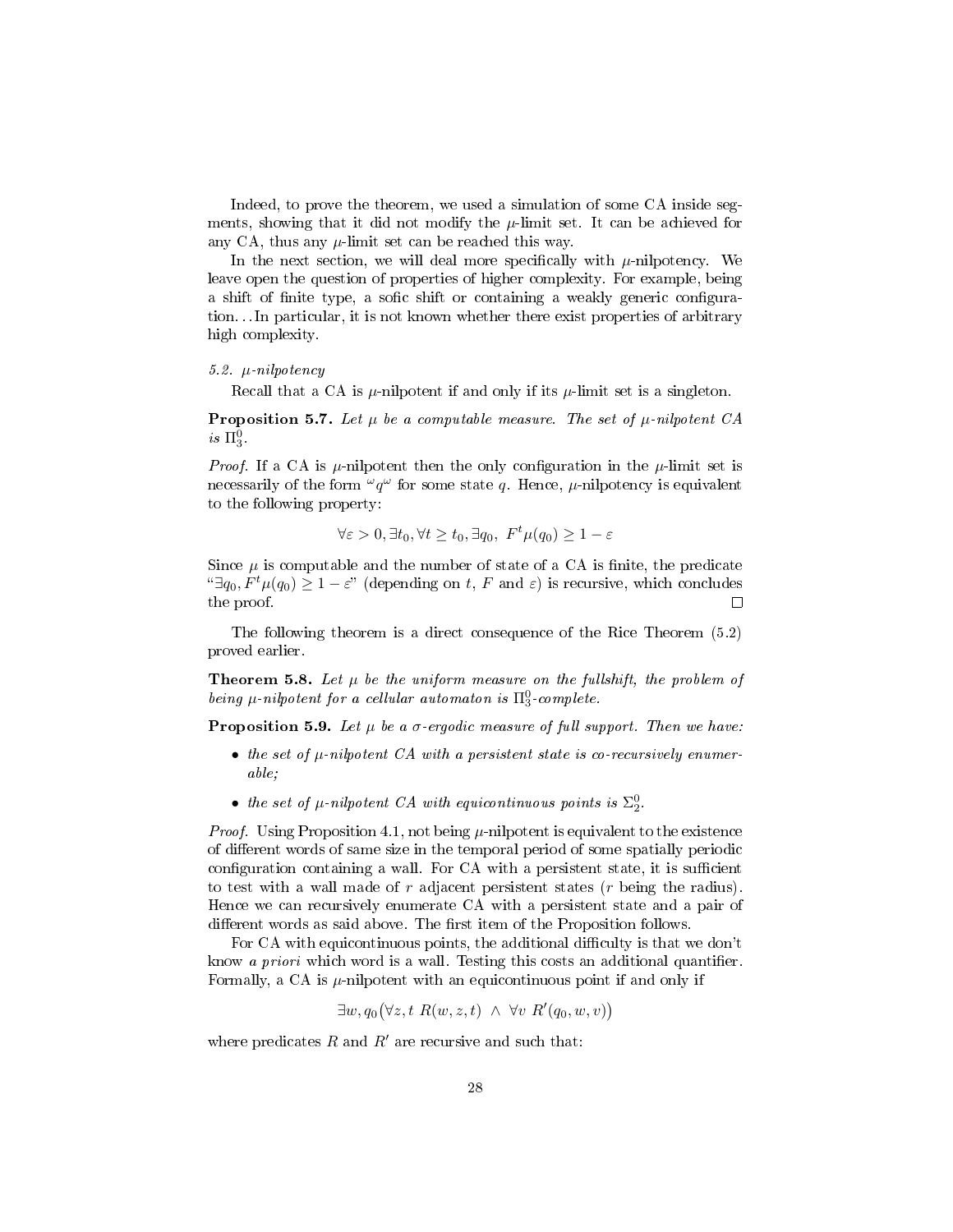- $R(w, z, t)$  checks that w is a wall up to time t and position z and  $-z$  (see definition in Section  $4.1$ )
- $R'(q_0, w, v)$  checks that periodic configuration wv converges to the  $q_0$ uniform configuration (exponential time bound is enough to check)

The second item of the Proposition follows.

 $\Box$ 

The definition of  $\mu$ -nilpotency has been chosen analogously as the definition of nilpotency. But in the case of nilpotent CA, we can show that the limit set contains either a unique uniform configuration or an infinite number of distinct configurations. As this property is false for  $\mu$ -limit sets, a notion of weak  $\mu$ nilpotency can be defined. The most natural way is to say a CA is weakly  $\mu$ nilpotent when its  $\mu$ -limit set is finite. Still, some refinements can be considered, such as  $\mu$ -limit sets containing only uniform configurations or the shift-orbit of one unique periodic configuration.

In terms of complexity, the alphabet being finite, the second definition (only uniform configurations) is equivalent to classical  $\mu$ -nilpotency. Thanks to Rice Theorem, other ones are at least as complex, but we need other quantifiers to describe the finite  $\mu$ -limit set.

## 6. Types of convergence towards the limit

#### 6.1. Simple convergence

By definition words which are not in the  $\mu$ -limit language are those whose probability goes to zero as time increases. However, this probability does not always converge for words which are in the  $\mu$ -limit language. As a consequence, contrary to the limit set, the  $\mu$ -limit set is generally changed when taking iterates of a given CA.

**Theorem 6.1.** There exist F such that F and  $F^2$  do not have the same  $\mu$ -limit set.

*Proof.* We consider the uniform Bernoulli measure. To construct such a  $F$  it is sufficient to use the counter construction from Section 3, *i.e.* the initialization step of our main construction techniques. We just use the trick of unary counters to build a growing uniform "protected area" alternating between two states: all black (odd steps), or all white (even steps). We keep the same collision rule described in Section 3:

- when two areas of different ages collide, the older is destroyed by the younger;
- when two areas of same age collide, they simply merge (it is possible since, having the same age, they have the same uniform content).

We say a cell is *synchronized* at time  $t_0$  if for any  $t \geq t_0$  it is **black** when t is odd and white when t is even. Then, using a simplified version of Lemma  $3.2$ , we can prove the following: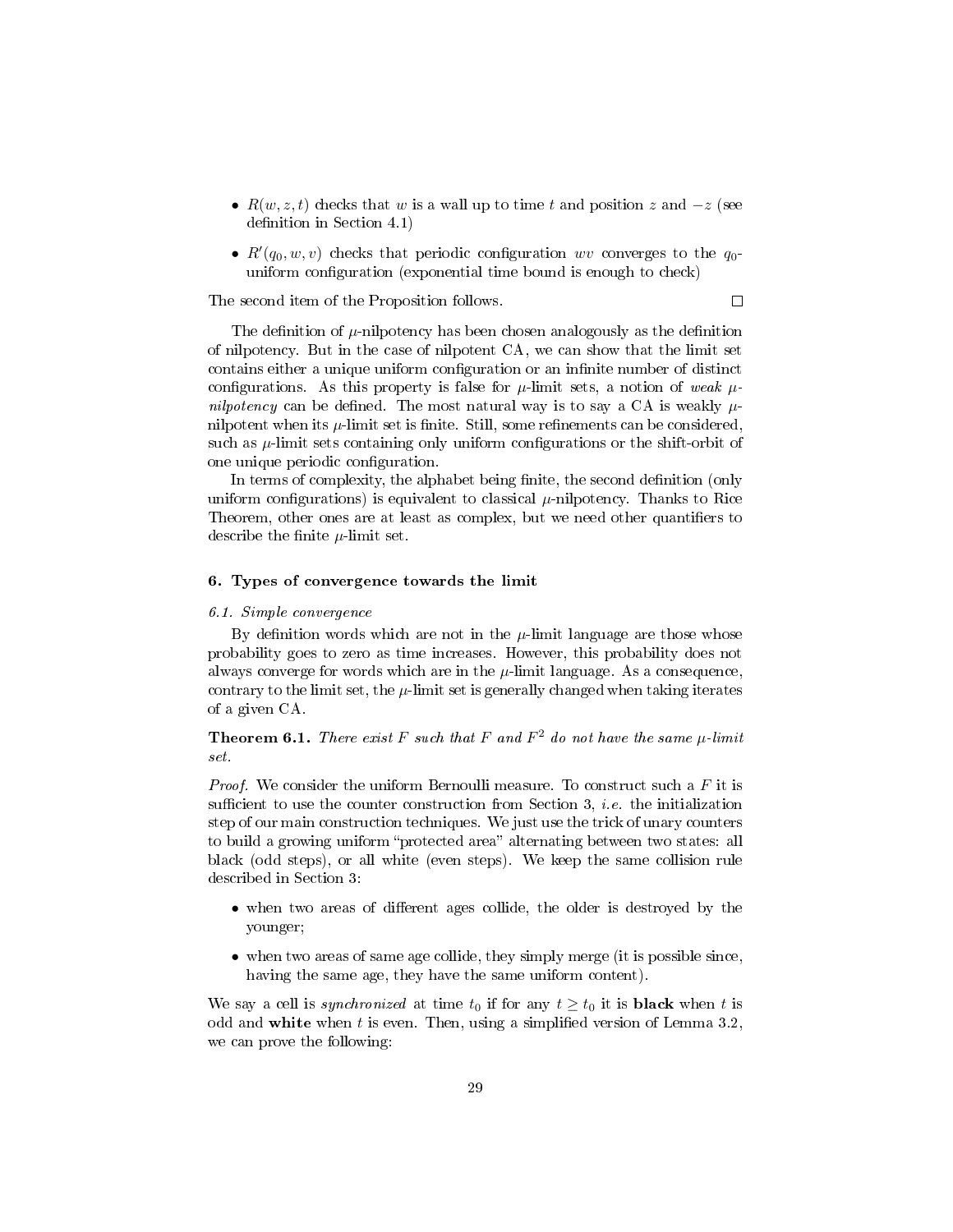**Claim.** Starting from a generic configuration, the density of cells which are synchronized at time  $t$  goes to 0 when  $t$  grows.

It follows that  $F^2$  is  $\mu$ -nilpotent whereas the  $\mu$ -limit set of F contains two configurations: the "all black" and the "all white".  $\Box$ 

We say that a CA is *simply convergent for*  $\mu$  if the probability of appearence of a word  $u$  converges for any  $u, i.e.$ 

$$
\forall u \in A^*, \exists \alpha \in \mathbb{R}, \forall \varepsilon > 0, \exists t_0, \forall t \ge t_0: \ \left| \mathcal{A}^t \mu([u]_0) - \alpha \right| \le \varepsilon.
$$

Examples of simply convergent CA are  $\mu$ -nilpotent CA. Indeed, the probability of apparence of any word goes to 0 except for one word of each size for which it necessarily goes to 1.

If F is simply convergent for  $\mu$  then, for any  $t \geq 1$ ,  $F^t$  is simply convergent and F and  $F^t$  have the same  $\mu$ -limit set. The Theorem 6.1 above gives an example of CA which is not simply convergent.

As shown by the following theorem, the simple convergence asumption simplifies the  $\mu$ -limit set as well as some decision problems on it (to be compared to Theorems 4.4 and 5.8).

**Theorem 6.2.** Let  $\mu$  be a computable translation invariant measure.

- if A is simply convergent for  $\mu$  then  $L_{\mu}(\mathcal{A})$  is a  $\Sigma^0_2$  set;
- there exists a  $\Pi^0_2$  predicate that characterizes  $\mu$ -nilpotent CA among simply convergent CA;
- the set of simply convergent CA is  $\Pi_3^0$  and it is  $Pi_3$ -hard when  $\mu$  is the uniform bernouilli measure.

*Proof.* If A is simply convergent for  $\mu$ , we have the following characterization of  $L_{\mu}$ .

$$
u \in L_{\mu} \Leftrightarrow \exists t_0, \exists \varepsilon, \forall t > t_0 : F^t \mu([u]_0) > \varepsilon.
$$

We deduce the first item of the theorem.

 $A$  is not  $\mu$ -nilpotent exactly when there are two different words of equal size in  $L_{\mu}$ . With the hypothesis of simple convergence, it can be written:

 $\exists u, v, |u| = |v|, u \neq v, \exists t_0, \exists \varepsilon_u, \exists \varepsilon_v, \forall t > t_0 : F^t \mu([u]_0) > \varepsilon_u \wedge F^t \mu([v]_0) > \varepsilon_v$ 

and the second item of the theorem follows directly.

To show the third item, let us first remark that simple convergence can be expressed by a  $\Pi^0_3$  formula saying that the sequence of probabilities of apparence along time of each word is a Cauchy sequence:

$$
\forall u \in A^*, \forall \varepsilon > 0, \exists N, \forall p, q > N: \ \left| \mathcal{A}^p \mu([u]_0) - \mathcal{A}^q \mu([u]_0) \right| \le \varepsilon.
$$

Finally, for  $\Pi_3^0$ -hardness it is sufficient to verify that a subset of the CA constructed in the proof of Proposition 5.3 are either  $\mu$ -nilpotent (hence simply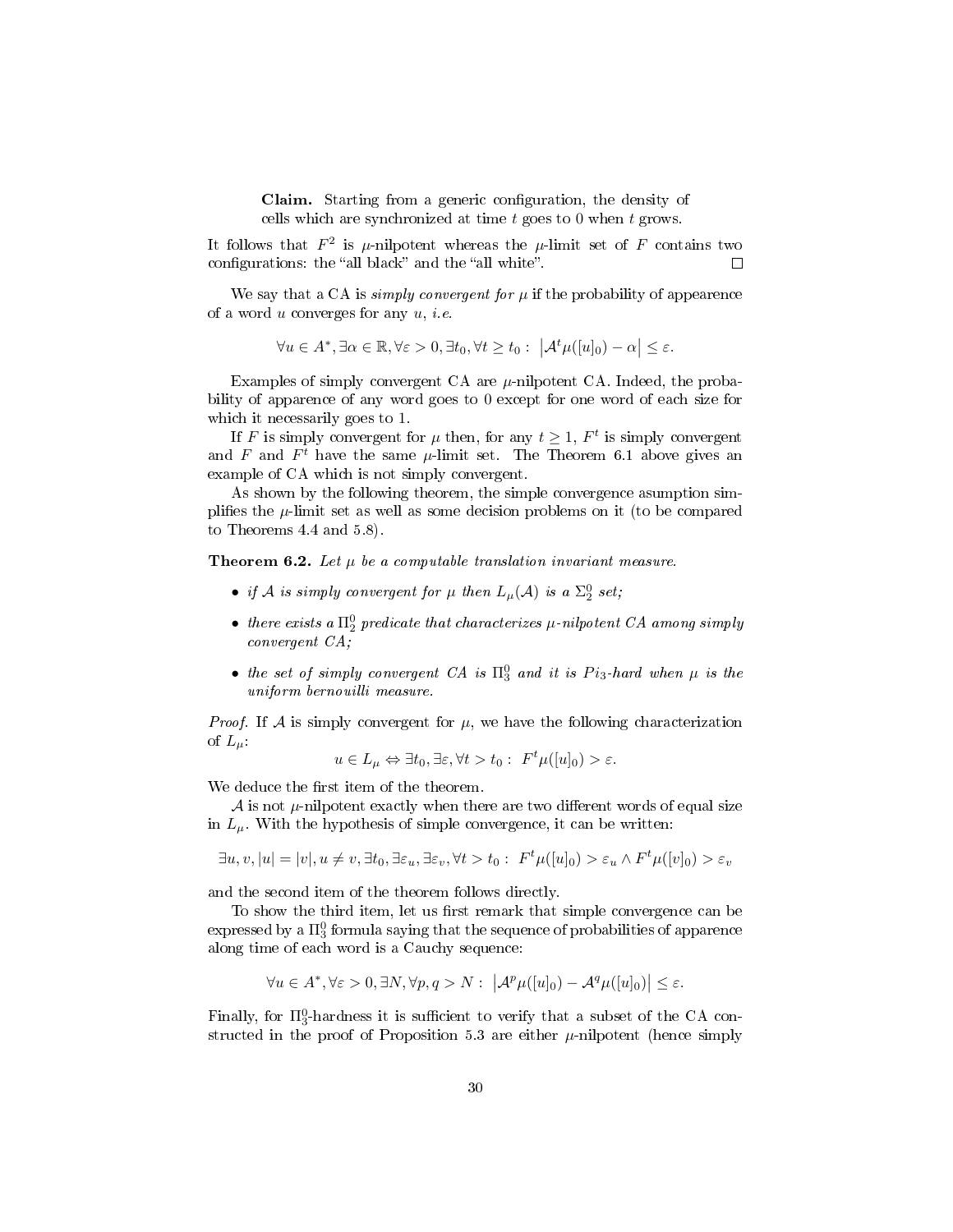convergent), or not simply convergent. More precisely, in the construction, consider a  $\mu$ -nilpotent CA  $\mathcal{A}$  ( $L_{\mu}(\mathcal{A}) = \boxed{\$}^*$  for some special state  $\boxed{\$}$ ). If you take a machine  $\phi \notin COF$ , then B is  $\mu$ -nilpotent as shown in Claim 5.5. In the other case, with  $\phi \in COF$ , we still have  $\limsup_{t} F^{t} \mu([\mathbf{F}])_0 = 0$ . Indeed, you get the result with a sequence of steps  $(t_j)_j$  where  $f(j) = (j, 0)$ . Hence, as in this case  $L_{\mu}(\mathcal{A})=Q^*_{\mathcal{A}}$  (Claim 5.4), the convergence cannot be simple.

 $\Box$ 

Complexity considerations allows to prove that some  $\mu$ -limit sets are impossible to obtain with simple convergence. We currently do not know any direct proof of this fact.

**Corollary 6.3.** There exists a CA whose  $\mu$ -limit set can not be the  $\mu$ -limit set of any simply convergent CA.

*Proof.* By Theorem 4.4 there exists a  $\Sigma_3^0$ -hard  $\mu$ -limit set. However, Theorem 6.2 shows that simply convergent CA produce  $\mu$ -limit sets which are only  $\Sigma^0_2$ .  $\Box$ 

#### 6.2. Cesaro mean

Other definitions could be considered for  $\mu$ -limit sets, in particular the Cesaro mean could be used.

**Definition 6.1** (Cesaro-persistent set). For a CA  $A$ , we define the *Cesaro*persistent set  $C_{\mu}(\mathcal{A}) \subseteq Q^*$  by:  $\forall u \in Q^*$ .

$$
u \notin C_{\mu}(\mathcal{A}) \Longleftrightarrow \lim_{n \to \infty} \sum_{k \leq n} \mathcal{A}^{k} \mu([u]_{0}) = 0.
$$

Then the  $\mu$ -Cesaro-limit set of A is  $\Lambda C_{\mu}(\mathcal{A}) = \{c \in Q^{\mathbb{Z}} : L(c) \subseteq C_{\mu}(\mathcal{A})\}.$ 

All the theorems proved thanks to Lemma 3.7 still hold with Cesaro mean. Indeed, the second point is unchallenged by the change of definition, and for the first point, we obtain the result with a slight modification of the proof. Take  $K = 3$  for example and at time  $t_i, i \in \mathbb{N}$ , allow  $K^i$  timesteps for computation and do nothing for  $K^i$  more timesteps. Thus, Lemma 3.7 holds with Cesaro mean, as well as all further constructions. In this case  $\mu$ -Cesaro limit set and  $\mu$ -limit set are equal, and it proves (with Proposition 5.6) that any  $\mu$ -limit set can be the  $\mu$ -Cesaro-limit set of a CA.

We can also prove that any  $\mu$ -Cesaro-limit set of a CA is the  $\mu$ -limit set of another one. The idea of the proof is similar to the one of Proposition 5.6, but instead of lling segments with some part of the image of a weakly generic configuration, we fill it with a concatenation of parts of the first images of this configuration :  $(\mathcal{A}^k(c_G))_{k \leq \nu(i)}$  at time  $t_i$  with  $\nu(i)$  small enough. We hence have :

**Proposition 6.4.** For  $\mu$  the uniform Bernoulli measure, the sets of  $\mu$ -limit sets and  $\mu$ -Cesaro-limit sets are equal.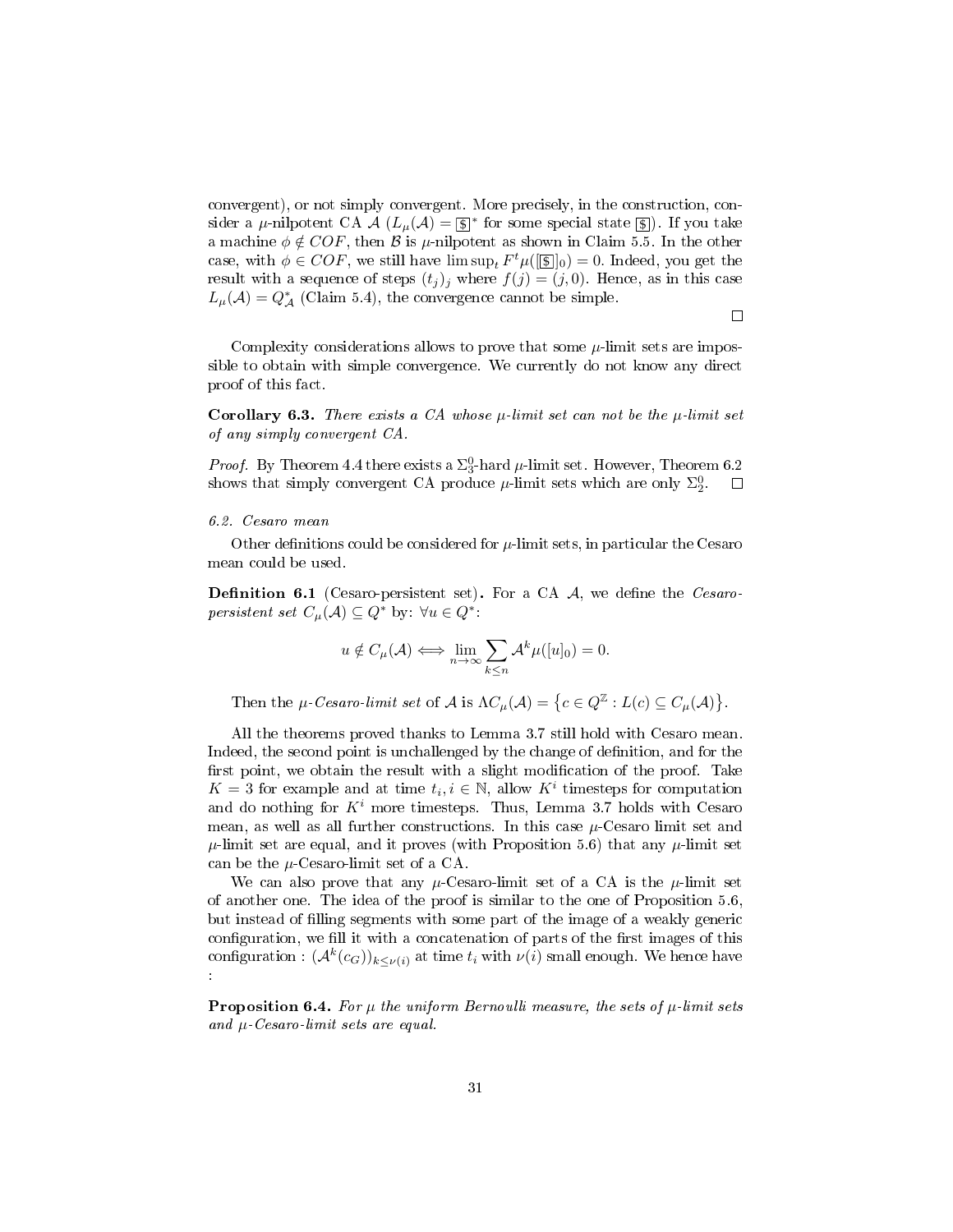Whether the  $\mu$ -limit and  $\mu$ -Cesaro-limit sets of a given CA are equal is a natural question and as we will see with the help of a previous example, the answer is negative. Clearly  $\Lambda C_{\mu}$  is included in  $\Lambda_{\mu}$  for any CA but the converse is false. Indeed if we consider the automaton used to prove 4.4, and decide to write over the segment only at the end of the computation time, the Cesaro mean will erase the result of the computation from its  $\mu$ -Cesaro-limit set. Thus :

**Proposition 6.5.** There exists a cellular automaton whose  $\mu$ -language is  $\Sigma_3$ complete and which is  $\mu$ -Cesaro nilpotent.

#### 6.3. Non-recursive convergence time

Here we want to point out the fact that convergence to the  $\mu$ -limit language may actually be really late, in particular the next proposition states that the convergence rate may be slower than any recursive function.

**Proposition 6.6.** Given an enumeration of Turing machines, denote  $T_m(k)$ the halting time of machine  $m \in \mathbb{N}$  on input  $k \in \mathbb{N}$ . If m does not halt on k,  $T_m(k) = 0.$ 

There exists a cellular automaton F (with  $0 \in Q_F$ ) such that :

- $\forall n \in \mathbb{N}, \exists t_n \ge \max_{k,m} \{T_m(k) : k \le n, m \le n\}, F^{t_n} \mu([0]) \ge \frac{1}{2n};$
- $0 \notin L_u(F)$ .

Proof. To prove it we use again the construction of Section 3, and nearly the same construction as described in the proof of Theorem 4.4. We consider at time  $t_i, i \in \mathbb{N}$  some couple (instead of a triple)  $f(i) = (j, k) \in \mathbb{N}^2$  given by the enumeration  $f$ , and try to finish the computation of machine  $j$  with input k. Each couple  $(j, k)$  is said to be successful for the smallest i such that the computation halts, and failed otherwise. In the particular case of a successful couple, we now write a prefix of the configuration  $(1^{\max(j,k)-1}0)^{\mathbb{N}}$ . Each time a couple is failed, the segment is filled with 1.

Thus 0 has density  $\frac{1}{n}$  in the writing layers of segments only when the simulation of the machine halts for the first  $i = f(j, k)$  with  $n = \max\{j, k\}$ , and 0 otherwise. The two points of the result are now easily verified.

For the first point, given  $n \in \mathbb{N}$ , consider  $(k_0, m_0)$  such that  $T_{m_0}(k_0) =$  $\max_{k,m} \{T_m(k): k \leq n, m \leq n\}$ . When  $(k_0, m_0)$  is successful, the density of the word 0 in acceptable segments is larger than  $\frac{1}{n}$ . For *n* large enough, these segments cover enough space to let us conclude.

For the second point, given  $n \in \mathbb{N}$ , there exists  $i_0 \in \mathbb{N}$  such that after  $i_0$ , acceptable segments have enough time to finish the computation of any machine  $j \leq n$  with input  $k \leq n$ , if it ever halts. Then, there is  $i_1 \geq i_0$  such that all couples  $(j \leq n, k \leq n)$  have been enumerated between  $i_0$  and  $i_1$ . Thus, after  $i_1$ the density of the word 0 is less than  $\frac{1}{n}$  in these segments.

 $\Box$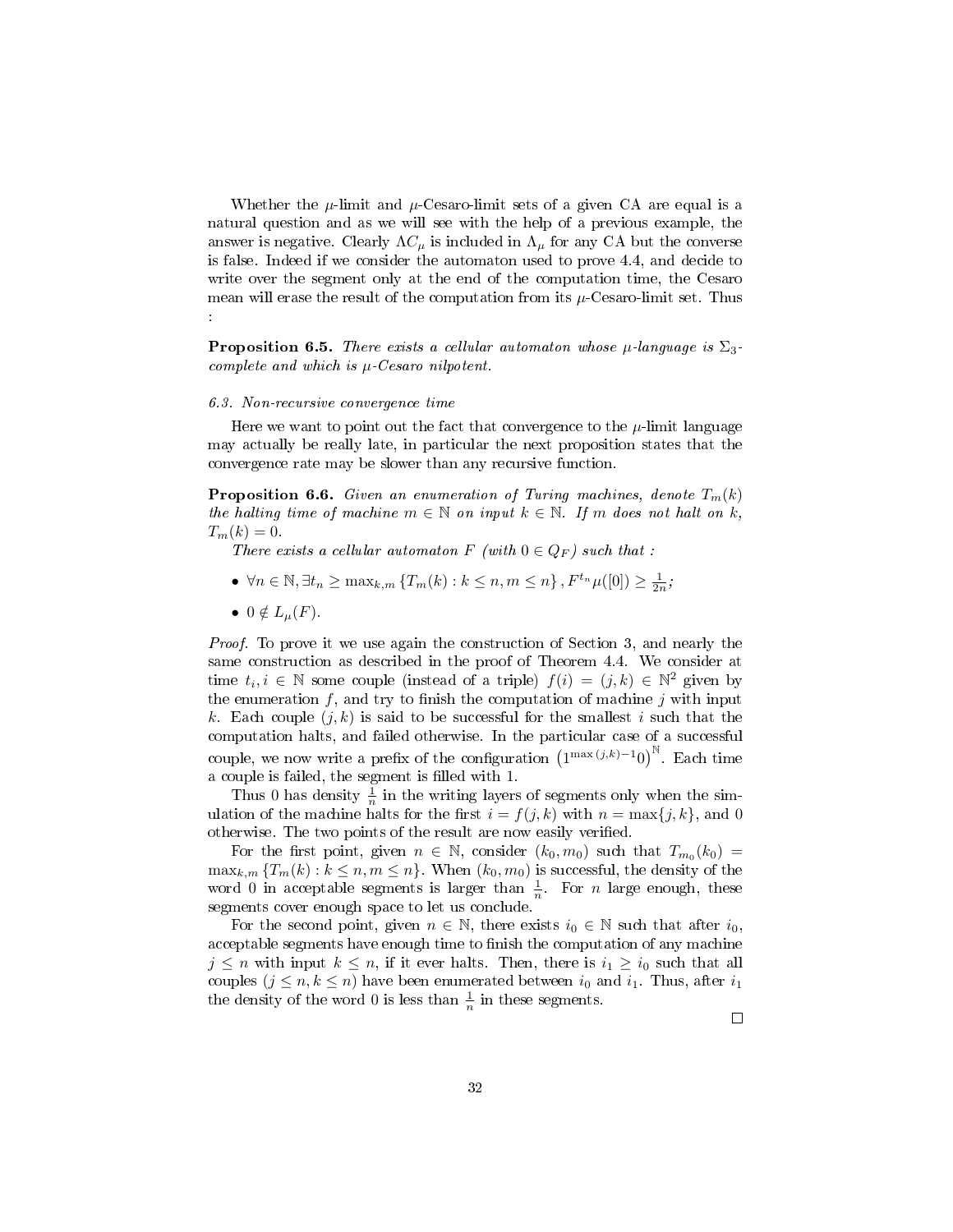## 7. Recap of results

In this section  $\mu$  denotes the uniform Bernoulli measure. First we give comparative recap of complexity of properties or problems concerning limit sets and  $\mu$ -limit sets.

| Problem or property               | Limit Set                              | $\mu$ -Limit Set                                  |
|-----------------------------------|----------------------------------------|---------------------------------------------------|
| Being a singleton                 | $\Sigma_1^0$ -complete<br>see [Kar92]) | $\Pi_3^0$ -complete<br>(see Thm. 5.8)             |
| Any non-trivial property          | $\Sigma_1^0$ -hard<br>(see [Kar94])    | $\Pi_3^0$ -hard<br>(see Thm. 5.2)                 |
| <i>Worst-case language</i>        | $\Pi_1^0$ -complete<br>(see [Hur87])   | $\Sigma_3^0$ -complete<br>(see Thm. 4.4)          |
| <i>Simplest configuration</i>     | always uniform                         | can be $\alpha$ -complex<br>(see Cor. 4.9)        |
| <i>Simplest quasi-periodicity</i> | always periodicity                     | can be not recursively bounded<br>(see Cor. 4.11) |

Below is a recap on how the complexity of some problems is affected by adding hypothesis on the input CA.

| Type of input CA  | Worst $L_{\mu}$                          | $\mu$ -Nilpotency                     |
|-------------------|------------------------------------------|---------------------------------------|
| General case      | $\Sigma_3^0$ -complete<br>(see Thm. 4.4) | $\Pi_3^0$ -complete<br>(see Thm. 5.8) |
| Equicontinuous    | $\Sigma^0$<br>(see Thm. $4.2$ )          | $\Sigma^0_2$<br>(see Prop. 5.9)       |
| Simply convergent | $\Sigma^0_2$<br>(see Thm. $6.2$ )        | $\Pi^0_2$<br>(see Thm. $6.2$ )        |

We left some questions open in previous sections, but a few general ones remain. As shown in [dMS13] it is certainly possible to generalize the results obtained here for large sets of measures (which was not the purpose of the present paper). In this context, it becomes relevant to consider the particular case of surjective CA. Indeed, as the uniform bernoulli measure is preserved by surjective CA, the  $\mu$ -limit set is the fullshift, but for another measure, the question is open.

Naturally, the extension of these results can be discussed for higher dimensions. In particular, some of them should be reached given an equivalent construction in higher dimensions.

## References

[BDS10] Laurent Boyer, Martin Delacourt, and Mathieu Sablik. Construction of  $\mu$ -limit sets. In *JAC*, pages 76–87, 2010.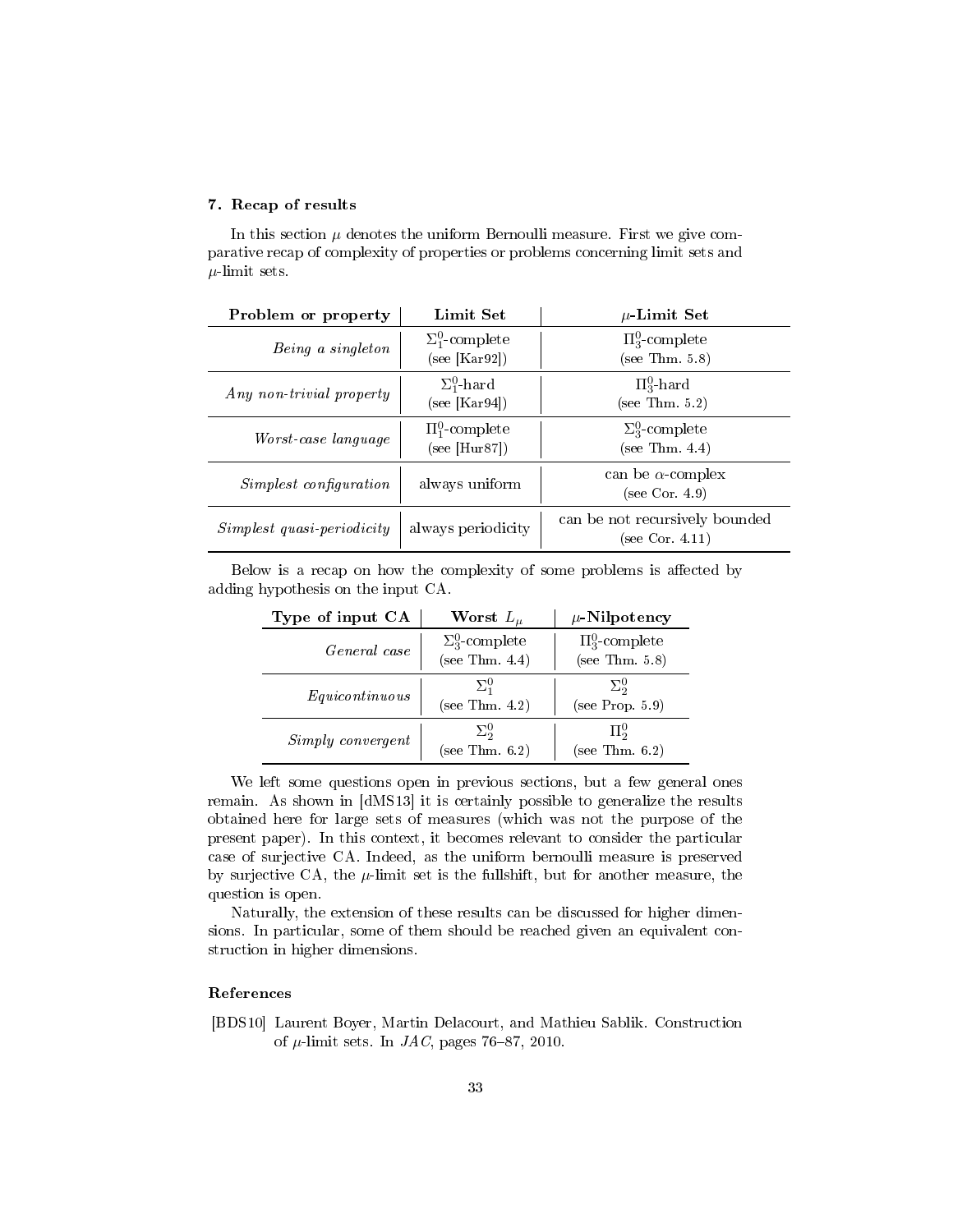- [Bir12] G. D. Birkhoff. Quelques théor'emes sur le mouvement des systèmes dynamiques. Bulletin de la Société Mathématique de France, 1912.
- [BJ10] Alexis Ballier and Emmanuel Jeandel. Computing (or not) quasiperiodicity functions of tilings. In  $JAC$ , pages 54–64, 2010.
- [BPT06] Laurent Boyer, Victor Poupet, and Guillaume Theyssier. On the complexity of limit sets of cellular automata associated with probability measures. In  $MFCS$ , pages 190-201, 2006.
- [Del11] Martin Delacourt. Rice's theorem for -limit sets of cellular automata. In  $ICALP$  (2), pages 89–100, 2011.
- [dMS13] Benjamin Hellouin de Menibus and Mathieu Sablik. Characterisation of sets of limit measures after iteration of a cellular automaton on an initial measure.  $CoRR$ , abs/1301.1998, 2013.
- [FK77] Harold Fredricksen and Irving J. Kessler. Lexicographic compositions and debruijn sequences. J. Comb. Theory, Ser.  $A$ ,  $22(1)$ :17-30, 1977.
- [FK07] Enrico Formenti and Petr Kůrka. A search algorithm for the maximal attractor of a cellular automaton. In  $STACS$ , pages 356–366, 2007.
- [Hur87] Lyman P. Hurd. Formal language characterizations of cellular automaton limit sets.  $Complex\ Systems$ , 1:69-80, 1987.
- [Hur90a] Mike Hurley. Attractors in cellular automata. Ergodic Theory and  $Dynamical Systems, 10:131–140, 2 1990.$
- [Hur90b] Mike Hurley. Ergodic aspects of cellular automata. Ergodic Theory and Dynamical Systems, 10:671–685, 11 1990.
- [Kar92] J. Kari. The Nilpotency Problem of One-dimensional Cellular Automata.  $SIAM$  Journal on Computing,  $21:571-586$ , 1992.
- [Kar94] J. Kari. Rice's theorem for the limit sets of cellular automata. Theo $retical Computer Science, 127:229-254, 1994.$
- [KM00] P. Kůrka and A. Maass. Limit Sets of Cellular Automata Associated to Probability Measures. Journal of Statistical Physics, 100(5-6):1031-1047, 2000.
- [Kůr97] Petr Kůrka. Languages, equicontinuity and attractors in cellular automata. Ergodic Theory and Dynamical Systems, 17:417-433, 3 1997.
- [Kůr03] P. Kůrka. *Topological and symbolic dynamics*. Société Mathématique de France, 2003.
- [LM95] D. Lind and B. Marcus. An introduction to symbolic dynamics and coding. Cambridge University Press, 1995.